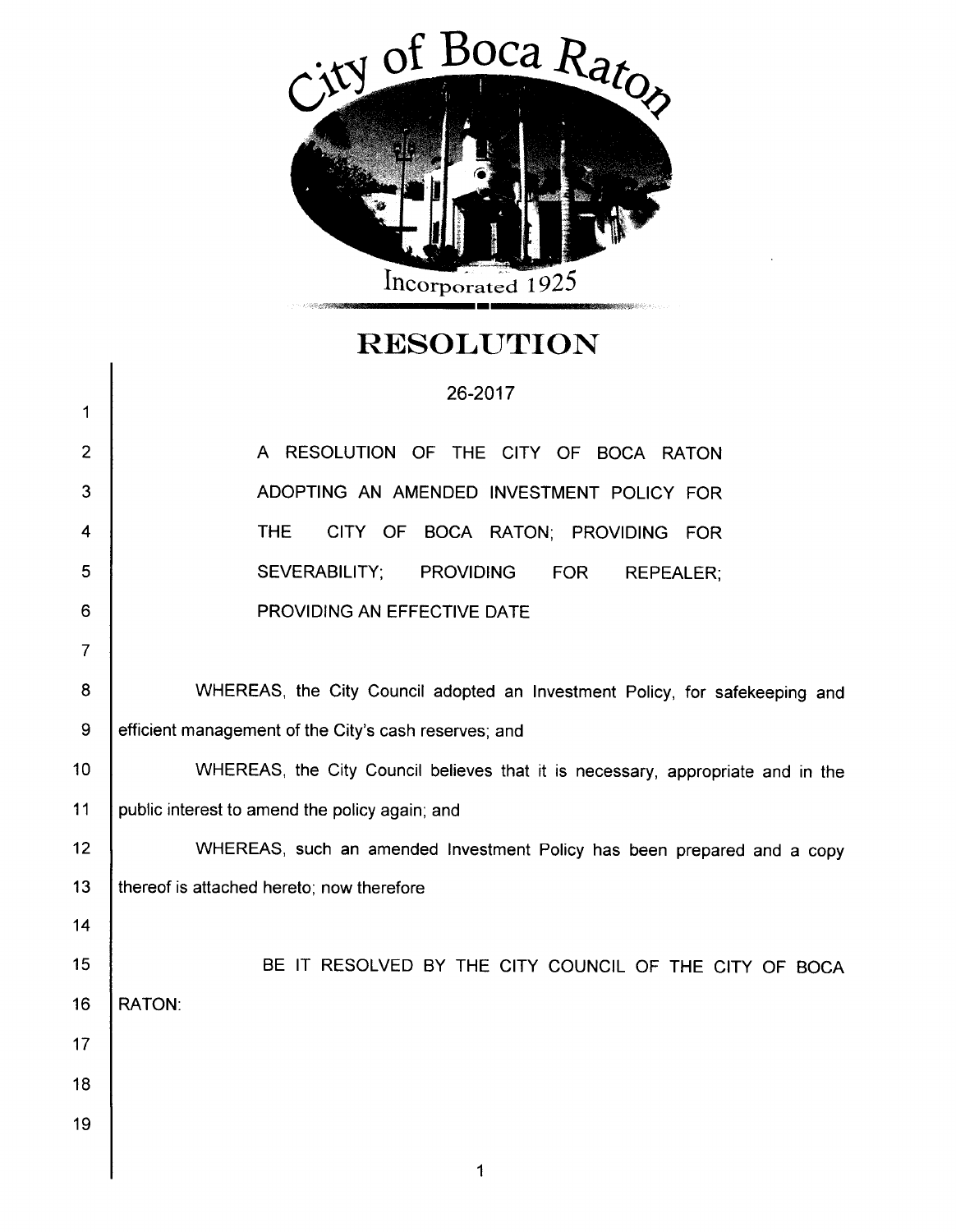1 2 3 4 5 6 7 8 9 10 11 12 13 14 15 16 17 18 19 20 21 22 23 24 25 Section 1. That the Mayor and City Council of the City of Boca Raton hereby adopts the attached amended "Investment Policy for the City of Boca Raton" and hereby directs the City Manager to implement said policy. Section 2. If any section, subsection, clause or provision of this resolution is held invalid, the remainder shall not be affected by such invalidity. Section 3. All resolutions or parts of resolutions in conflict herewith shall be and hereby are repealed; provided, however, Resolution Nos. 042-2016, 108-2011, 195-2002, 274-2000, 187- 1999, 225- 1996, 205- 1995, 151- 1993, and 059- 1990 ( reflecting the City's prior adopted investment policies) are hereby expressly repealed. Section 4. This resolution shall take effect 31 days after adoption. PASSED AND ADOPTED by the City Council of the City of Boca Raton this  $1444$ day of  $H$  /  $\mathcal{WU}\llap{0.12mm}{1.2017}$ . ATTEST: Lusan S. <u>Day</u> Susan S. Saxton, City CITY OF BOCA RATON, FLORIDA J Susan Haynie, Mayor COUNCIL VOTE YES NO ABSTAINED MAYOR SUSAN HAYNIE DEPUTY MAYOR MICHAEL MULLAUGH COUNCIL MEMBER JEREMY RODGERS COUNCIL MEMBER SCOTT SINGER COUNCIL MEMBER ROBERT S. WEINROTH

E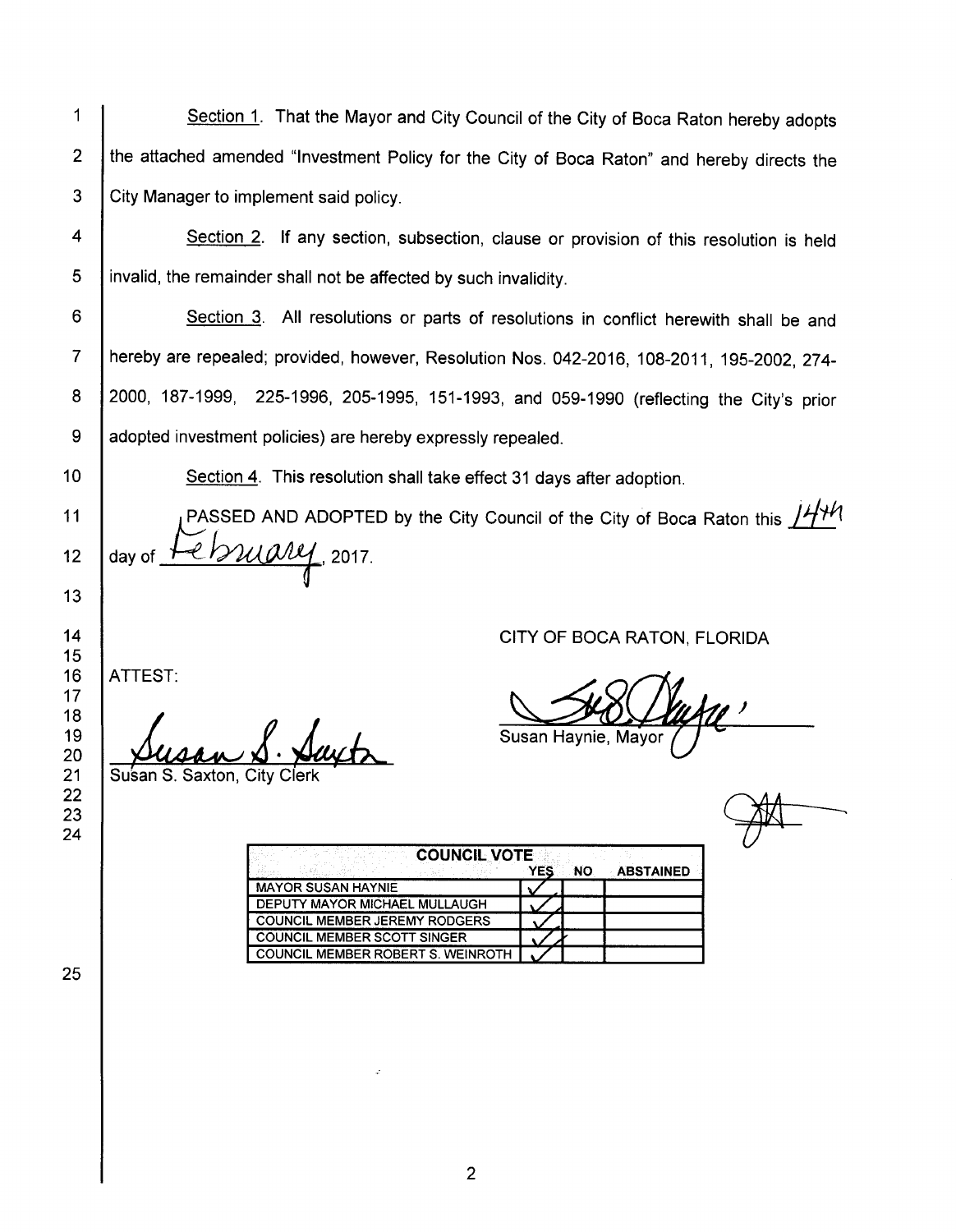# **Investment Policy**

**for** 



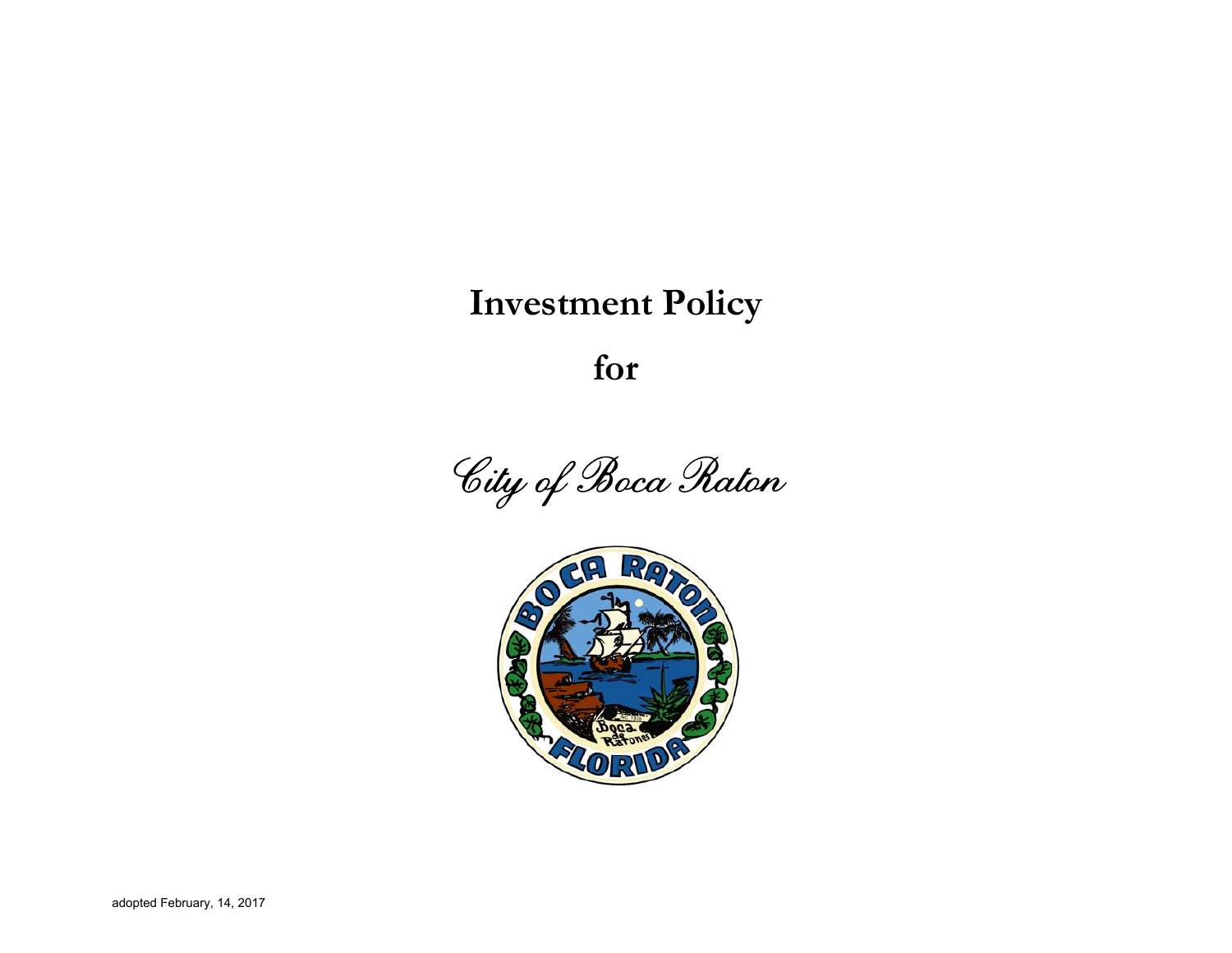#### **Table of Contents**

Page

| <b>INTRODUCTION</b>                               | 3  |
|---------------------------------------------------|----|
| <b>SCOPE</b>                                      | 4  |
| <b>INVESTMENT OBJECTIVES</b>                      | 4  |
| <b>DELEGATION OF AUTHORITY</b>                    | 4  |
| <b>EXTERNAL MANAGEMENT SELECTION</b>              | 5  |
| <b>STANDARDS OF PRUDENCE</b>                      | 5  |
| ETHICS AND CONFLICTS OF INTEREST                  | 5  |
| <b>CONTINUING EDUCATION</b>                       | 6  |
| <b>INTERNAL CONTROLS</b>                          | 6  |
| MONITORING AND ADJUSTING THE PORTFOLIO            | 6  |
| AUTHORIZED INSTITUTIONS                           | 7  |
| THIRD PARTY CUSTODIAL AGREEMENTS                  | 7  |
| <b>OPERATING PORTFOLIO</b>                        | 8  |
| PENSION SUSTAINABILITY FUND'S PORTFOLIO           | 19 |
| DEBT SERVICE FUNDS/BOND COVENANTS                 | 25 |
| <b>EXISTING INVESTMENTS</b>                       | 25 |
| DERIVATIVES AND REVERSE REPURCHASE AGREEMENTS     | 25 |
| <b>DIVERSIFICATION</b>                            | 25 |
| PERFORMANCE MEASUREMENTS                          | 26 |
| MONITORING OF INVESTMENT MANAGERS AND PERFORMANCE | 27 |
| <b>ACCOUNTING AND REPORTING</b>                   | 29 |
|                                                   |    |

ATTACHMENT A: Broker/Dealer Certification ATTACHMENT B: Due Diligence for Money Market Funds and Local Investment Pools ATTACHMENT C: Cash and Investment Management Terms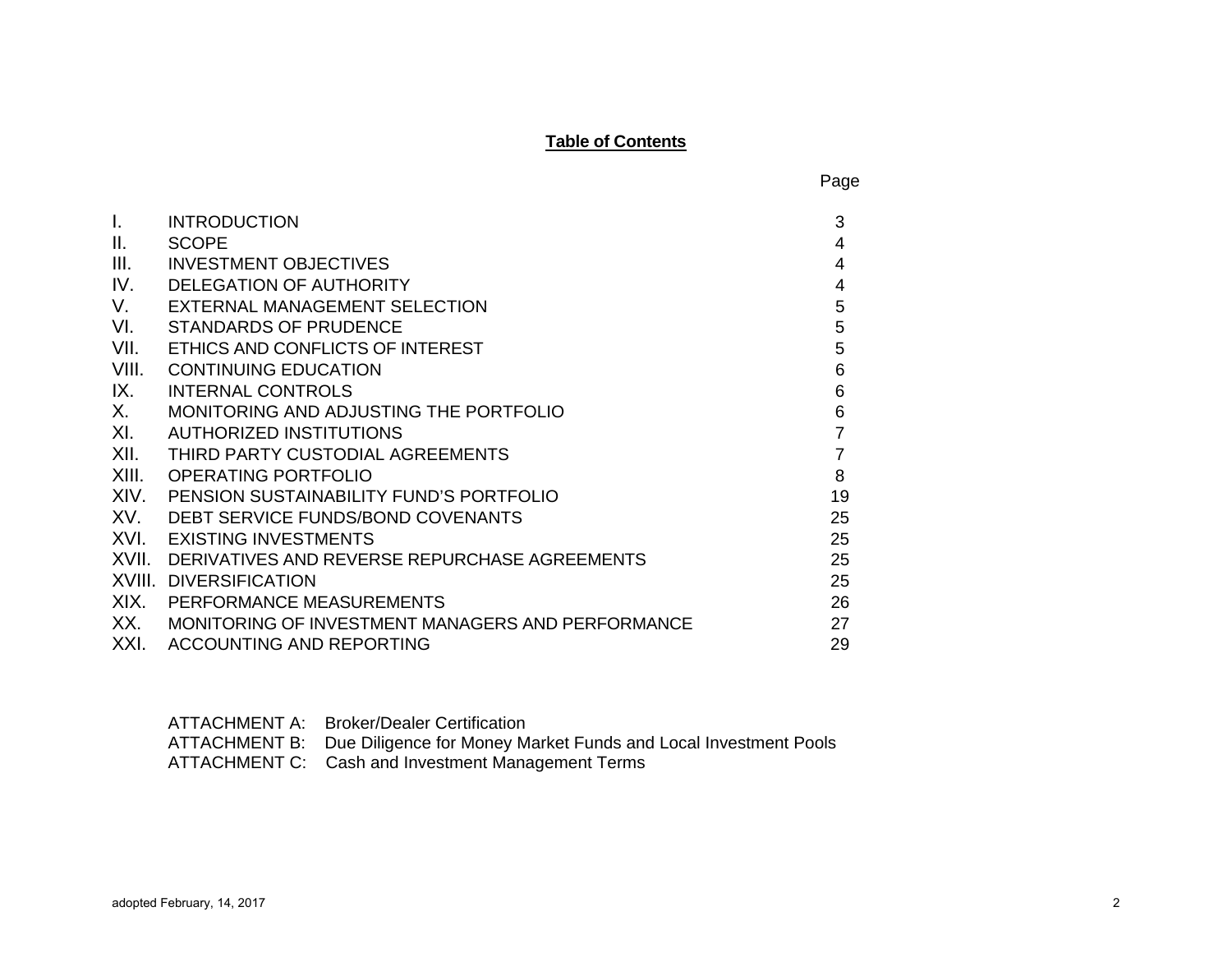## **INVESTMENT POLICY**

## **I. INTRODUCTION**

The City of Boca Raton Investment Policy is intended to set forth the framework within which the City's investment activities will be conducted. The Investment Policy establishes parameters for investment activity which may be further restricted by the Treasurer (designated as Investment Officer) Director of Financial Services or City Manager. The Investment Policy provides both minimums and maximums for investment type to limit risk and ensure a broadly diversified portfolio.

In establishing this Investment Policy, the City recognizes the traditional relationship between risk and return and acknowledges that all investments involve a variety of risks related to maturity, credit, market and other factors. Additionally, some investments involve third parties whose performance (or failure to perform) may affect the value or liquidity of the underlying investment.

When choosing between alternative investments, the Investment Officer should structure the portfolio based on an understanding of the variety of risks and the basic principle of diversification (imposed by this policy) on the structure of the portfolio. With adoption of this Investment Policy, the City recognizes that total investment return portfolio management may sometimes necessitate the sale of securities at a loss in order to reduce portfolio risk (with the intent to avoid a material reduction in return) or to achieve a greater overall return (with the intent to avoid a material increase in risk) than could have been obtained if the original position had been held. The City typically holds securities to their maturity.

This Investment Policy and the actions of staff, External Investment Managers and Advisor will be guided by the standard of care expected of a *"Prudent Person"* or *"Prudent Expert"*. *The Prudent Person rule states that, "Investments should be made with judgment and care, under the circumstances then prevailing, which persons of prudence, discretion, and intelligence exercise in the management of their own affairs, not for speculation, but for investment, considering the probable safety of their capital as well as the probable income to be derived from the investment." The "Prudent Expert"* rule implies a level of knowledge commensurate with the responsibility at hand and if further defined in the Cash and Investment Management Terms section below*.* 

The Investment Policy provides that the City may utilize internal management for operational shorter-term investments and may use external managers and investment products to manage the longer-term investments or specialty investment areas.

From time to time changes are made to this policy as a continuation of the City's conservative approach to commitment with regard to its financial affairs. It is the intent to at all times ensure that the investments of the City are being managed in a prudent and effective manner, thus giving the City the best opportunity to take advantage of all market environments and generate the appropriate risk adjusted returns with safety in mind that fit within the scope of this Policy Statement, while maintaining liquidity and preserving capital.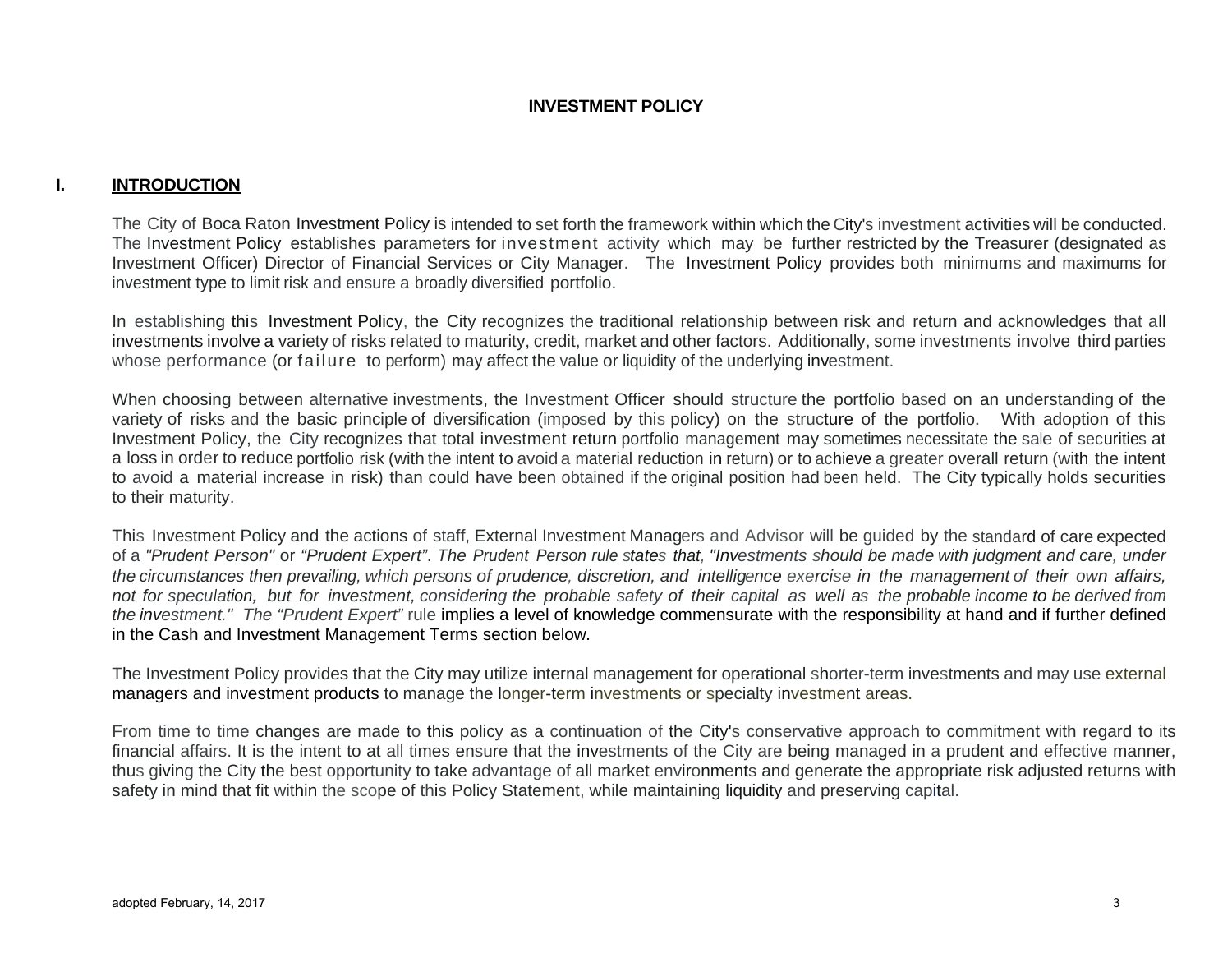## **II. SCOPE**

In accordance with Section 218.415, Florida Statutes, this Investment Policy applies to all the investment activity and cash balances of the City, except for its employees' pension trust funds, and debt service related escrow funds, which are organized and administered separately. The employee's pension funds are administered in accordance with separate investment policies. Escrow funds held to pay and defease refunded bonds shall be invested in accordance with the terms of the escrow deposit agreement.

## **III. INVESTMENT OBJECTIVES**

## **Safety of Principal**

The foremost objective of this investment program is the safety of the principal of those funds within the short term operating portfolios. Investment transactions shall seek to keep capital losses at a minimum, whether they are from securities defaults or erosion of market value. To attain this objective, diversification is required in order that potential losses on individual securities do not exceed the income generated from the remainder of the portfolio.

#### **Maintenance of Liquidity**

The portfolios shall be managed in such a manner that funds are available to meet reasonably anticipated cash flow requirements in an orderly manner. Periodically cash flow analyses will be completed in order to ensure that the portfolios are positioned to provide sufficient liquidity. To the extent possible, an attempt shall be made to match investment maturities with known cash needs and anticipated cash-flow requirements. External Investment Managers shall be kept informed of the liquidity requirements of the portfolio.

#### **Return on Investment**

Investment portfolios shall be designed with the objective of attaining a market rate of return throughout budgetary and economic cycles, taking into account the investment risk constraints and liquidity needs. Return on investment is of least importance compared to the safety and liquidity objectives described above. The core of investments is limited to relatively low risk securities in anticipation of earning a fair return relative to the risk being assumed. The Pension Sustainability Fund's objective is long term asset growth with a balanced approach, blending growth, income and diversification.

## **IV. DELEGATION OF AUTHORITY**

The Treasurer is designated as the Investment Officer of the City and is responsible for investment decisions and activities, under the direction of the Director of Financial Services and City Manager. The day-to-day administration of the cash management program is handled by the Treasurer. The Director of Financial Services shall hold primary responsibility for assuring compliance with the City's Investment Policy. The Director of Financial Services or City Manager at any time may revoke the Treasurer's designation as Investment Officer by written notification to the Treasurer.

No person may engage in an investment transaction except as provided under the terms of this policy and the procedures so established. The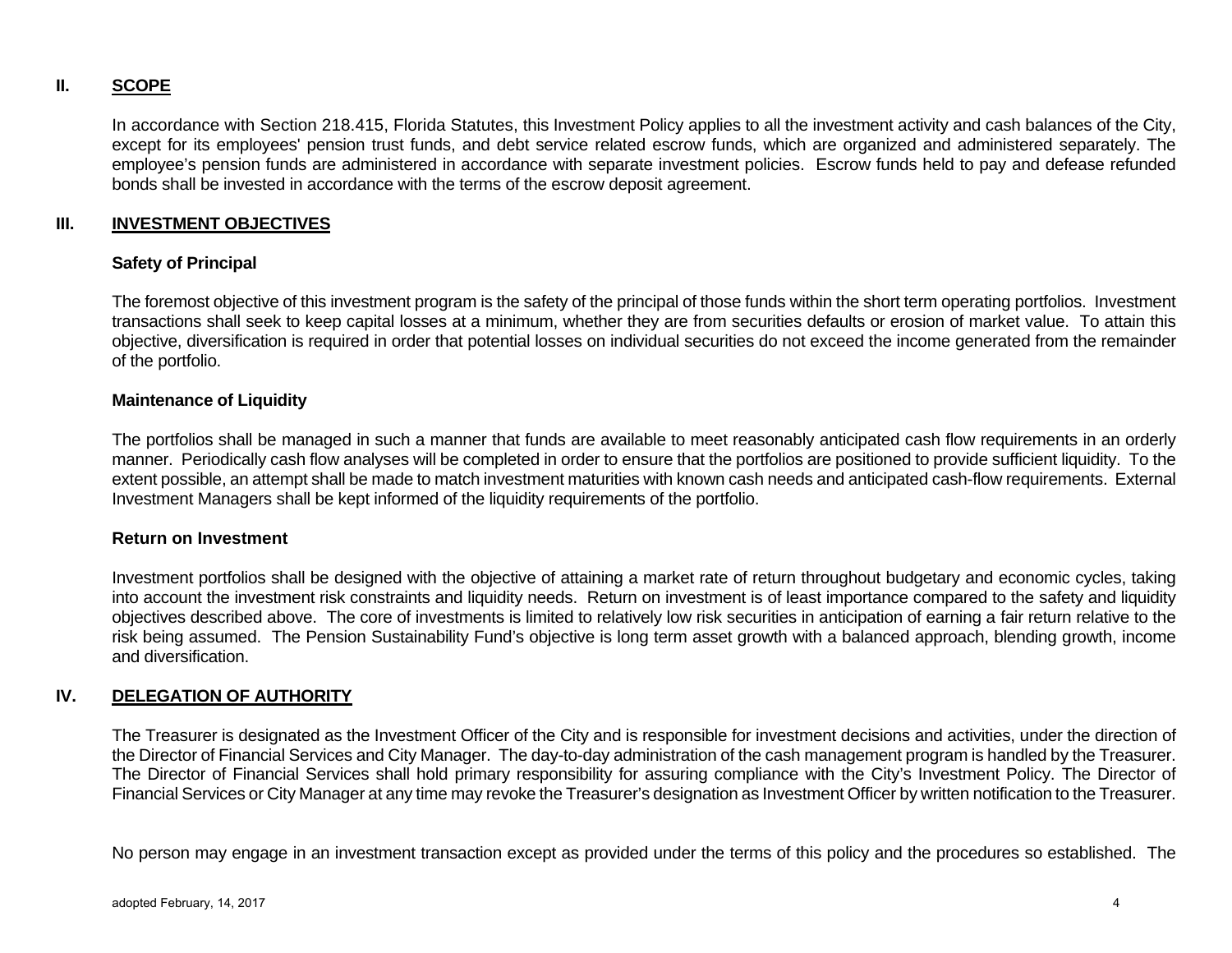City may appoint outside Investment Managers as "Agents" for the City's cash reserves. Positions authorized as investment signatories are City Manager, Director of Financial Services and Deputy Financial Services Director.

## **V. EXTERNAL INVESTMENT MANAGEMENT SELECTION**

The City may engage External Investment Managers to manage all or a portion of the Operating Portfolio. The City will prudently select external Investment Managers based on their respective expertise relative to the investment mandate the City seeks to fulfill or the investment service it seeks to receive. The selection or termination of external Investment Managers shall be made by the City Manager, Director of Financial Services and the Treasurer. The selection process shall include a thorough review of the investment firm and its representatives using appropriate due diligence. The City may engage External Investment Advisors to assist with monitoring the External Investment Managers and to provide Performance Reporting. The External Investment Advisor will be selected in accordance with the City's Procurement Code.

## **VI. STANDARDS OF PRUDENCE**

The standard of prudence to be used by investment officials shall be the "*"Prudent Person"* standard and shall be applied in the context of managing the overall investment program. Investment officers acting in accordance with written procedures and this Investment Policy and exercising due diligence shall be relieved of personal responsibility for an individual security's credit risk or market price changes, provided deviations from expectation are reported to the City Manager in a timely fashion and the liquidity and the sale of securities are carried out in accordance with the terms of this policy. The ""*Prudent Person*" rule states the following:

*Investments shall be made with judgment and care, under circumstances then prevailing, which persons of prudence, discretion and intelligence exercise in the management of their own affairs, not for speculation, but for investment, considering the probable safety of their capital as well as the probable income to be derived from the investment.* 

While the standard of prudence to be used by investment officials who are officers or employees is the "*Prudent Person*" standard, any person or firm hired or retained to invest, monitor, or advise concerning these assets shall be held to the higher standard of *"Prudent Expert"* and shall be considered a fiduciary for the funds invested with them for the City**.** The standard shall be that in investing and reinvesting moneys and in acquiring, retaining, managing, and disposing of investments of these funds, an Investment Advisor shall exercise: the judgment, care, skill, prudence, and diligence under the circumstances then prevailing, which persons of prudence, discretion, and intelligence, acting in a like capacity and familiar with such matters would use in the conduct enterprise of like character and with like aims by diversifying the investments of the funds, so as to minimize the risk, considering the probable income as well as the probable safety of their capital.

## **VII. ETHICS AND CONFLICTS OF INTEREST**

Employees involved in the investment process shall refrain from personal business activity that could conflict with proper execution of the investment program, or which could impair their ability to make impartial investment decisions. Also, employees involved in the investment process shall disclose to the City any material financial interests in financial institutions that conduct business with the City, and they shall further disclose any material personal financial and investment positions that could be related to the performance of the City's investment program. Employees involved in the investment process shall comply with the Palm Beach County Code of Ethics and the Florida Code of Ethics.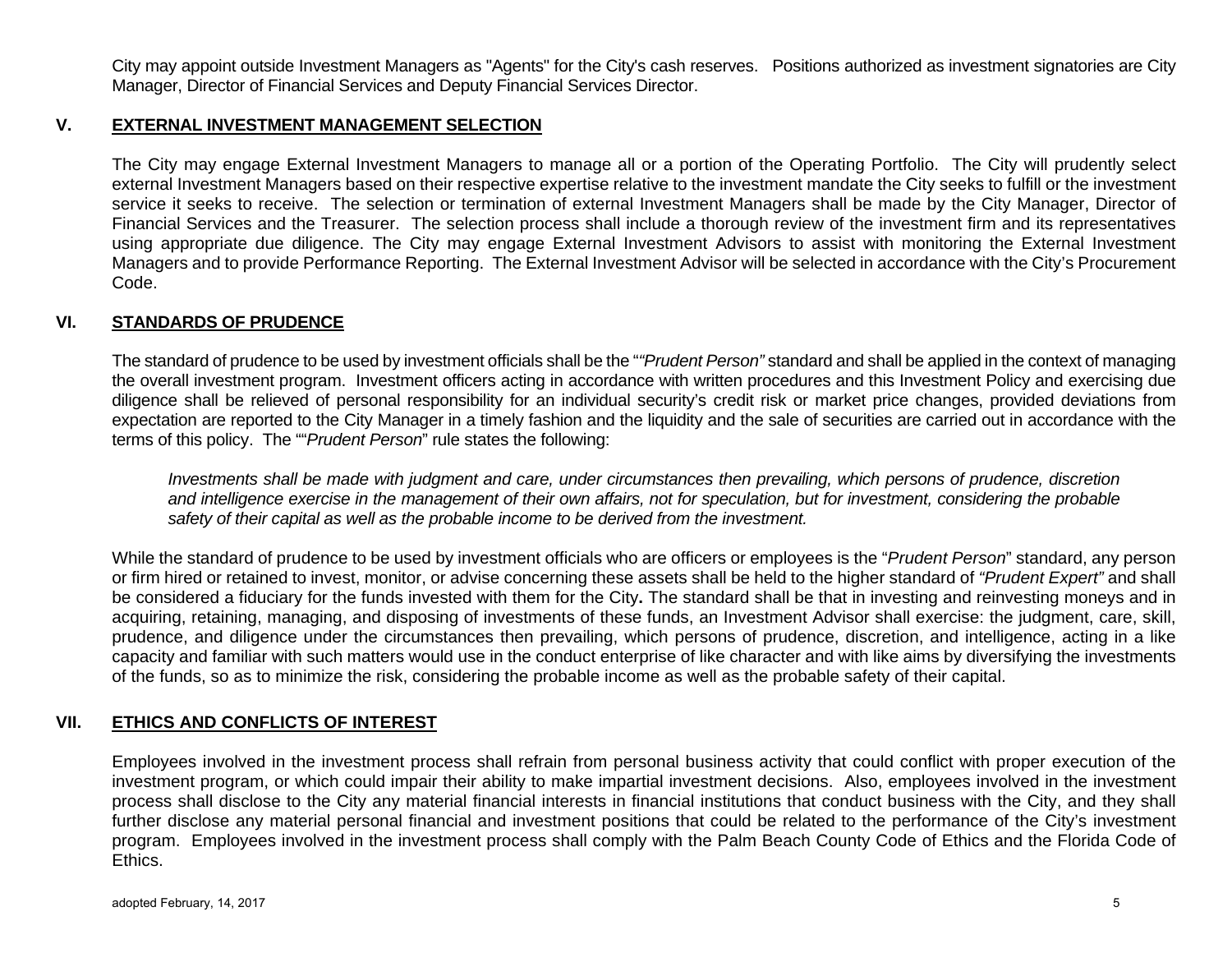#### **VIII. CONTINUING EDUCATION**

The Director of Financial Services, Treasurer and appropriate staff shall annually complete eight (8) hours of continuing education in subjects or courses of study related to investment practices and products.

#### **IX. INTERNAL CONTROLS**

The City has established a number of internal controls to prevent loss of funds by fraud, employee error, misrepresentation by third parties, or imprudent actions by employees of the City.

The Director of Financial Services shall have the authority to delegate to competent staff those responsibilities as deemed appropriate, but such delegation shall accomplish, at a minimum, the following separation of responsibilities:

- A. Authority to execute trades and accounting for trades.
- B. Accounting for trades and check or wire transfer authority.
- C. Check and wire transfer authority from bank and custodial account reconciliation responsibility.
- D. Investment transactions authority is limited to the Treasurer and the Director of Financial Services within the Financial Services Department.
- E. All investment transactions require the approval of the Director of Financial Services or Deputy Financial Services Director on the Investment Bid Sheet for each investment.
- F. Staff, excluding the Treasurer, in the Financial Services Department reconciles the City's general depository account on a monthly basis by comparing the City's general ledger with the applicable bank account statements. The reconciliation of the general depository account would reveal any difference in investment transaction recording and the actual movement of funds.
- G. Each month, an accountant reconciles investments reflected in the custodial statements with the City's records. The reconciliation is reviewed for each month by the Accounting Manager.
- H. Each year the City's external auditors review internal controls as well as investment transactions by examining data on a random basis.

#### **X. MONITORING AND ADJUSTING THE PORTFOLIO**

The Investment Officer will routinely monitor the contents of the portfolio, the available markets and the relative values of competing instruments and will recommend adjustments to the portfolio accordingly.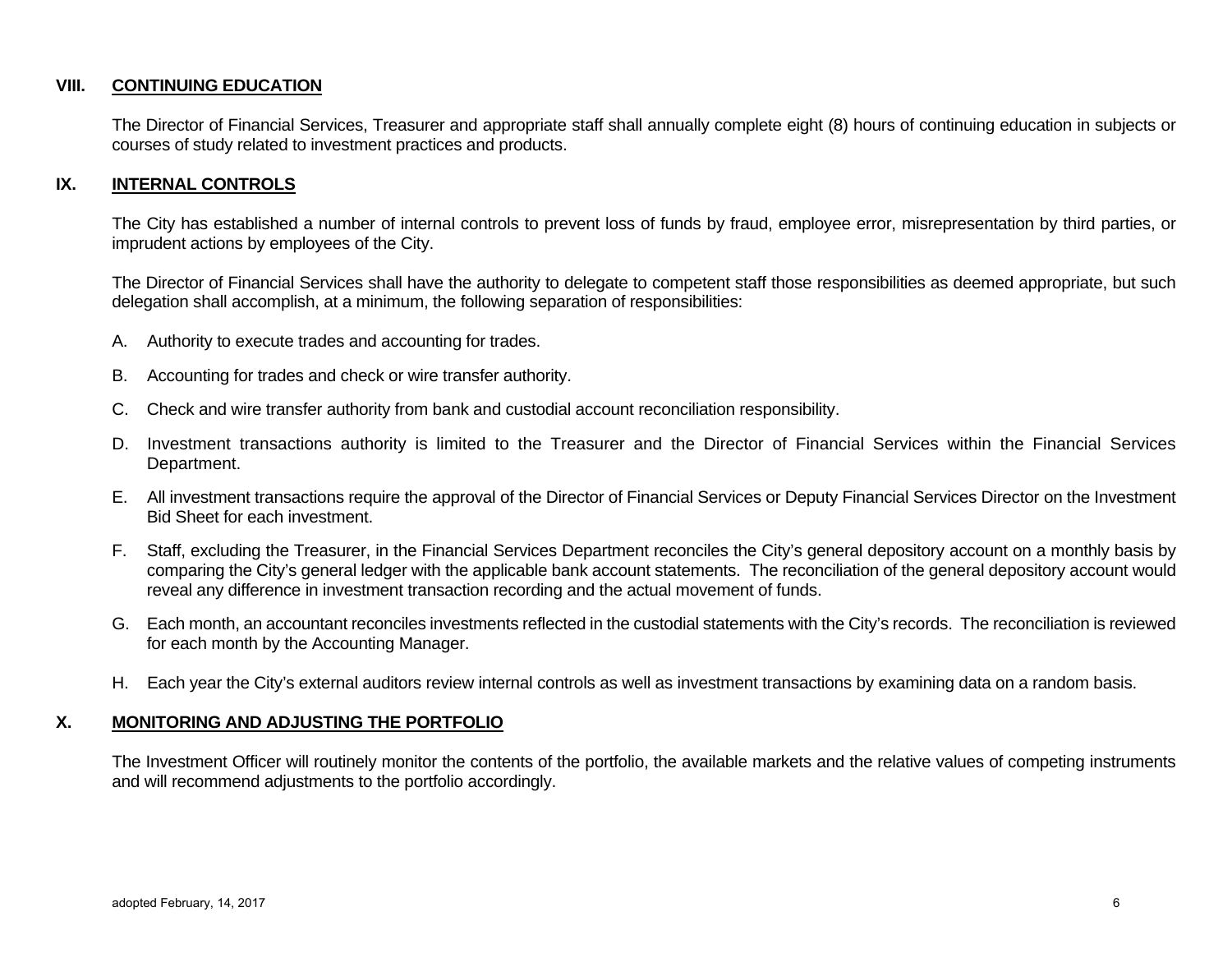## **XI. AUTHORIZED INSTITUTIONS**

#### **Banks**

The City shall purchase certificates of deposit only through qualified public depositories of the State of Florida as identified by the State Chief Financial Officer, in accordance with Chapter 280 of the Florida Statutes. In addition, the qualified public depository must be located within Broward, Miami-Dade or Palm Beach County. In selecting depositories, the credit worthiness of the institutions shall be considered and a comprehensive review of the prospective depositories' credit characteristics and financial history will be conducted through an outside service.

#### **Brokers/Dealers**

The Investment Officer may utilize dealers designated as "Primary Securities Dealers" by the Federal Reserve Bank of New York, or have a primary dealer within the holding company structure for purchases and sales of securities. The City may also utilize non-primary securities (regional) dealers doing business from offices located in Broward, Miami-Dade or Palm Beach County. Both the firm and the dealer for nonprimary dealers must have been engaged in the business of effecting transactions in U.S. government and agency obligations for at least five (5) consecutive years. The firm must have a minimum of \$500 million in annual underwriting of U.S. Government Agency Securities or Instrumentalities for the previous calendar year. The firm must have capital of no less than \$10,000,000. Both primary and non-primary dealers must qualify under Securities and Exchange Commission Rule 15C3-1 (uniform net capital rule). The firms must provide the following information annually prior to executing investment trades with the City:

- A. Audited annual financial statements.
- B. Regulatory history, through either the Office of the Comptroller or the Currency for dealer banks, or the NASD Central Registration Depository for securities firms.
- C. Statement of any pending lawsuits materially affecting the firm's business.
- D. Proof of state registration.
- E. Each Dealer's representative will be required to complete the City's Broker/Dealer Certification Form (Attachment "A") prior to the City conducting any business with the Dealer or its representative.

The Investment Officer may also utilize Institutional Asset Custodians to purchase mutual funds. External Investment Managers may utilize broker/dealers of their choice using best execution methods.

#### **XII. THIRD-PARTY CUSTODIAL AGREEMENTS**

Securities, with the exception of certificates of deposits, shall be held with a third-party custodian and all securities purchased by, and all collateral obtained by, the City should be properly designated as an asset of the City. The securities must be held in an account separate and apart from the assets of the financial institution. A third-party custodian is defined as any bank depository chartered by the Federal Government, the State of Florida, or any other state or territory of the United States which has a branch or principal place of business in the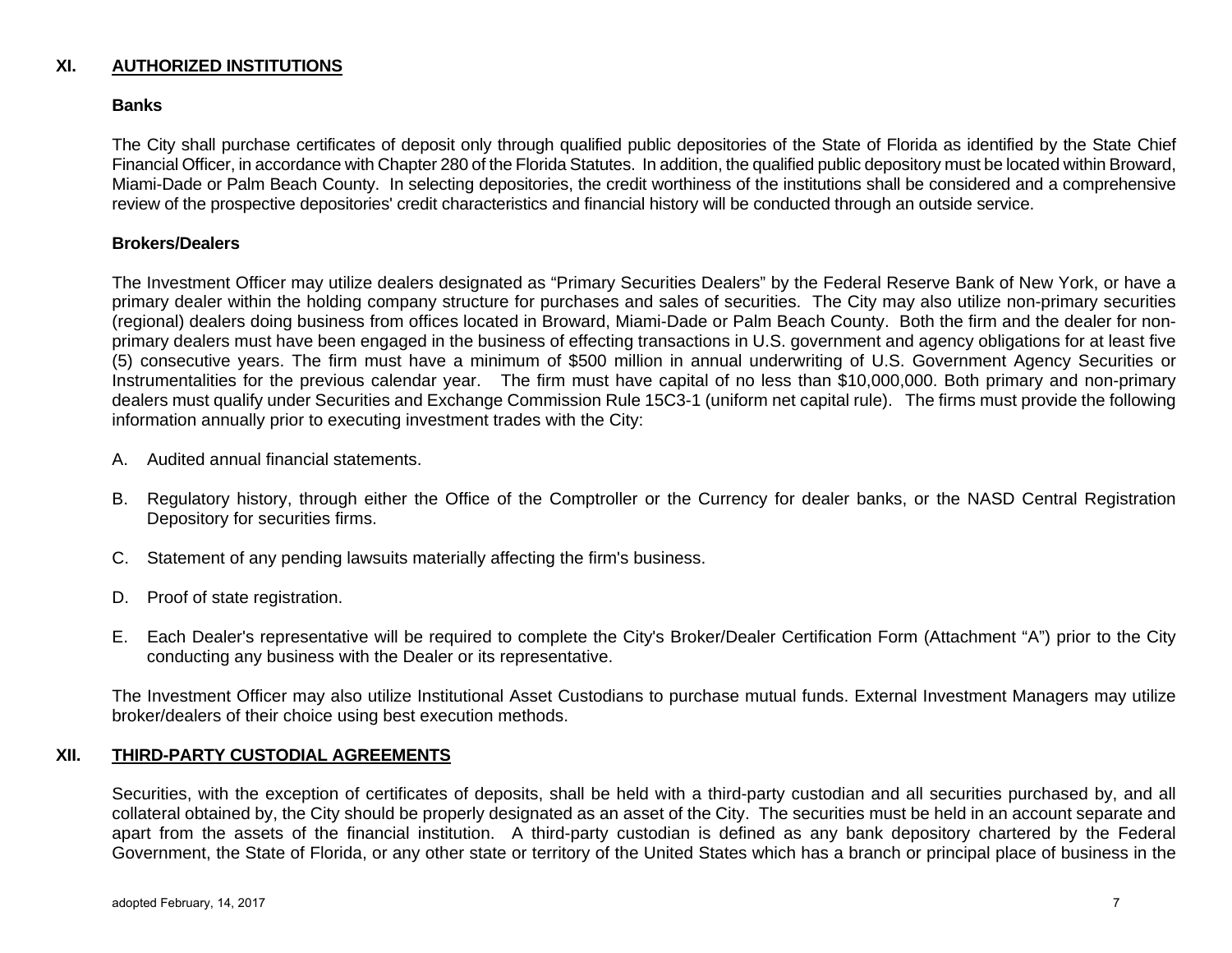State of Florida as defined in Section 658.12, Florida Statutes, or by a national association organized and existing under the laws of the United States which is authorized to accept and execute trusts and which is doing business in the State of Florida. The City will take possession of certificates of deposit.

The third-party custodian shall accept transaction instructions only from those persons who have been duly authorized by the Investment Officer and which authorization has been provided, in writing, to the third-party custodian. No withdrawal of securities, from safekeeping, in whole or in part, shall be permitted unless by such a duly authorized person. The custodian shall provide the Investment Officer with safekeeping receipts that provide detailed information on the securities held by the custodian. Security transactions between a broker/dealer and the custodian involving the purchase or sale of securities by transfer of money or securities must be made on a "delivery vs. payment" basis, if applicable, to ensure that the custodian will have the security or money, as appropriate, in hand at the conclusion of the transaction. Securities held as collateral shall be held free and clear of any liens.

## **XIII. OPERATING PORTFOLIO**

#### **Competitive selection of investment instruments**

After the Investment Officer/designated alternate or the Investment Advisor, has determined the approximate maturity date based on cash flow needs and market conditions and has analyzed and selected one or more optimal types of investments, a minimum of three (3) qualified banks and/or approved broker/dealers must be contacted and asked to provide bids/offers on securities in questions. Bids will be held in confidence until the bid deemed to best meet the investment objectives is determined and selected.

The Investment Officer/designated alternate or the Investment Advisor shall utilize the competitive bid process to select the securities to be purchased or sold. Selection by comparison to a current market price, as indicated above, shall only be utilized when, in judgment of the Investment Officer/ designated alternate or the Investment Advisor, competitive bidding would inhibit the selection process.

Examples of when this method may be used include:

- A. When no active market exists for the issue being traded due to the age or depth of the issue.
- B. When a security is unique to a single dealer, for example, a private placement.
- C. When the transaction involves new issues only or issues in the "when issued" market

Acceptable current market price providers include, but are not limited to:

- A. Bloomberg Information Systems.
- B. Wall Street Journal or a comparable nationally recognized financial publication providing daily market pricing.
- C. Daily market pricing provided by the City's custodian or their correspondent institutions.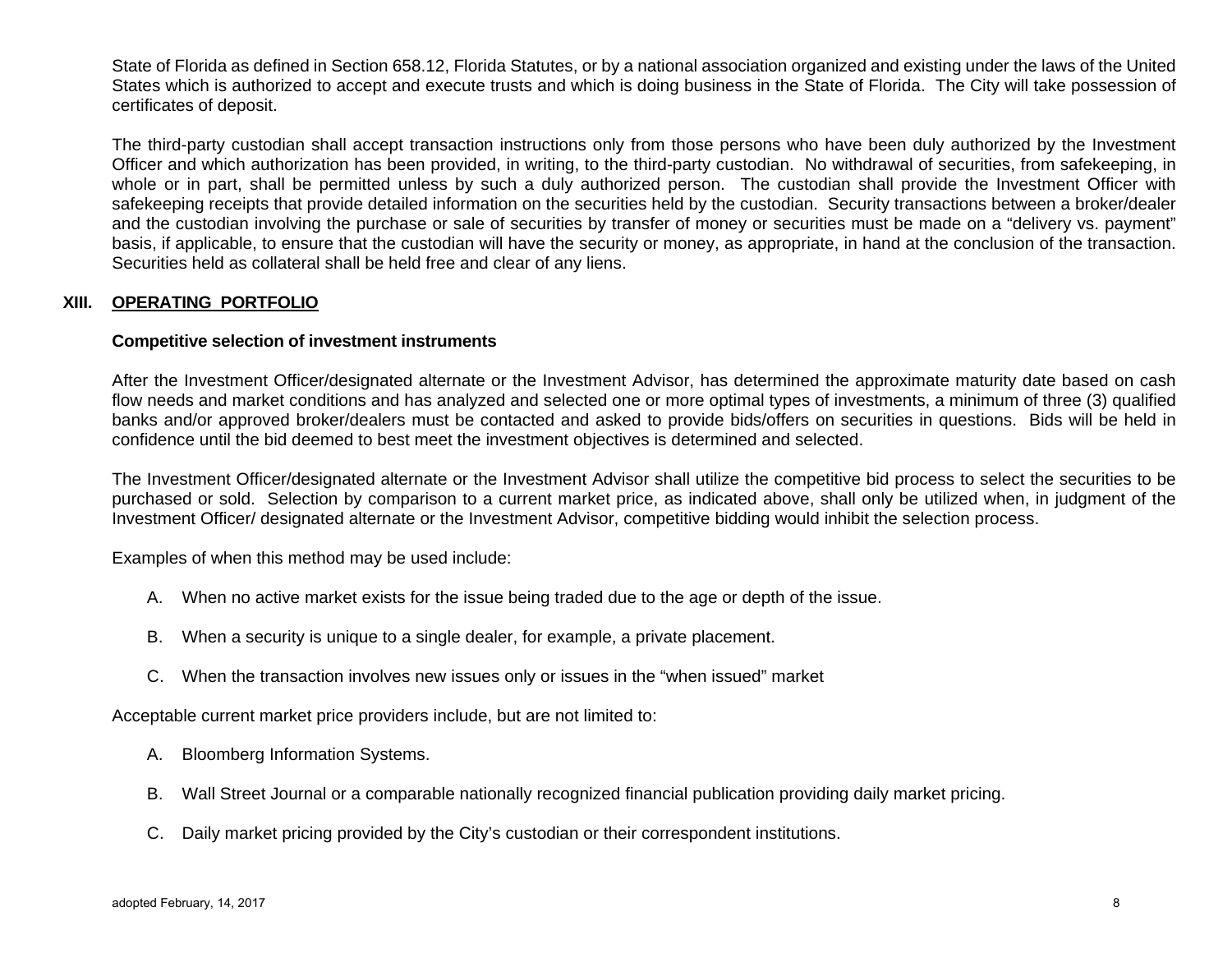Overnight sweep repurchase agreements will not be bid, but may be placed with the City's depository bank relating to the demand account for which the repurchase agreement was purchased.

## **Authorized investments** – Operating Portfolio

 For the purpose of calculating portfolio mix, the City considers the Pension Sustainabilty Portfolio to be a separate portfolio from the Operating Portfolio. Debt Service Reserve funds shall be invested in accordance with this section and the maturities for the reserve funds can exceed five years as discussed in Section XV. The percentage allocations requirements for investment types and issuers are calculated based on the original cost of each investment. Investments not listed in this policy are prohibited. The Investment Officer is not authorized to enter into any securities lending transactions. Funds of the government of the City may be invested in the following: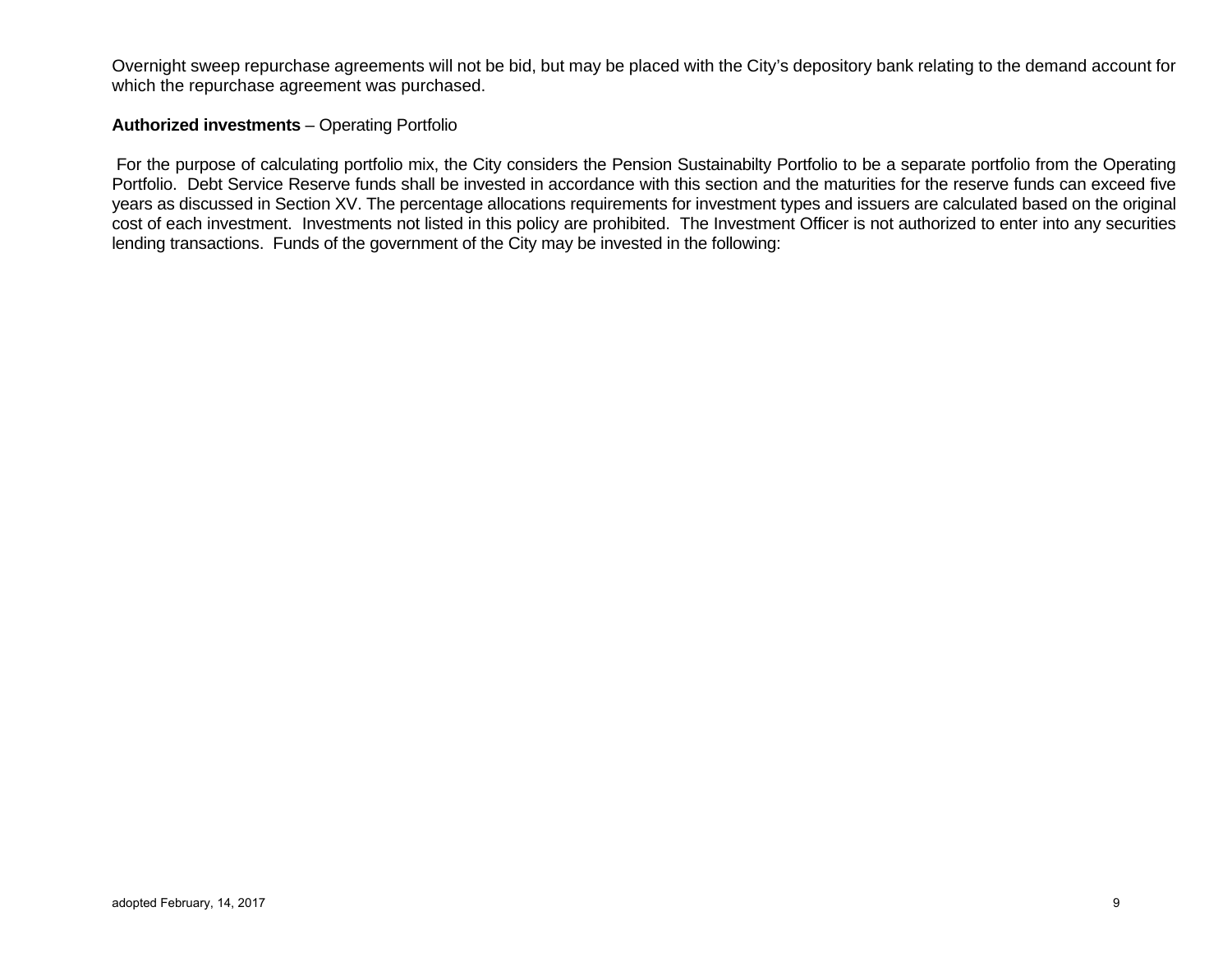| <b>Authorized Investment- Sector Type</b>                                                                                                                                                                                                                                                                                                                                                                                    | <b>Maximum</b><br><b>Allocation</b> | <b>Individual</b><br><b>Issuer</b><br><b>Limit</b> | <b>Maximum</b><br><b>Maturity at</b><br>time of<br>purchase | <b>Credit Limitations</b> |
|------------------------------------------------------------------------------------------------------------------------------------------------------------------------------------------------------------------------------------------------------------------------------------------------------------------------------------------------------------------------------------------------------------------------------|-------------------------------------|----------------------------------------------------|-------------------------------------------------------------|---------------------------|
| <b>United States Government Securities:</b><br>The City may invest in negotiable direct obligations, or obligations the principal<br>and interest of which are unconditionally guaranteed by the United States<br>Government. Such Securities may include, but not be limited to the following:<br><b>Treasury Bills</b><br><b>Treasury Notes</b><br><b>Treasury Bonds</b><br><b>Treasury Strips</b><br><b>Treasury TIPS</b> | 100%                                | N/A                                                | 5 years                                                     |                           |
|                                                                                                                                                                                                                                                                                                                                                                                                                              |                                     |                                                    |                                                             |                           |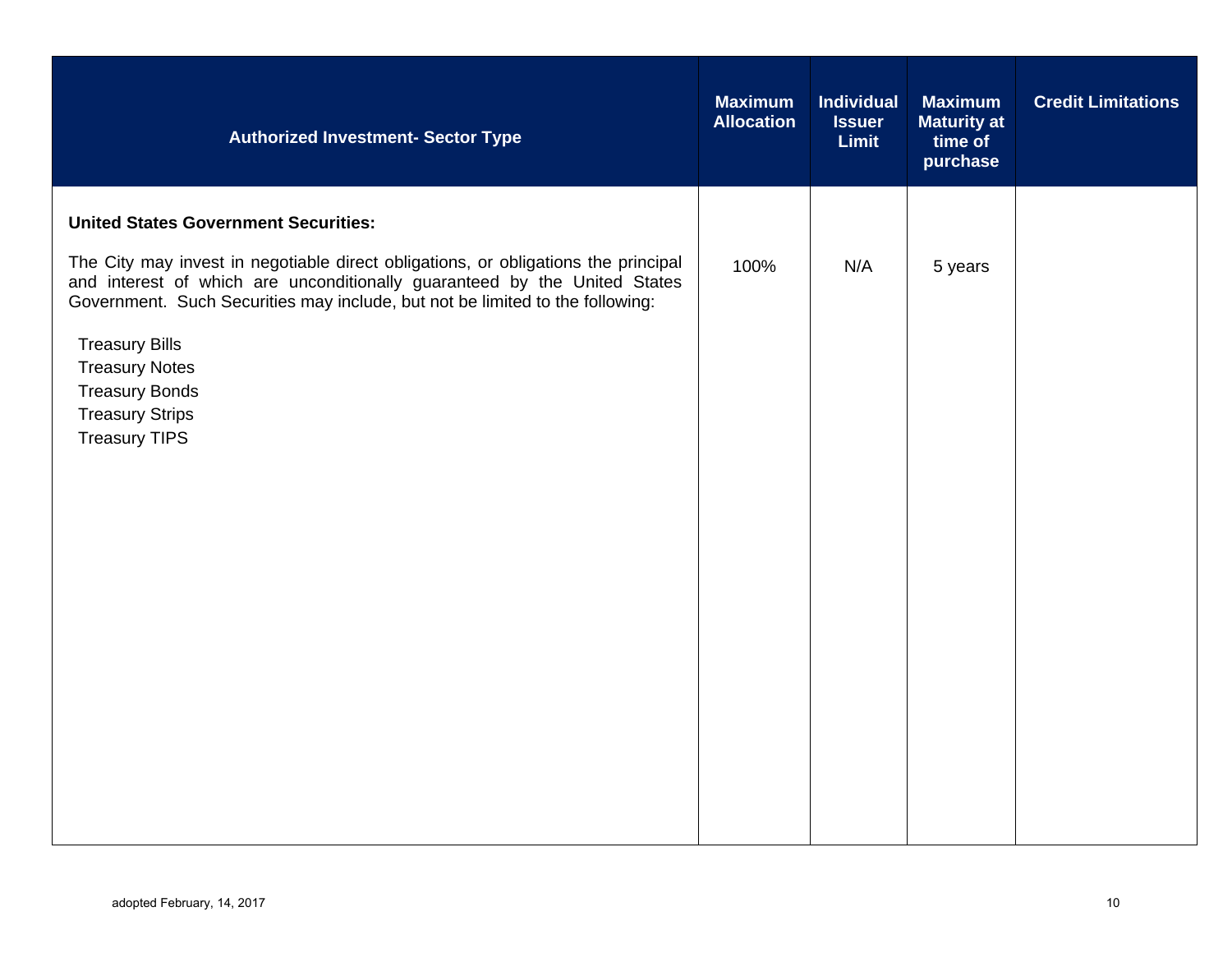| <b>Authorized Investment- Sector Type</b>                                                                                                                                                                                                                                                                                                                                                                                                                                                                                                                                                                                                                                                                                                                                                                                                                  | <b>Maximum</b><br><b>Allocation</b> | <b>Individual</b><br><b>Issuer</b><br><b>Limit</b> | <b>Maximum</b><br><b>Maturity at</b><br>time of<br>purchase | <b>Credit Limitations</b> |
|------------------------------------------------------------------------------------------------------------------------------------------------------------------------------------------------------------------------------------------------------------------------------------------------------------------------------------------------------------------------------------------------------------------------------------------------------------------------------------------------------------------------------------------------------------------------------------------------------------------------------------------------------------------------------------------------------------------------------------------------------------------------------------------------------------------------------------------------------------|-------------------------------------|----------------------------------------------------|-------------------------------------------------------------|---------------------------|
| <b>United States Government Agencies:</b><br>The City may invest in Bonds, debentures, notes or<br>callable issued or guaranteed by the United States<br>Government's agencies, provided such obligations are<br>backed by the full faith and credit of the United States<br>Government. Such securities may include, but not be<br>limited to the following:<br>United States Export - Import Bank<br>United States Department of Housing and Urban Development<br><b>Federal Financing Bank</b><br>Government National Mortgage Association (GNMA)<br>- GNMA guaranteed mortgage-backed bonds<br>- GNMA guaranteed pass-through obligations<br><b>Small Business Administration</b><br>United States Maritime Administration Guaranteed<br>- Title XI Financing<br><b>New Communities Debentures</b><br>- United States Government guaranteed debentures | 50%                                 | 10%                                                | 5 years<br><b>WAM</b>                                       |                           |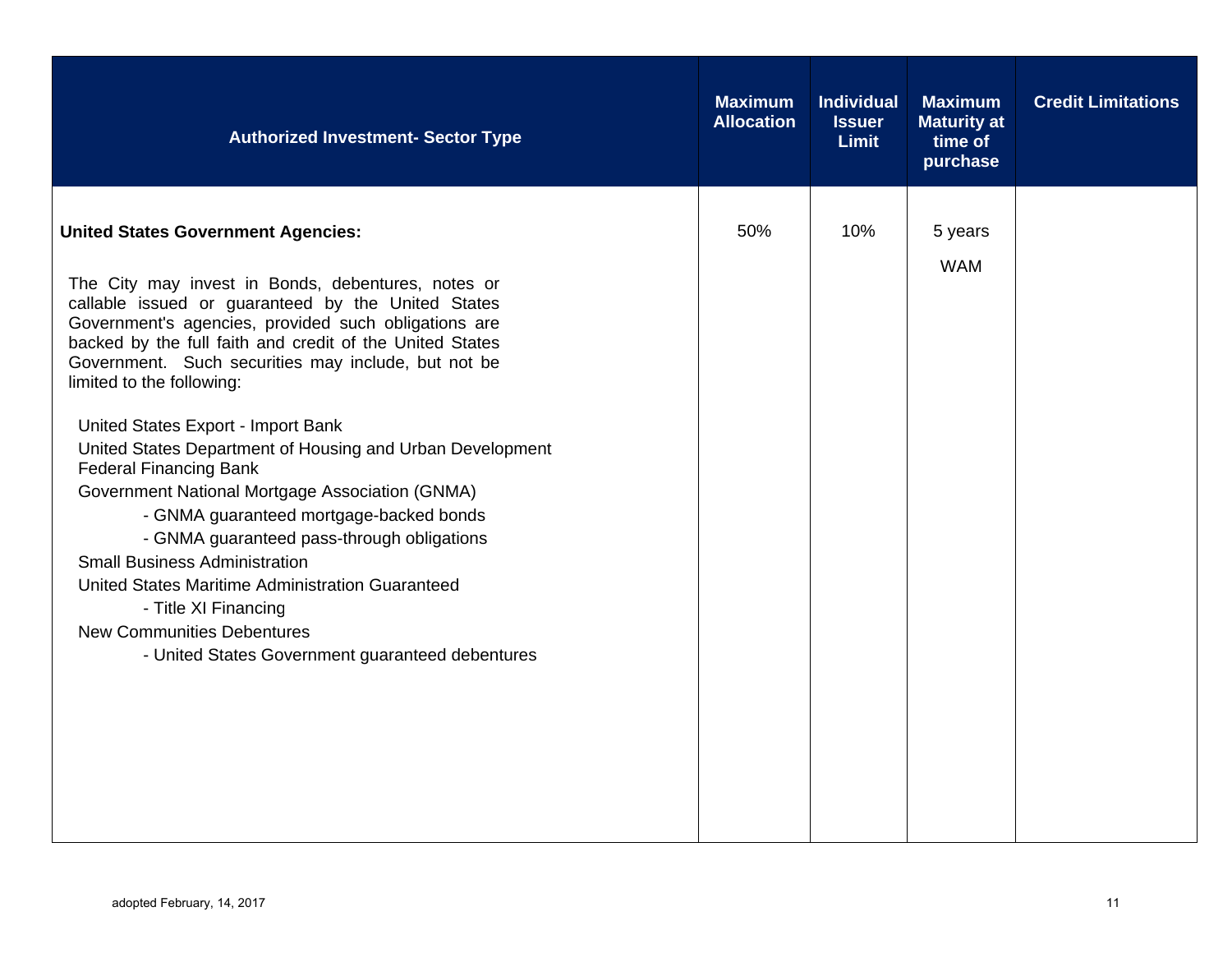| <b>Authorized Investment- Sector Type</b>                                                                                                                                                                                                                                                                                                                                                                                                                                                                                                                                           | <b>Maximum</b><br><b>Allocation</b> | <b>Individual</b><br><b>Issuer</b><br><b>Limit</b> | <b>Maximum</b><br><b>Maturity at</b><br>time of<br>purchase | <b>Credit Limitations</b> |
|-------------------------------------------------------------------------------------------------------------------------------------------------------------------------------------------------------------------------------------------------------------------------------------------------------------------------------------------------------------------------------------------------------------------------------------------------------------------------------------------------------------------------------------------------------------------------------------|-------------------------------------|----------------------------------------------------|-------------------------------------------------------------|---------------------------|
| <b>Federal Instrumentalities (United States Government sponsored agencies):</b><br>The City may invest in Bonds, debentures, notes or callable issued or guaranteed<br>by United States Government sponsored agencies (Federal Instrumentalities) which<br>are non-full faith and credit agencies shall be limited to the following:<br>Federal Home Loan Bank or its City Banks (FHLB)<br>Federal National Mortgage Association (FNMA)<br>Federal Home Loan Mortgage Corporation (Freddie-Macs)<br>including Federal-Home-Loan-Mortgage Corporation<br>participation certificates. | 75%                                 | 25%                                                | 5 years                                                     |                           |
| <b>Interest Bearing Time Deposit or Saving Accounts:</b><br>The City may invest in accounts in banks organized under the laws of this state<br>and/or in national banks organized under the laws of the United States and doing<br>business and situated in the State of Florida, provided that any such deposits are<br>secured by the Florida Security for Public Deposits Act, Chapter 280 and Chapter<br>218, Florida Statutes as amended from time to time.                                                                                                                    | 75%                                 | 25%                                                | 3 years                                                     |                           |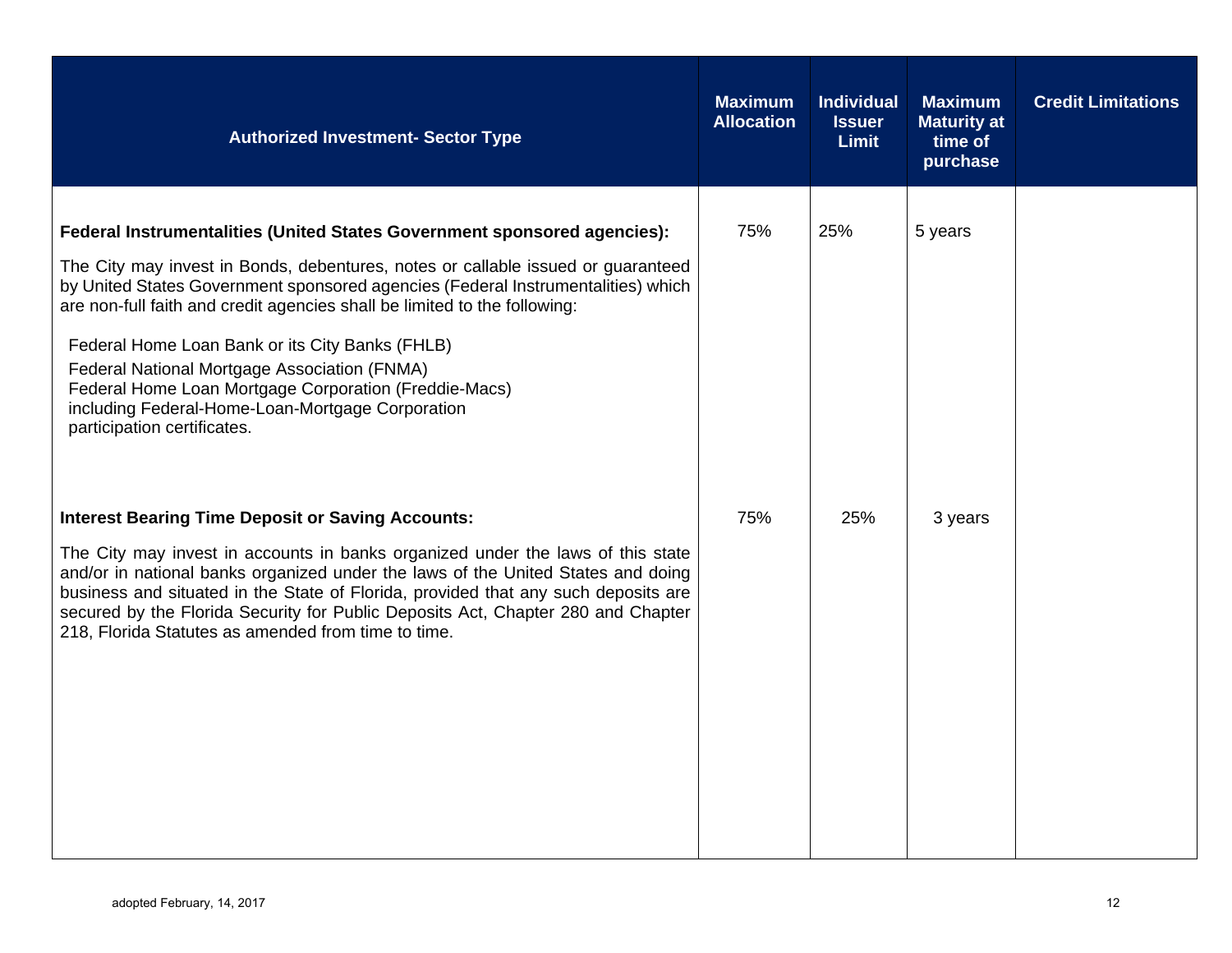| <b>Authorized Investment- Sector Type</b>                                                                                                                                                                                                                                                                                                                                                                                                                                                                                                                                                                                                                                                                                                                                                                                                                                                                                                                                                                                                                                                                                                                                           | <b>Maximum</b><br><b>Allocation</b> | <b>Individual</b><br><b>Issuer</b><br><b>Limit</b> | <b>Maximum</b><br><b>Maturity at</b><br>time of<br>purchase | <b>Credit Limitations</b>                                                     |
|-------------------------------------------------------------------------------------------------------------------------------------------------------------------------------------------------------------------------------------------------------------------------------------------------------------------------------------------------------------------------------------------------------------------------------------------------------------------------------------------------------------------------------------------------------------------------------------------------------------------------------------------------------------------------------------------------------------------------------------------------------------------------------------------------------------------------------------------------------------------------------------------------------------------------------------------------------------------------------------------------------------------------------------------------------------------------------------------------------------------------------------------------------------------------------------|-------------------------------------|----------------------------------------------------|-------------------------------------------------------------|-------------------------------------------------------------------------------|
| <b>Repurchase Agreements:</b><br>The City may invest in repurchase agreements composed of only those investments<br>based on the requirements set forth by the City's Master Repurchase Agreement.<br>All firms entering into an agreement are required to execute a Master Repurchase<br>Agreement prior to the execution of a repurchase agreement transaction.<br>A third-party custodian with whom the City has a current custodial agreement shall<br>hold the collateral for all repurchase agreements with a term longer than one (1)<br>business day. A clearly marked receipt that shows evidence of ownership must be<br>supplied to the Investment Officer and retained.<br>Securities authorized for collateral are negotiable direct obligations of the United<br>States Government, Government Agencies, and Federal Instrumentalities with<br>maturities under five (5) years and must have a market value for the principal and<br>accrued interest of 102 percent of the value and for the term of the repurchase<br>agreement. Immaterial short-term deviations from 102 percent requirement are<br>permissible only upon the approval of the Investment Officer. | 25%                                 | 10%                                                | 90 days                                                     |                                                                               |
| The Florida Prime Fund as administered by the Florida State Board of<br><b>Administration:</b><br>Note: A thorough review of any Local Government Investment Pool is required prior<br>to investing, and on a continual basis. There shall be a questionnaire developed by<br>the Investment Officer that will contain a list of questions that covers the major<br>aspects of any investment pool/fund. (See Attachment B).                                                                                                                                                                                                                                                                                                                                                                                                                                                                                                                                                                                                                                                                                                                                                        | 25%                                 | N/A                                                | N/A                                                         | AAAm by Standard &<br>Poor's or the<br>equivalent by another<br>rating agency |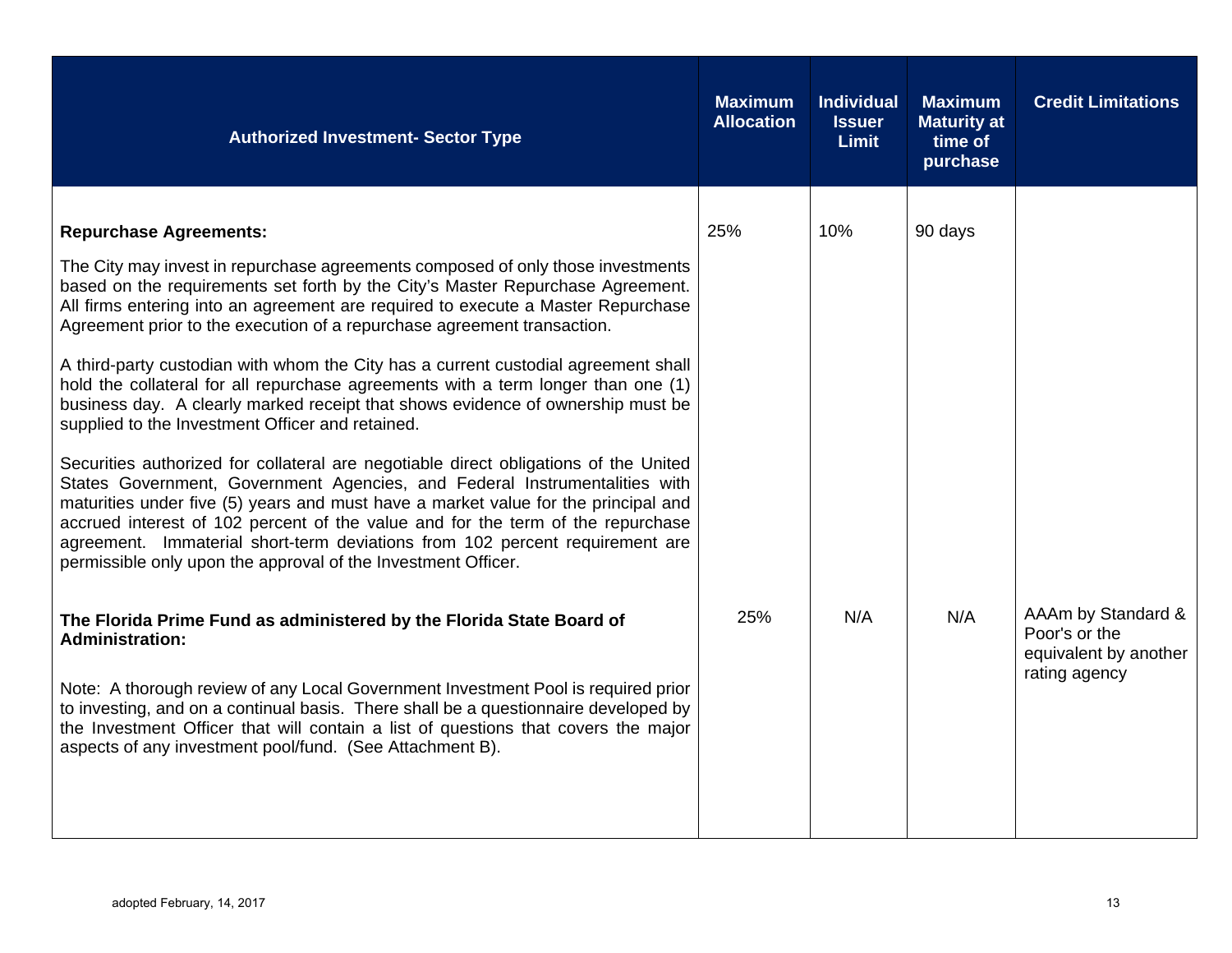| <b>Authorized Investment- Sector Type</b>                                                                                                                                                                                                                                                                                                                                                                                                                                                                                               |     | <b>Individual</b><br><b>Issuer</b><br><b>Limit</b> | <b>Maximum</b><br><b>Maturity at</b><br>time of<br>purchase | <b>Credit Limitations</b>              |
|-----------------------------------------------------------------------------------------------------------------------------------------------------------------------------------------------------------------------------------------------------------------------------------------------------------------------------------------------------------------------------------------------------------------------------------------------------------------------------------------------------------------------------------------|-----|----------------------------------------------------|-------------------------------------------------------------|----------------------------------------|
| <b>Money Market accounts:</b>                                                                                                                                                                                                                                                                                                                                                                                                                                                                                                           | 75% | 50%                                                | N/A                                                         |                                        |
| The City may invest in money market accounts placed with financial institutions<br>qualifying as public depositories as provided for in Chapter 280, Florida Statutes.                                                                                                                                                                                                                                                                                                                                                                  |     |                                                    |                                                             |                                        |
| Mutual Funds (open architecture investing) Registered Investment<br><b>Companies</b>                                                                                                                                                                                                                                                                                                                                                                                                                                                    | 40% | 25%                                                | N/A                                                         | AAAm by Standard &<br>Poor's or the    |
| The City may invest in shares in open-end or no-load provided such funds are<br>registered under the Federal Investment Company Act of 1940 and operated in<br>accordance with Title 17 Code of Federal Regulations § 270.2a-7. In addition, the<br>Investment Officer may invest in other types of mutual funds provided such funds<br>are registered under the Federal Investment Company Act of 1940, invest<br>exclusively in the securities specifically permitted under this Investment Policy, and<br>are similarly diversified. |     |                                                    |                                                             | equivalent by another<br>rating agency |
| Note: A thorough review of any investment mutual fund is required prior to investing,<br>and on a continual basis. There shall be a questionnaire developed by the<br>Investment Officer that will contain a list of questions that covers the major aspects<br>of any investment pool/fund (see Attachment B).                                                                                                                                                                                                                         |     |                                                    |                                                             |                                        |
| Intergovernmental Investment Pool                                                                                                                                                                                                                                                                                                                                                                                                                                                                                                       | 30% | 10%                                                | N/A                                                         |                                        |
| The City may invest in intergovernmental investment pools that are authorized<br>pursuant to the Florida Interlocal Cooperation Act, as provided in Section 163.01,<br>Florida Statutes.                                                                                                                                                                                                                                                                                                                                                |     |                                                    |                                                             |                                        |
| <b>Florida Municipal Investment Trust</b><br>(Short Term Bond Portfolio and/or Intermediate Term Bond Portfolio)                                                                                                                                                                                                                                                                                                                                                                                                                        | 30% | 20%                                                | N/A                                                         |                                        |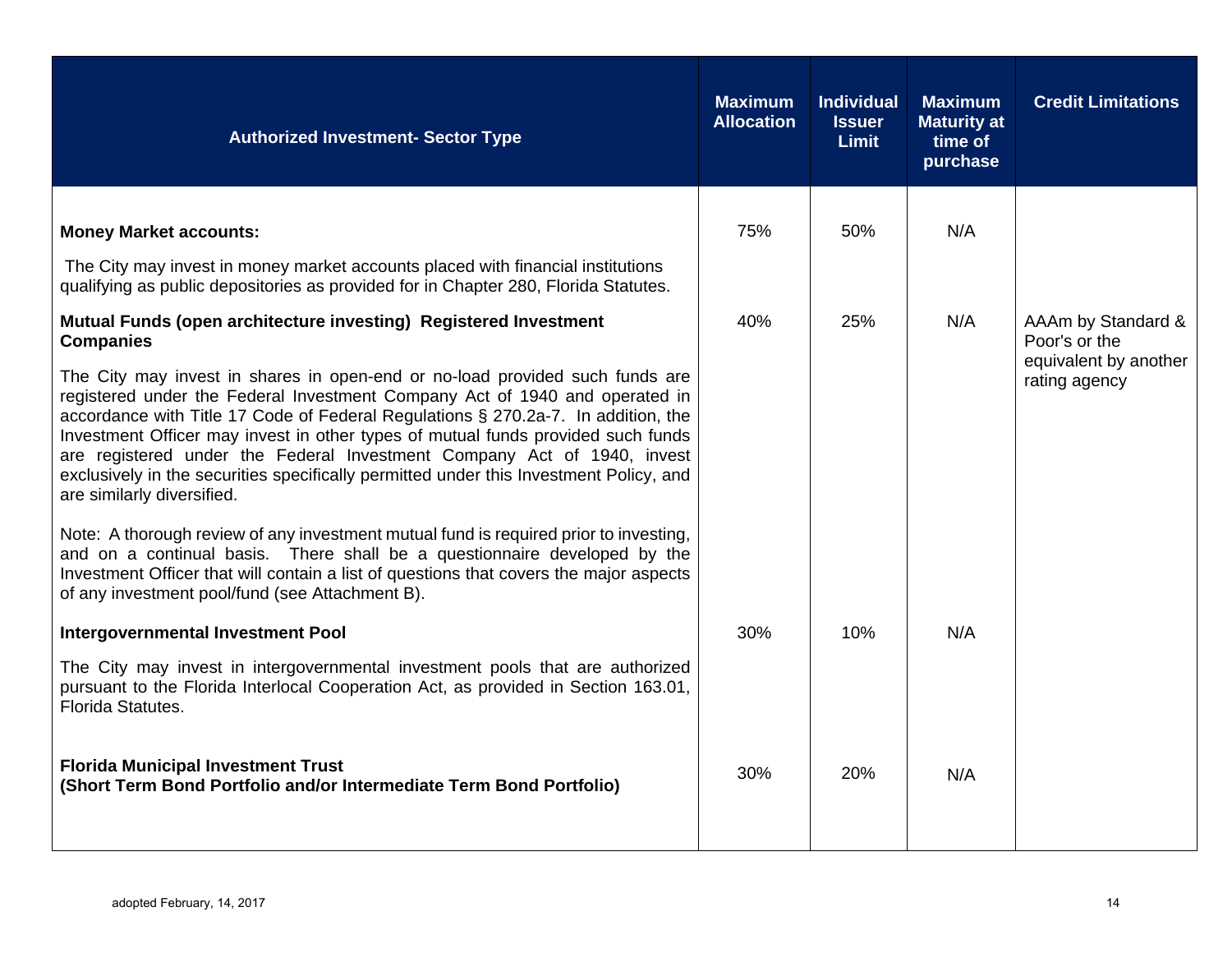| <b>Authorized Investment- Sector Type</b>                                                                                                                                                                                                                                                                                                                                                                            | <b>Maximum</b><br><b>Allocation</b> | <b>Individual</b><br><b>Issuer</b><br><b>Limit</b> | <b>Maximum</b><br><b>Maturity at</b><br>time of<br>purchase | <b>Credit Limitations</b>                                                                                                                                                                                                                                             |
|----------------------------------------------------------------------------------------------------------------------------------------------------------------------------------------------------------------------------------------------------------------------------------------------------------------------------------------------------------------------------------------------------------------------|-------------------------------------|----------------------------------------------------|-------------------------------------------------------------|-----------------------------------------------------------------------------------------------------------------------------------------------------------------------------------------------------------------------------------------------------------------------|
| Foreign Obligations of the Government of Israel (State of Israel):<br>The City may invest in obligations of the government of Israel (State of Israel)<br>under the following guidelines:<br>The obligations must be US Dollar denominated-<br>$\blacksquare$<br>Must be rated by nationally recognized rating services S&P,<br>$\overline{\phantom{a}}$<br>Moody's or Fitch as described under "Credit Limitations" | 5%                                  | \$10<br>million par                                | 3 years                                                     | Must be rated by at<br>least two nationally<br>recognized rating<br>services at BBB-<br>/Baa3/BBB or<br>greater. However, if<br>such obligations are<br>rated by only one<br>rating service, then<br>such rating shall be<br>at least AA-, Aa3, or<br>AA- or greater. |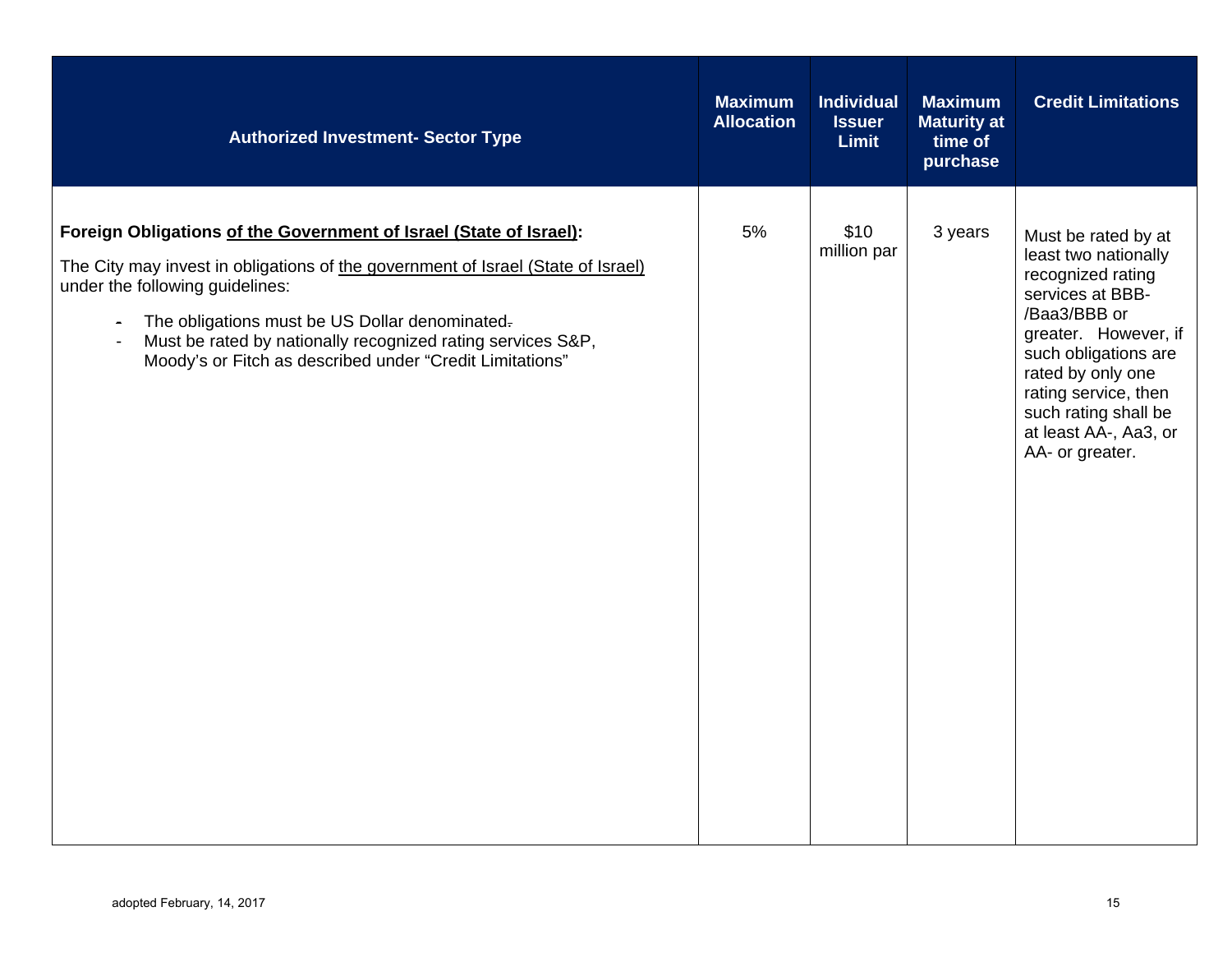| <b>Authorized Investment- Sector Type</b>                                                                                                                                                                                                                                                                            | <b>Maximum</b><br><b>Allocation</b> | <b>Individual</b><br><b>Issuer</b><br><b>Limit</b> | <b>Maximum</b><br><b>Maturity at</b><br>time of<br>purchase | <b>Credit Limitations</b> |
|----------------------------------------------------------------------------------------------------------------------------------------------------------------------------------------------------------------------------------------------------------------------------------------------------------------------|-------------------------------------|----------------------------------------------------|-------------------------------------------------------------|---------------------------|
| <b>FDIC Corporate Obligations:</b><br>The City may invest in corporate obligations issued by financial institutions that<br>participate in the FDIC's Temporary Liquidity Guarantee Program and are fully<br>insured by the FDIC and are guaranteed by the full faith and credit of the United<br>States Government. | 50%                                 | 25%                                                | 3 years                                                     |                           |
|                                                                                                                                                                                                                                                                                                                      |                                     |                                                    |                                                             |                           |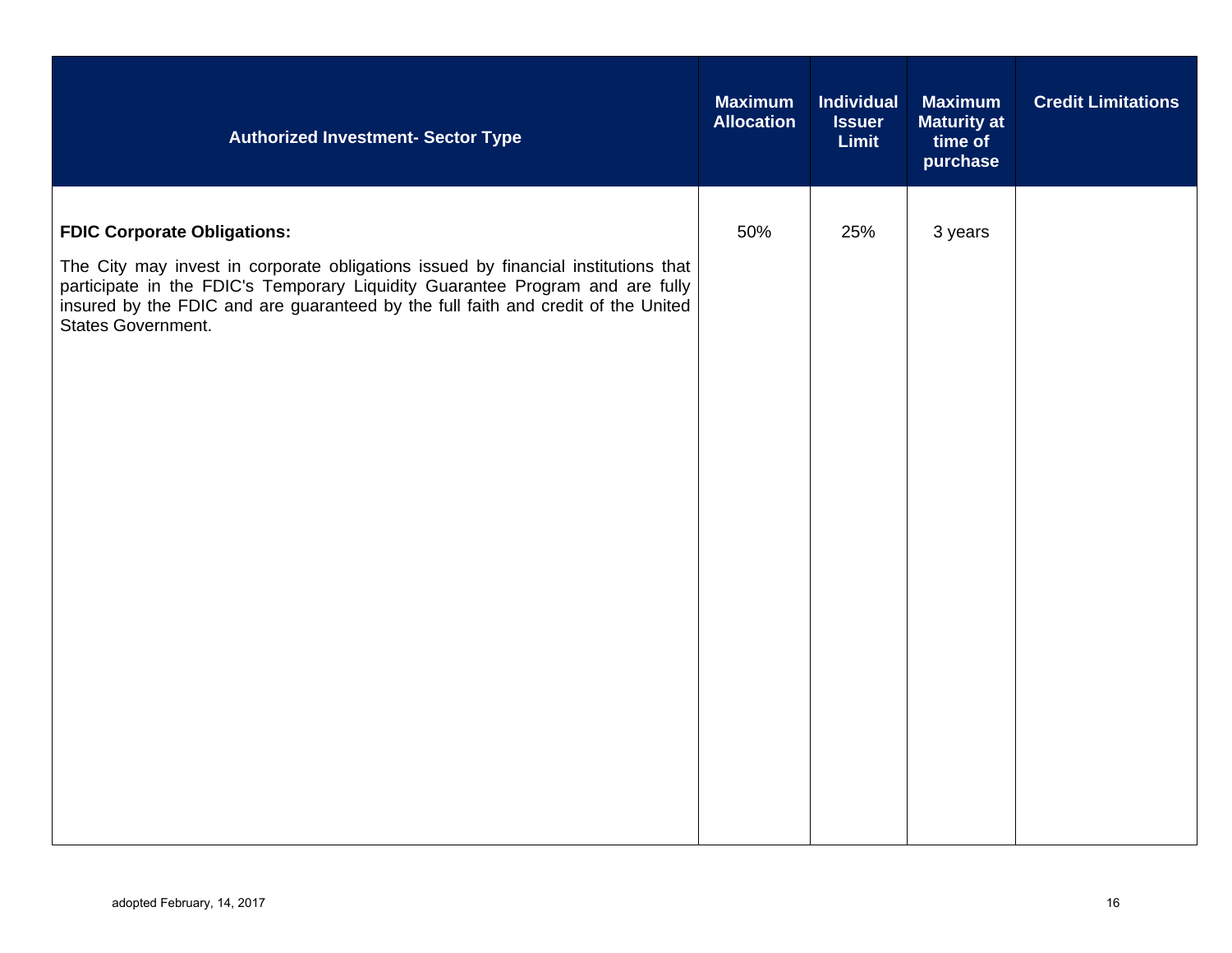| <b>Authorized Investment- Sector Type</b>                                                                                                                                                                                                            | <b>Maximum</b><br><b>Allocation</b> | <b>Individual</b><br><b>Issuer</b><br><b>Limit</b> | <b>Maximum</b><br><b>Maturity at</b><br>time of<br>purchase | <b>Credit Limitations</b>                                                                                                                                                                                                                                                                                                                                                                                                                                                                                                                                                                                                                        |
|------------------------------------------------------------------------------------------------------------------------------------------------------------------------------------------------------------------------------------------------------|-------------------------------------|----------------------------------------------------|-------------------------------------------------------------|--------------------------------------------------------------------------------------------------------------------------------------------------------------------------------------------------------------------------------------------------------------------------------------------------------------------------------------------------------------------------------------------------------------------------------------------------------------------------------------------------------------------------------------------------------------------------------------------------------------------------------------------------|
| <b>Corporate Notes:</b><br>The City may invest in corporate obligations or corporate notes or other evidences<br>of indebtedness issued or guaranteed by a corporation organized under the laws of<br>the United States or the District of Columbia. | 20%                                 | 5%                                                 | 5 years                                                     | Corporate obligations<br>or notes shall have<br>two of the following 3<br>minimum ratings: A-,<br>A3, or A-, as rated by<br>Standard and Poor's,<br>and/or Moody's,<br>and/or Fitch Investors<br>Services rating<br>services. However, if<br>such obligations are<br>rated by only one<br>rating service, then<br>such rating shall be<br>at least AA-, Aa3, or<br>AA- by Standard &<br>Poor's, or Moody's or<br>Fitch. In the event of<br>a split rating, the<br>lower rating shall<br>prevail. In the event<br>of a downgrade, the<br>bonds shall be sold<br>as soon as<br>practicable but in no<br>event later than ten<br>(10) trading days. |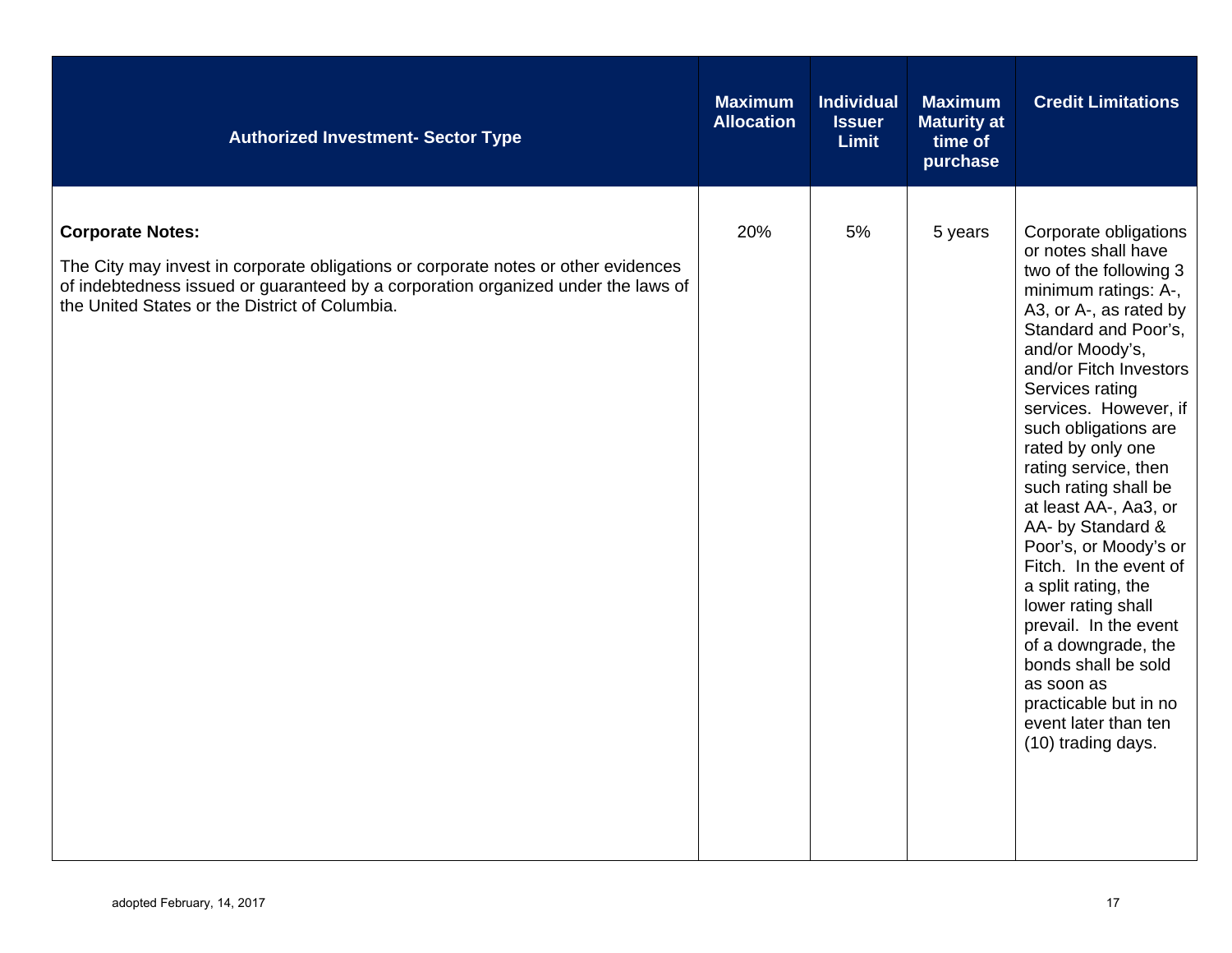| <b>Authorized Investment- Sector Type</b>                                                                                                                  | <b>Maximum</b><br><b>Allocation</b> | <b>Individual</b><br><b>Issuer</b><br><b>Limit</b> | <b>Maximum</b><br><b>Maturity at</b><br>time of<br>purchase                              | <b>Credit Limitations</b>                                                                                                                                                                           |
|------------------------------------------------------------------------------------------------------------------------------------------------------------|-------------------------------------|----------------------------------------------------|------------------------------------------------------------------------------------------|-----------------------------------------------------------------------------------------------------------------------------------------------------------------------------------------------------|
| <b>Guaranteed Investment Contract (GIC's):</b>                                                                                                             | <b>Bond</b><br>proceeds             |                                                    | Not to<br>exceed the<br>construction<br>project<br>schedule<br>for the bond<br>proceeds. | Minimum of AA, Aa<br>from Standard and<br>Poor's and Moody's                                                                                                                                        |
| <b>Municipal Bonds:</b><br>The City may invest in state and/or local government taxable and/or tax-exempt<br>debt, general obligation and/or revenue bonds | 20%                                 | 5%                                                 | 3 years                                                                                  | Rated at least "Aa"<br>by Moody's and "AA"<br>by Standard & Poor's<br>for long-term debt, or<br>rated at least "MIG-2"<br>by Moody's and "SP-<br>2" by Standard &<br>Poor's for short-term<br>debt. |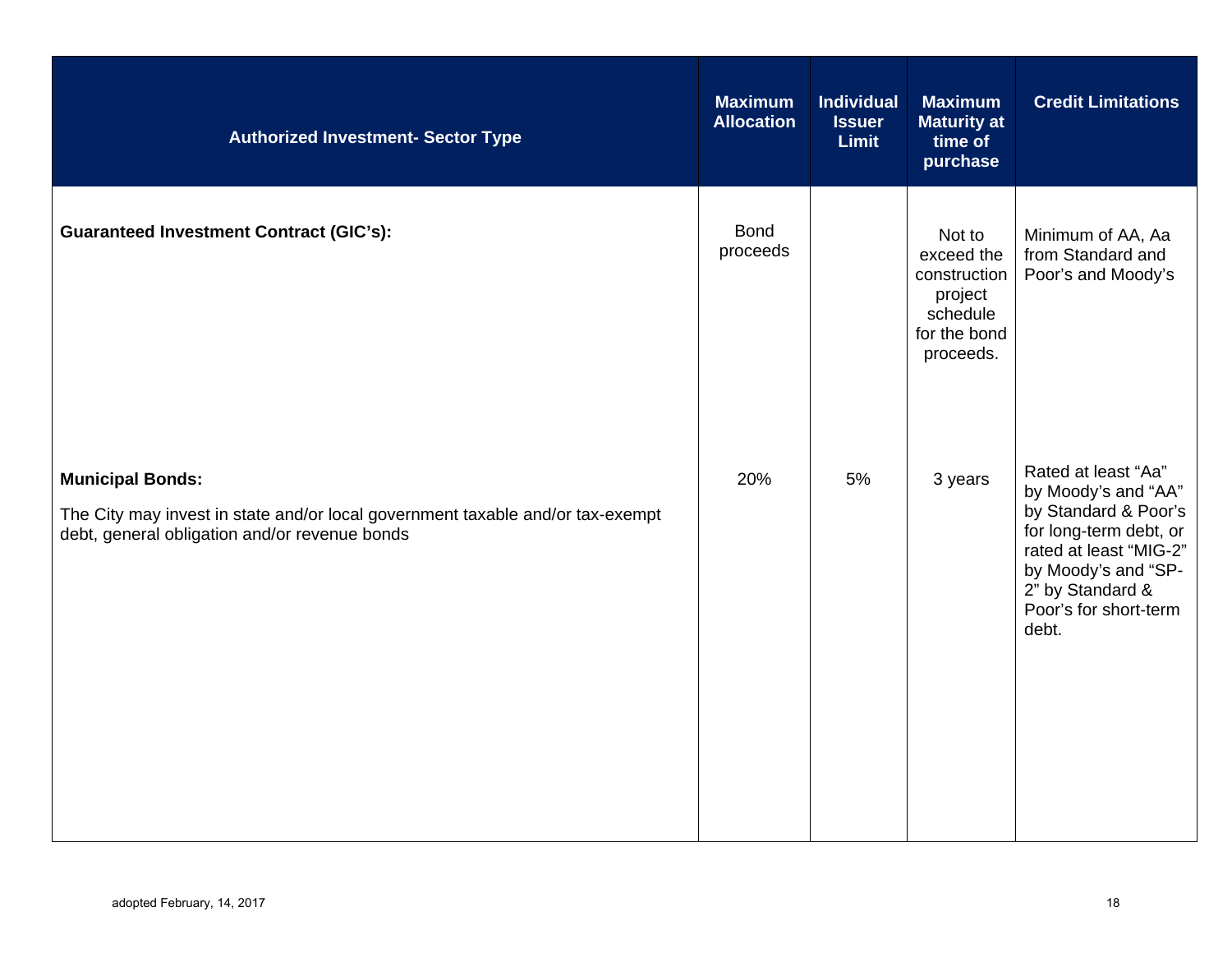#### **XIV. PENSION SUSTAINABILITY FUND'S PORTFOLIO**

#### **Competitive selection of investment instruments**

Investment Managers and the Investment Officer shall utilize best execution method for investment transactions.

## **Asset Allocation**

 The investment strategy of the Pension Sustainability Fund's portfolio may utilize the Investment Sector Types shown in the chart below. Various separate investment approaches and allocations will be implemented under the discretion of the Investment Officer with consultation of an Investment Advisor if utilized.

Investment Sector Type *Equity*  Large cap core equity Mid-cap core equity International equity Convertible Securities Real estate investment trust *Fixed Income* Fixed income (debt) Cash and cash equivalents *Real Estate* Private real estate (commingled)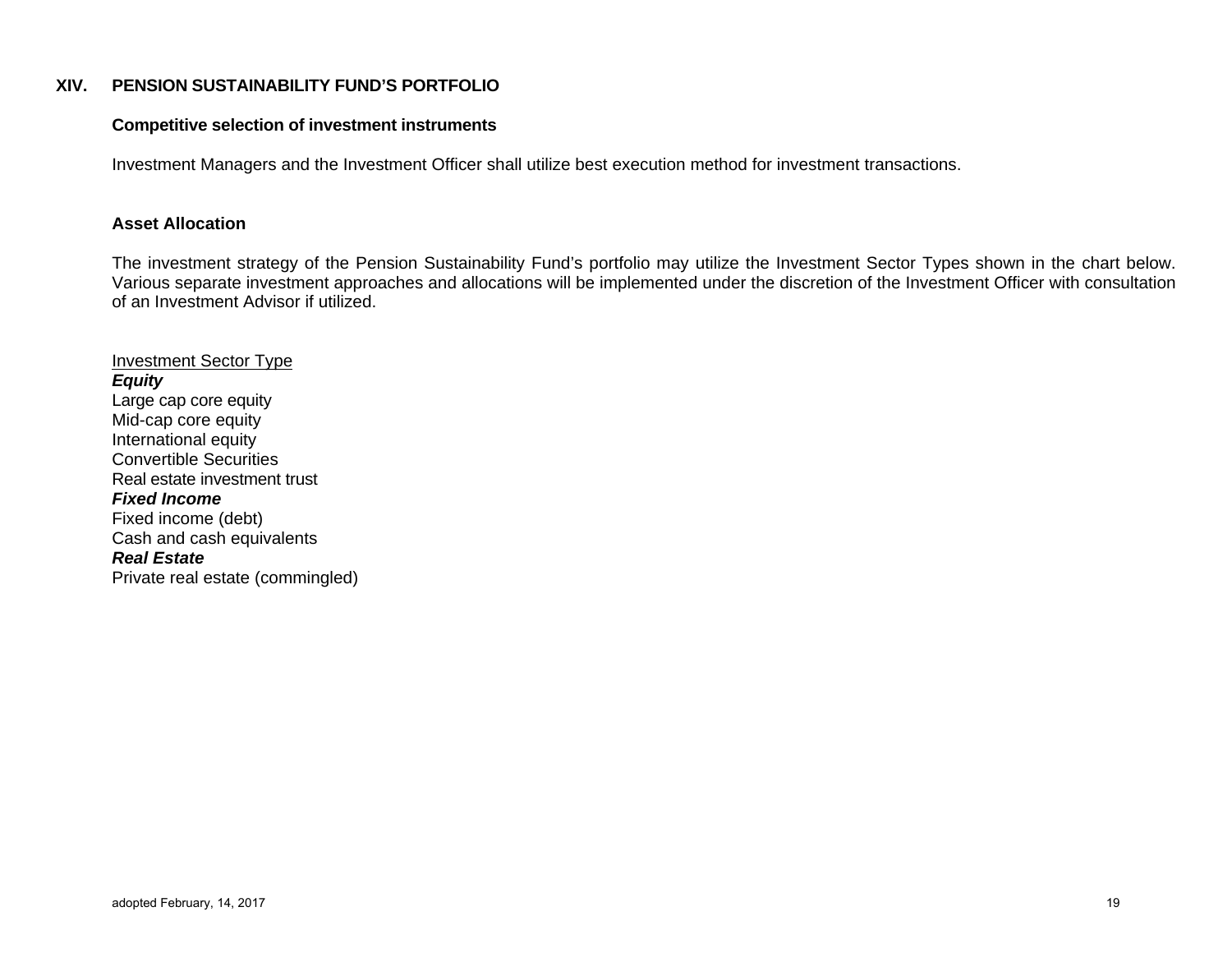## **Authorized investments**

Investments shall be diversified among various asset classes (categories) to the extent practicable to control risk of loss resulting from over concentration in a specific maturity, issuer, industry, instrument, dealer or bank through which financial instruments are bought and sold. The City recognizes the uncertainty that is associated with achieving the portfolio's investment objectives in light of the volatility of capital markets. The following authorized and prohibited investments were determined based on these risk and diversification considerations.

| <b>Authorized Investment- Sector Type</b>                                                                                                                                                                                                                                                                                                                                                                                                                                                                                                                                                                                                                                                                                                            | <b>Maximum</b><br><b>Allocation</b> | <b>Individual Issuer Limit</b>       | <b>Maximum</b><br><b>Maturity</b><br>at time of<br>purchase | <b>Credit Limitations</b>                                                                                                                                                                                                                                                                                   |
|------------------------------------------------------------------------------------------------------------------------------------------------------------------------------------------------------------------------------------------------------------------------------------------------------------------------------------------------------------------------------------------------------------------------------------------------------------------------------------------------------------------------------------------------------------------------------------------------------------------------------------------------------------------------------------------------------------------------------------------------------|-------------------------------------|--------------------------------------|-------------------------------------------------------------|-------------------------------------------------------------------------------------------------------------------------------------------------------------------------------------------------------------------------------------------------------------------------------------------------------------|
| <b>Fixed Income Securities:</b><br>United States Government Securities (as described<br>above)<br>United States Government Agencies (as described<br>above)<br><b>Federal Instrumentalities (United States Government</b><br>Sponsored Agencies): (as described above)<br>Interest Bearing Time Deposit or Saving Accounts: (as<br>described above)<br>The City may invest in short term obligations purchased<br>individually or in pooled accounts or other collective<br>linvestment funds. Short term investments include short<br>term investment funds (STIF) provided by the custodian,<br>money market mutual funds limited to obligations of the<br>United States Government or its Agencies, commercial<br>paper and banker's acceptances. | 30%                                 | 1.5% of the total bond<br>portfolios |                                                             | Short term obligations must<br>have a minimum rating from two<br>of the three major credit rating<br>agencies of P-1 (Moody's), A-1<br>(S&P) or F1 (Fitch). The issuer's<br>long-term debt rating must have<br>a minimum long-term debt rating<br>of A by two of the three major<br>credit rating agencies. |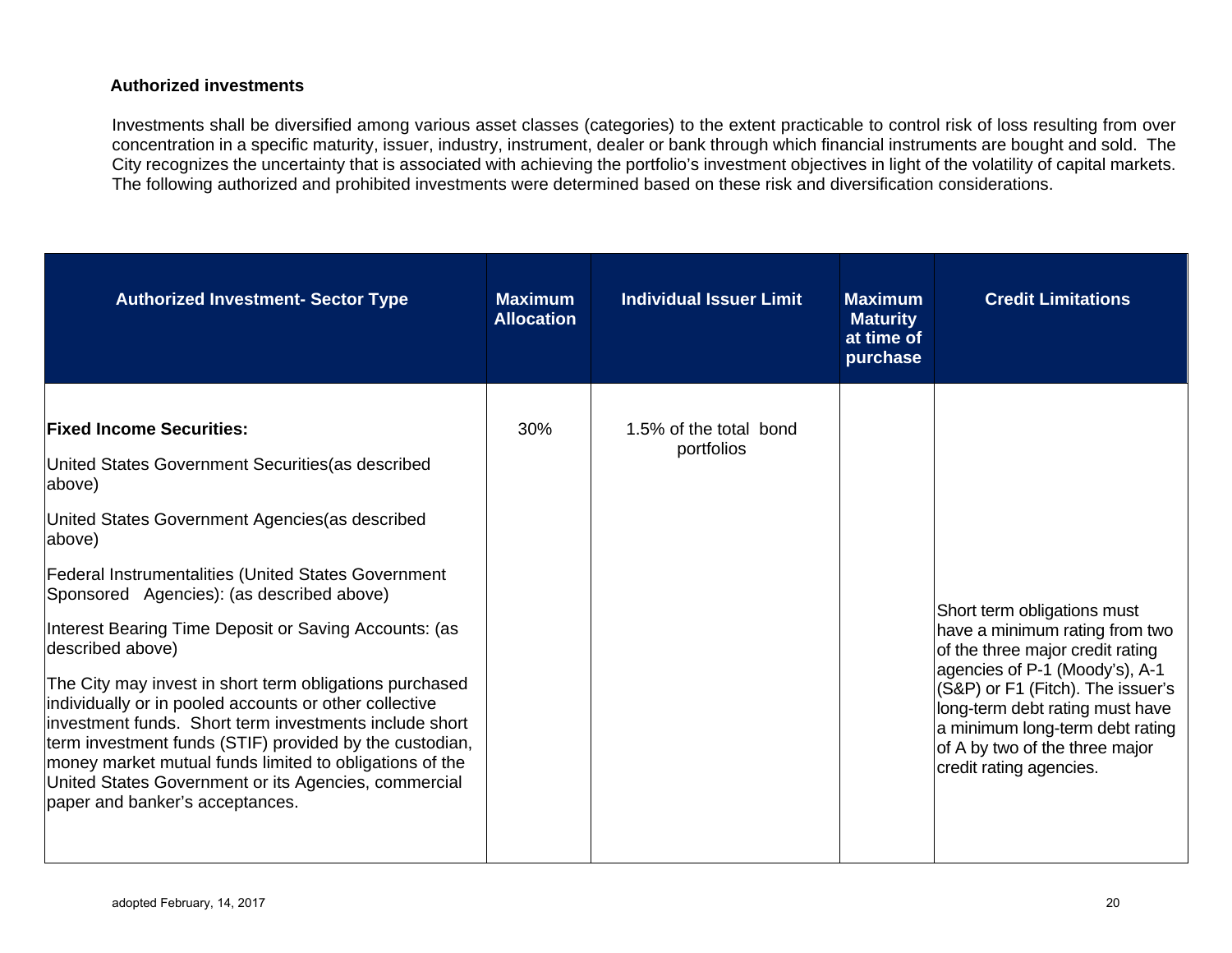| <b>Authorized Investment- Sector Type</b>                                                                                                                                                                                                                                                                                                                                                                                                                                                                                             | <b>Maximum</b><br><b>Allocation</b> | <b>Individual Issuer Limit</b> | <b>Maximum</b><br><b>Maturity</b><br>at time of<br>purchase | <b>Credit Limitations</b>                                                                                                                                                                                                                                                                                                                                                                                                                                                                                                                                                                                                                                                                                                                                                       |
|---------------------------------------------------------------------------------------------------------------------------------------------------------------------------------------------------------------------------------------------------------------------------------------------------------------------------------------------------------------------------------------------------------------------------------------------------------------------------------------------------------------------------------------|-------------------------------------|--------------------------------|-------------------------------------------------------------|---------------------------------------------------------------------------------------------------------------------------------------------------------------------------------------------------------------------------------------------------------------------------------------------------------------------------------------------------------------------------------------------------------------------------------------------------------------------------------------------------------------------------------------------------------------------------------------------------------------------------------------------------------------------------------------------------------------------------------------------------------------------------------|
| Corporate Bonds (as described above)<br>Foreign Obligations of the Government of Israel<br>(State of Israel):<br>The City may invest in obligations of the government of<br>Israel (State of Israel) under the following guidelines:<br>The obligations must be US Dollar<br>denominated.<br>Must be rated by nationally recognized rating<br>services S&P, Moody's or Fitch as described<br>under "Credit Limitations"<br>Commercial paper issued by foreign<br>$\overline{\phantom{a}}$<br>domiciled corporations is not permitted. | 5%                                  | 1%                             | 3 years                                                     | The obligation must have a<br>minimum rating by two of the<br>three major credit rating<br>agencies of Baa2 (Moody's) or<br>BBB (S&P/Fitch). In the event<br>of a split rating, the lower rating<br>shall prevail. In the event of a<br>downgrade, the bonds shall be<br>sold as soon as practicable but<br>in no event later than ten (10)<br>trading days. Obligations with a<br>rating below A3 by Moody's<br>rating agency or A-S&P/Fitch<br>rating agencies shall be limited<br>to 15% of the total portfolio.<br>Must be rated by at least two<br>nationally recognized rating<br>services at BBB-/Baa3/BBB or<br>greater. However, if such<br>obligations are rated by only<br>one rating service, then such<br>rating shall be at least AA-, Aa3,<br>or AA- or greater. |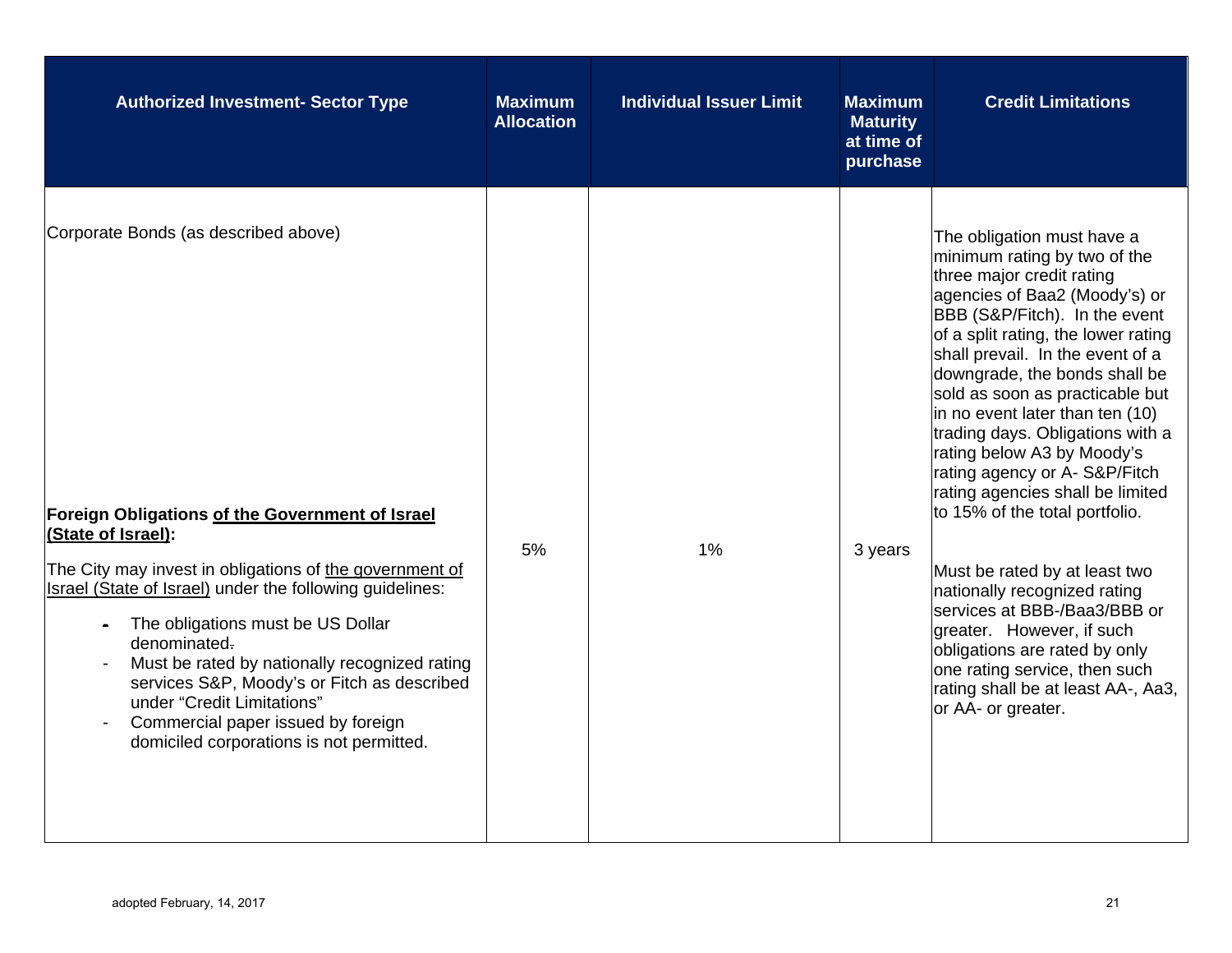| <b>Authorized Investment- Sector Type</b>                                                                                                                                                                                                                                                                                                                                                                                                                                                                                                                                                                                                                                                                                | <b>Maximum</b><br><b>Allocation</b> | <b>Individual Issuer Limit</b>                              | <b>Maximum</b><br><b>Maturity</b><br>at time of<br>purchase | <b>Credit Limitations</b>                                                                                                                                                                                                                                                  |
|--------------------------------------------------------------------------------------------------------------------------------------------------------------------------------------------------------------------------------------------------------------------------------------------------------------------------------------------------------------------------------------------------------------------------------------------------------------------------------------------------------------------------------------------------------------------------------------------------------------------------------------------------------------------------------------------------------------------------|-------------------------------------|-------------------------------------------------------------|-------------------------------------------------------------|----------------------------------------------------------------------------------------------------------------------------------------------------------------------------------------------------------------------------------------------------------------------------|
| <b>Equities:</b><br>The City may purchase various equities as described<br>below.<br>Domestic stocks<br>Equity securities include domestic and international<br>common stocks, preferred stocks, convertible securities<br>and real estate investment trusts.<br>Domestic stocks are issued by a corporation organized<br>under the laws of the United States or the District of<br>Columbia provided the corporation is listed on one or<br>more of the recognized national stock exchanges and<br>conforms to the periodic reporting requirements under<br>the Securities Exchange Act of 1934.<br>Such investments may not exceed five percent (5%) of<br>the Investment Manager's account, based on market<br>value. | 70% at<br>market<br>value           | 3%<br>5% of the outstanding capital<br>stock of the company |                                                             | Domestic equity Investment<br>Managers may only invest in<br>foreign domiciled corporations<br>whose shares are registered or<br>are traded on either the New<br>York Stock Exchange, the<br>American Stock Exchange or<br>are listed on the NASDAQ<br><b>Stock Market</b> |
| <b>International stocks:</b><br>The International equity manager shall invest in foreign<br>securities and shall emphasize companies of<br>developed countries. Foreign securities are defined as<br>a security issued by a corporation that is not organized<br>under the laws of the United States, any state or<br>organized territory of the United States, the District of<br>Columbia, or not domiciled inside the United States.                                                                                                                                                                                                                                                                                  |                                     |                                                             |                                                             |                                                                                                                                                                                                                                                                            |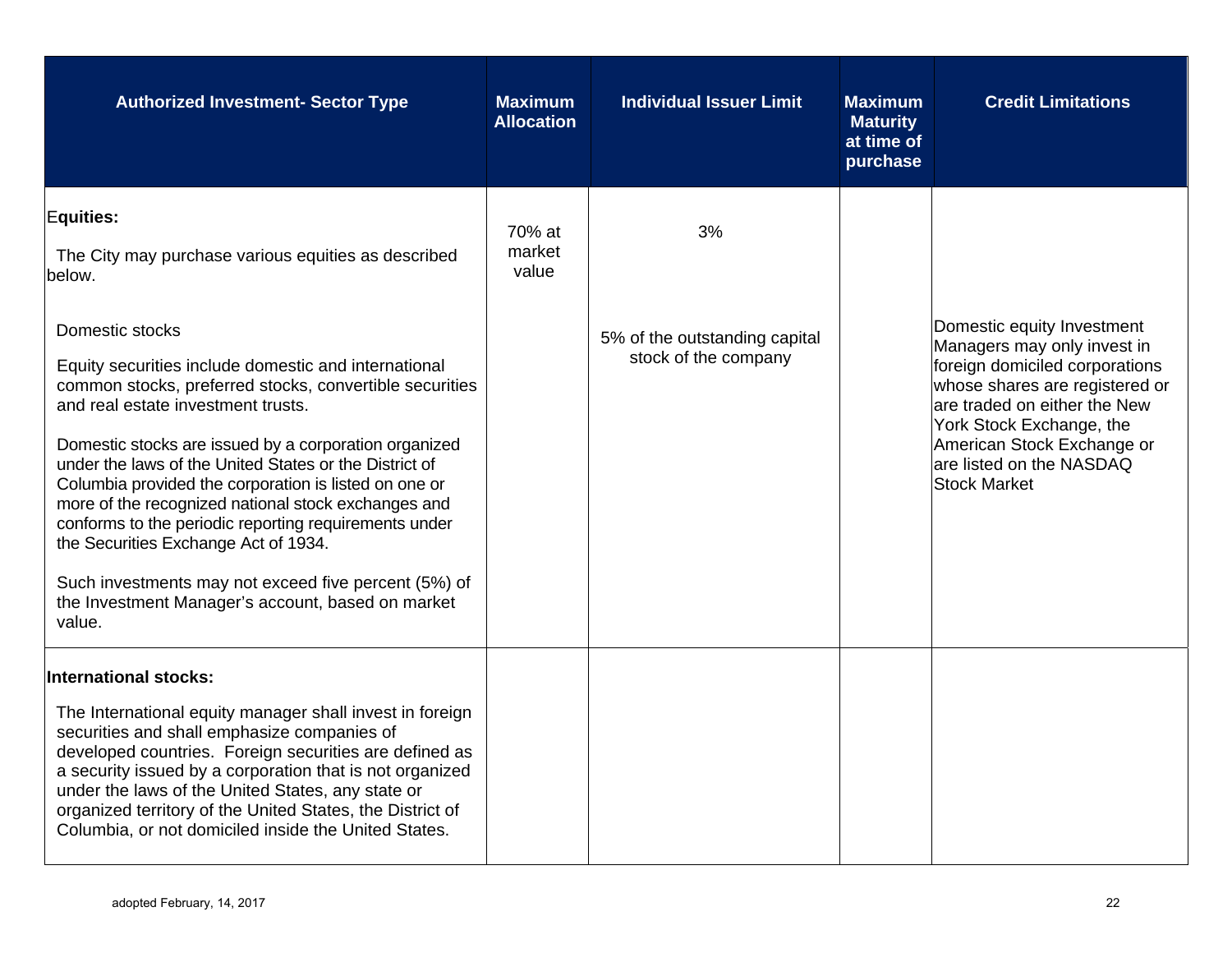| <b>Authorized Investment- Sector Type</b>                                                                                                                                                                                                                                                                                                                                                                                                | <b>Maximum</b><br><b>Allocation</b> | <b>Individual Issuer Limit</b>                                                                                                                                                                                                                                                                                | <b>Maximum</b><br><b>Maturity</b><br>at time of<br>purchase | <b>Credit Limitations</b> |
|------------------------------------------------------------------------------------------------------------------------------------------------------------------------------------------------------------------------------------------------------------------------------------------------------------------------------------------------------------------------------------------------------------------------------------------|-------------------------------------|---------------------------------------------------------------------------------------------------------------------------------------------------------------------------------------------------------------------------------------------------------------------------------------------------------------|-------------------------------------------------------------|---------------------------|
| <b>Convertible securities</b><br>Convertible securities are generally considered, but not<br>limited to, convertible bonds and convertible preferreds.<br>Convertible securities are classified as equities and<br>shall not be held to the rating standards of fixed income<br>investments.<br>The following convertible security limitations are based<br>market value of the Investment Manager's<br>on the<br>convertible portfolio: |                                     | 144 A Securities shall be limited<br>to 35%.<br>Cash shall not exceed 25%.<br>Synthetic convertibles shall not<br>exceed 30%.<br>Not more than 10% shall be<br>invested in any one issuer<br>Foreign convertibles,<br>as defined in the<br>international equity<br>section above, shall<br>be limited to 25%. |                                                             |                           |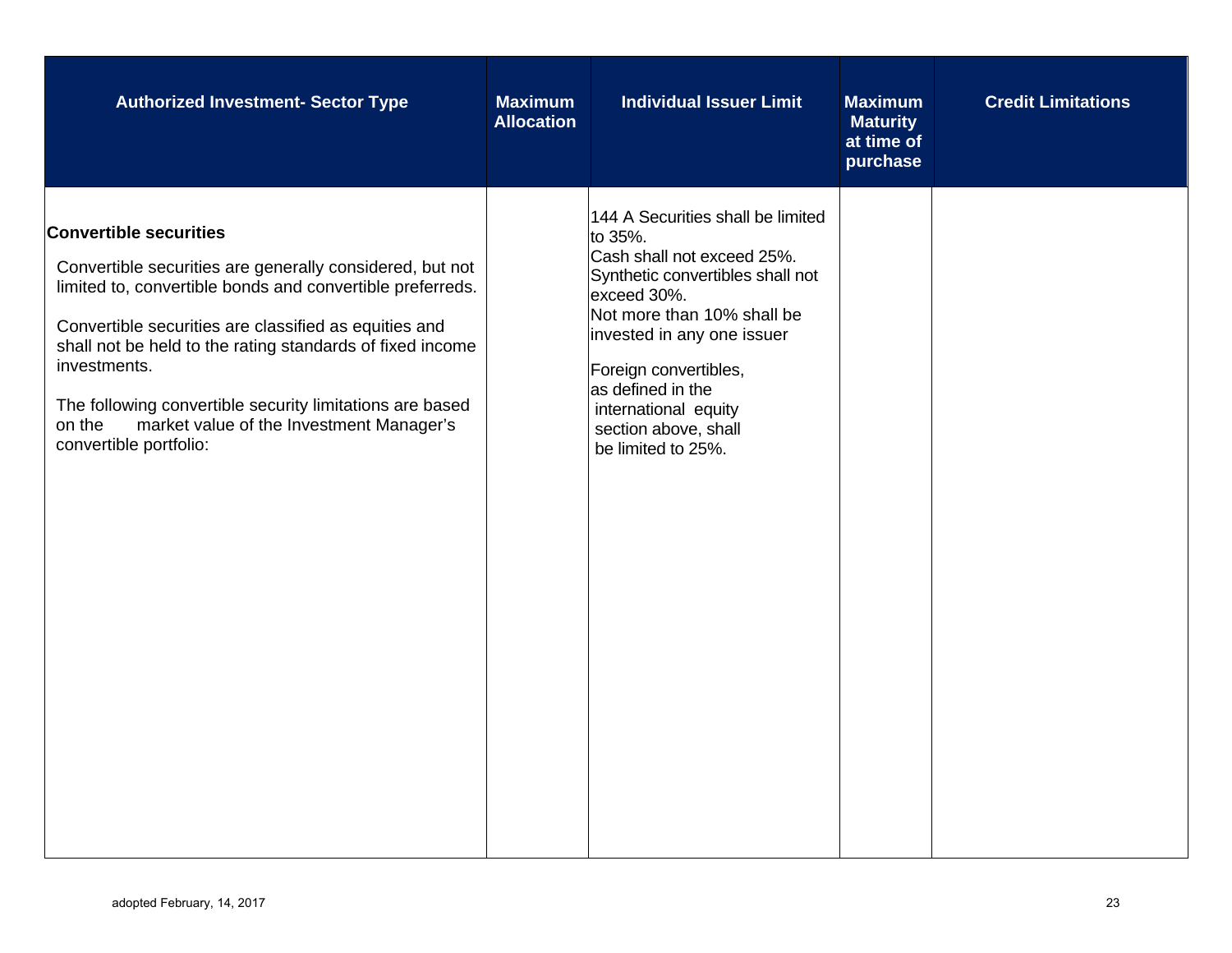| <b>Authorized Investment- Sector Type</b>                                                                                                                                                                                                                                                                                                                       | <b>Maximum</b><br><b>Allocation</b> | <b>Individual Issuer Limit</b> | <b>Maximum</b><br><b>Maturity</b><br>at time of<br>purchase | <b>Credit Limitations</b> |
|-----------------------------------------------------------------------------------------------------------------------------------------------------------------------------------------------------------------------------------------------------------------------------------------------------------------------------------------------------------------|-------------------------------------|--------------------------------|-------------------------------------------------------------|---------------------------|
| The City may invest in publicly Traded Real Estate<br>(REIT's). Publically traded real estate shall be limited to<br>real estate investment trust (REIT) funds.<br><b>Private Real Estate</b>                                                                                                                                                                   |                                     |                                |                                                             |                           |
| The City may invest in Commingled Fund Securities                                                                                                                                                                                                                                                                                                               |                                     |                                |                                                             |                           |
| When the City determines that it is in the best interest of<br>the portfolio, an investment in a commingled vehicle,<br>such as a collective trust or institutional mutual fund is<br>permitted, provided that:                                                                                                                                                 |                                     |                                |                                                             |                           |
| 1. The fund prospectus shall be reviewed to<br>determine if the commingled fund policies are<br>appropriate.                                                                                                                                                                                                                                                    |                                     |                                |                                                             |                           |
| 2. Commingled and mutual fund investments are<br>dictated by the policies of those funds and may be<br>in conflict with the investment objectives of the<br>portfolio.                                                                                                                                                                                          |                                     |                                |                                                             |                           |
| Commingled funds commonly include futures,<br>3.<br>securities lending and options in their investment<br>strategy. The City shall consider the utilization of<br>such strategies in its determination to invest in the<br>funds.                                                                                                                               |                                     |                                |                                                             |                           |
| The City may invest in Index Funds The City may invest<br>in an index fund, including passive index funds, a type of<br>mutual fund constructed to match or track the<br>components of a market index, such as the Standard &<br>Poor's 500 Index (S&P 500) in order to provide broad<br>market exposure, low operating expenses and low<br>portfolio turnover. |                                     |                                |                                                             |                           |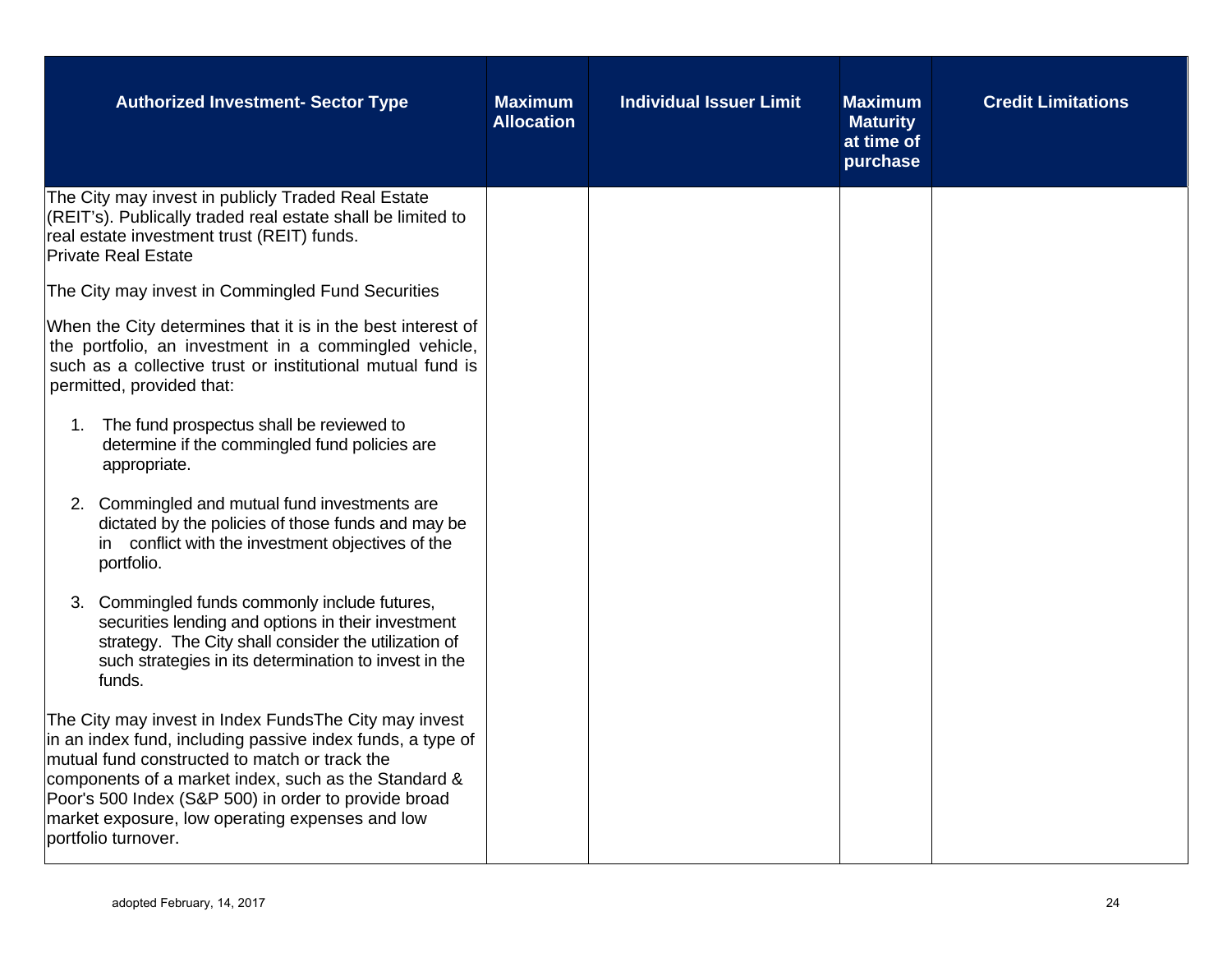## **Rebalancing:**

Since market conditions will favor one approach over another, during 12 to 36 month time periods, the asset allocation shall require periodic rebalancing. Because the long-term approach of the Portfolio is to achieve blended returns of various separate investment approaches, it is essential that relative weightings do not become over or under-allocated for long periods of time. Accordingly, at least annually, each asset category shall be considered for rebalancing under the guidance of the Investment Advisor.

## **XV. DEBTSERVICE FUNDS/BOND COVENANTS**

Any debt service requirements or bond covenants will supersede this Investment Policy.

## **XVI. EXISTING INVESTMENTS**

Any investments currently held that do not meet the guidelines of this policy shall be exempted from the requirements of this policy. At maturity or liquidation, such monies so invested shall be reinvested only as provided for in this policy.

#### **XVII. DERIVATIVES AND REVERSE REPURCHASE AGREEMENTS**

Investment in any derivative products or the use of reverse repurchase agreements is prohibited. A "derivative" is defined as a financial instrument the value of which depends on, or is derived from, the value of one or more underlying assets or indices or asset values. For example this includes but is not limited to the following: CMO, IO, or PO instruments. Derivatives utilized by the mutual funds or bond funds to manage cash flow are excluded.

#### **XVIII. DIVERSIFICATION**

The Investment Officer shall diversify use of investment instruments to avoid incurring unreasonable risks inherent in over investing in specific instruments, individual financial institutions or maturities. Diversification strategies shall be determined and revised periodically by the Investment Officer and Director of Financial Services.

#### **Liquidity**

Liquidity shall be assured through practices ensuring that the next disbursement date and payroll date are covered through the operating bank account, marketable U.S. Treasury bills, overnight delivery vs. payment repurchase agreements or State Pool Funds. At least 10 percent of the portfolio shall be held in such instruments.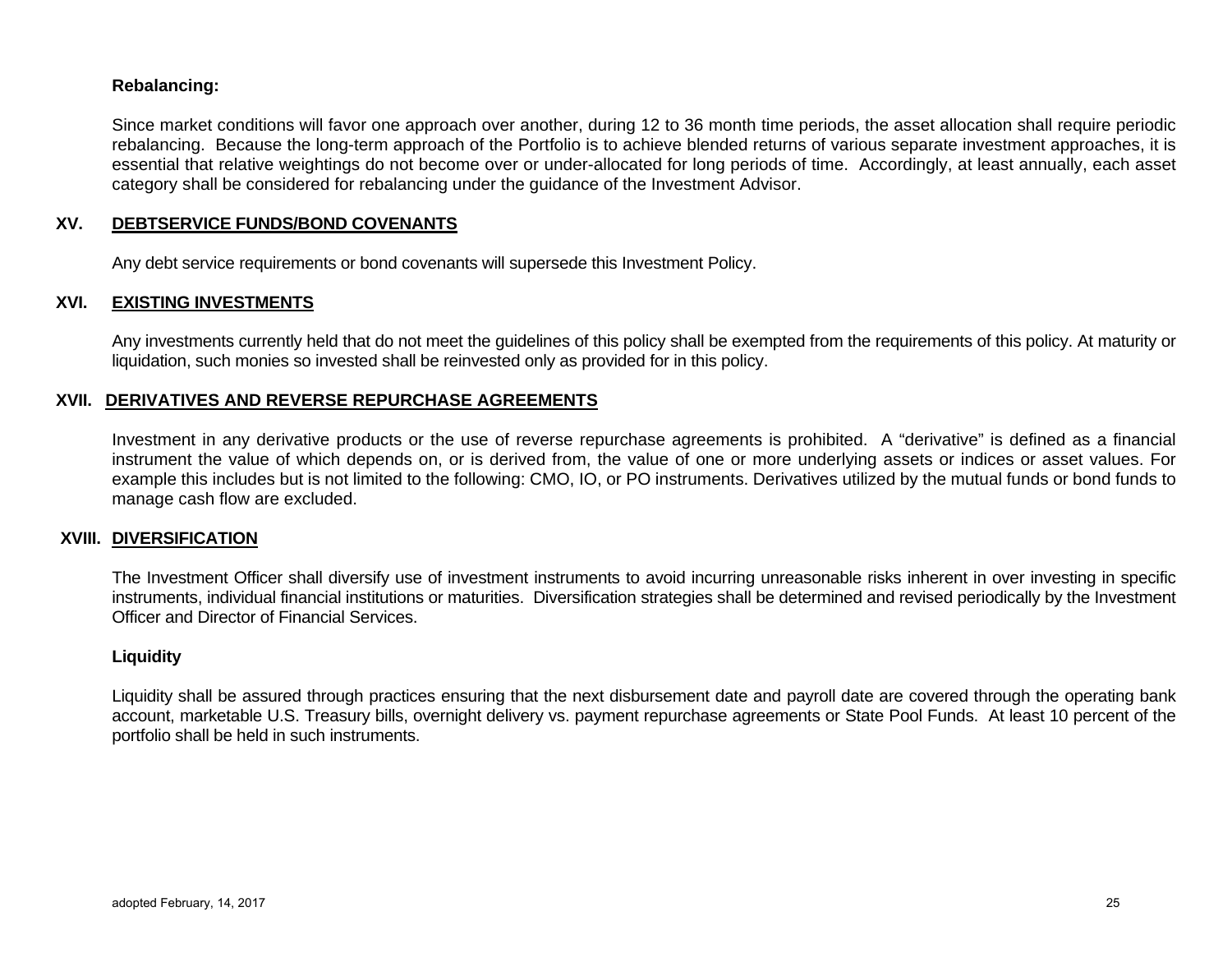#### **Credit Risk**

Minimizing Credit Risk will be accomplished by limiting the maximum percentage that may be invested in any one entity or instrument at any one time, as outlined in this policy.

#### **Market Risk**

Risks of market price volatility shall be controlled through maturity diversification limitations established by this policy.

## **XIX. PERFORMANCE MEASUREMENTS**

In order to assist in the evaluation of the portfolio's performance, the City will use performance benchmarks for short-term and long-term portfolios. The use of benchmarks will allow the City to measure its returns against other investors in the same markets.

#### **Operating Portfolio (Short-term) Performance Measures**

- A. The Merrill Lynch United States 91-Day Treasury Bill Index yield or a comparable index will be used as a benchmark as compared to the portfolios' net book value rate of return for current operating funds.
- B. Investment performance of funds designated as core funds and other non-operating funds that have a longer-term investment horizon will be compared to an index comprised of U. S. Treasury or Government securities. The appropriate index will have a duration and asset mix that approximates the portfolios and will be utilized as a benchmark to be compared to the portfolio's total rate of investment return.
- C. Investment performance will be reported on both yield and total rate of return basis and compare results to the above appropriate stated benchmarks.

#### **Pensions Sustainability Fund's Portfolio (Long-term) Performance Measures**

The Pension Sustainability Funds' Investment Managers shall have full discretion in the selection and disposition of securities, but shall be limited by the investment standards and guidelines set forth in Section XIV Authorized Investments. The following performance measures shall be used as objective criteria for evaluating the effectiveness of each Investment Manager:

#### A. Total Portfolio Performance Standards

 The performance of the pension sustainability portfolio shall be measured over rolling three and five-year periods. These periods are considered sufficient to accommodate the market cycles experienced with investments. The performance shall be compared to the return of an appropriate benchmark.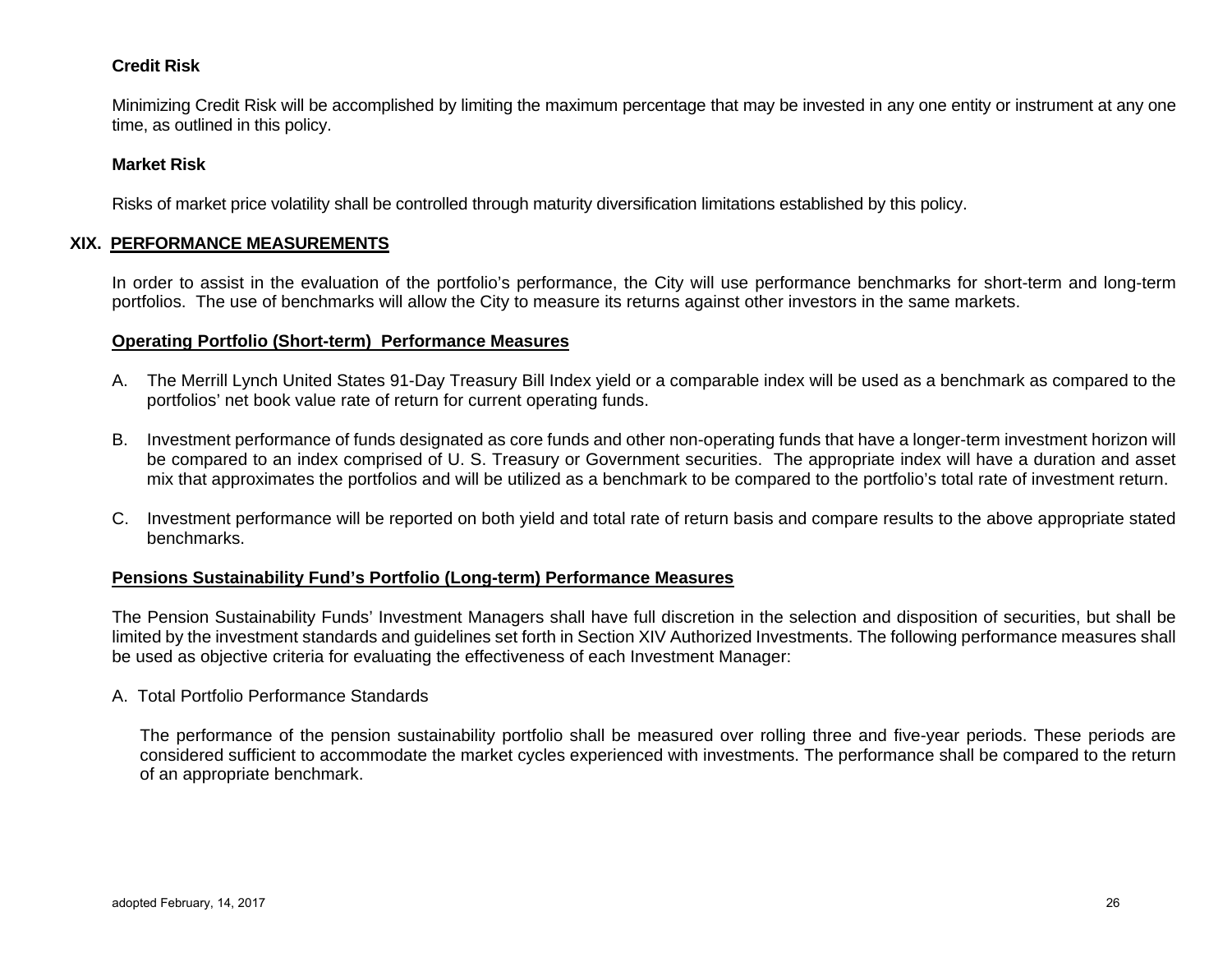## B. Investment Approach Performance Benchmarks

 Over a market cycle, the long-term objective for each manager is to add value to a market benchmark. Investment Managers are expected to meet or exceed the return of the benchmark. The following are the benchmarks used to monitor each Investment Manager:

| Merrill Lynch All U.S. Convertible |
|------------------------------------|
|                                    |
|                                    |
| <b>BCA Custom Bond Benchmark</b>   |
|                                    |
|                                    |

#### **XX. MONITORING OF EXTERNAL INVESTMENT MANAGERS AND PERFORMANCE**

#### **Third-Party Custodian Reporting**

The third-party custodian shall fully inform the City of all transactions:

- A. The third-party custodian shall forward all proxies to the Investment Managers as soon as practicable but in no event later than ten calendar days of receipt.
- B. On a monthly basis, the third-party custodian shall supply a statement of account that shall include a detail and summary of all receipts and disbursements and the cost and the market value of all assets.

#### **External Investment Manager Reporting**

Investment Managers provide periodic reporting to evaluate performance and compliance with the Investment Policy.

- A. On a quarterly basis, each Investment Manager shall provide a written report delivered to the City within 30 days of the end of the quarter.
	- 1. Account balances and performance.
	- 2. A summary of common stock diversification for equity managers and attendant schedules.
	- 3. Forecast of the market and economy.
	- 4. Portfolio analysis and characteristics.
	- 5. Adherence to the Investment Policy including a statement affirming compliance with the authorized investments.
	- 6. Noncompliance with the Investment Policy: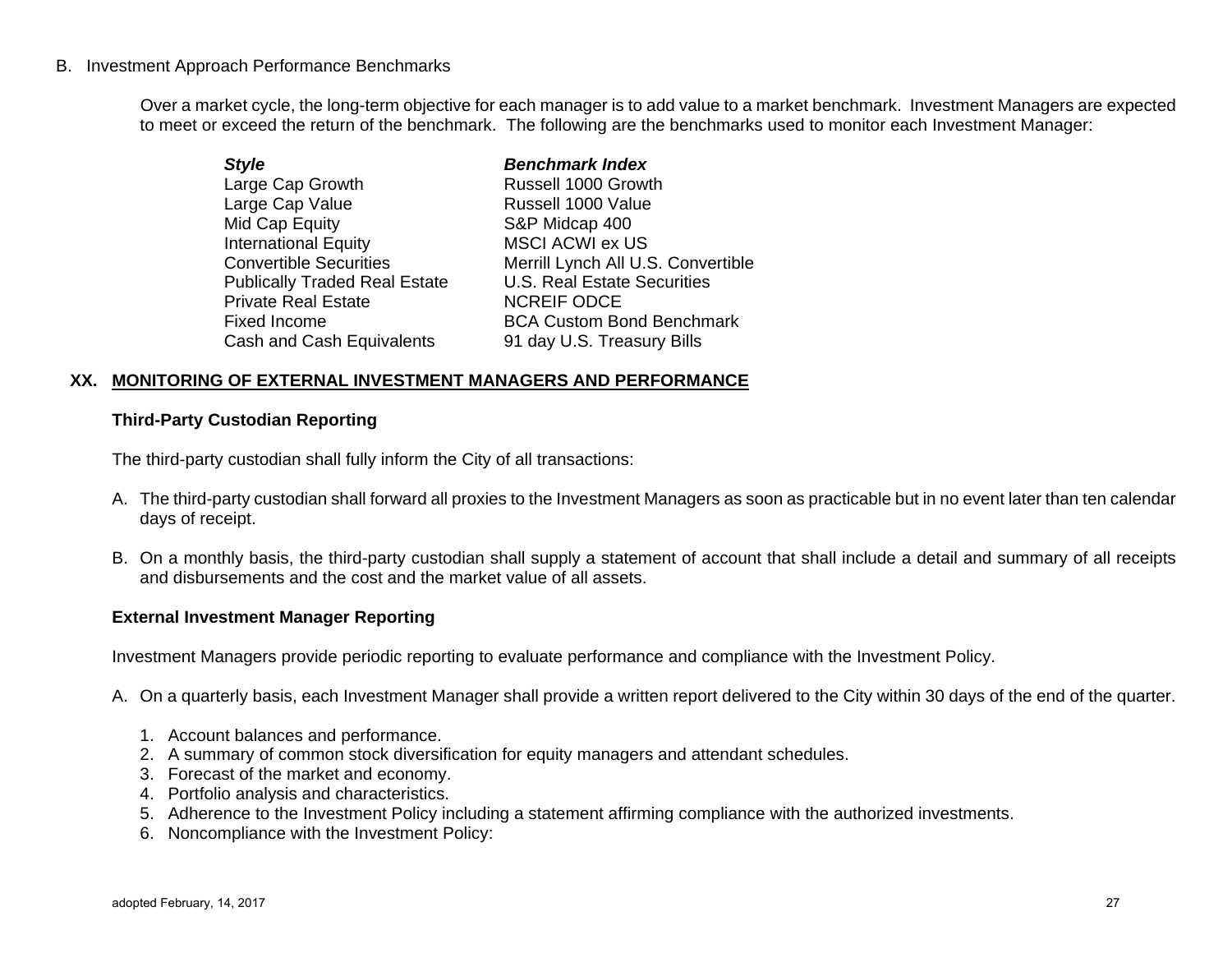- a. Each manager shall disclose any securities that are not in compliance with authorized investments in each quarterly report.
- b. Each Investment Manager's quarterly report shall list separately any security held or sold during the period whose value has diminished 15% from purchase price and explain in writing to the City why such securities remain in the account.
- B. On at least an annual basis, each Investment Manager shall communicate the following to the City.
	- 1. Each Investment Manager shall present to the City and review performance results, economic outlook, investment strategy and tactics and other pertinent matters affecting the portfolio.
	- 2. Each equity Investment Manager shall report to the City on an annual basis with respect to proxies, the issues, votes and dates. A written explanation is required for any vote not recommended by management or not voted.
- C. Immediate communication with the City is required for material events, including:
	- 1. The Investment Manager shall provide immediate written and telephone notice to the City of any significant market related or nonmarket related event, specifically including, but not limited to, any deviation from the standards set forth in authorized investments.
	- 2. If an Investment Manager's account holds securities, which complied with authorized investments at time of purchase, but are subsequently downgraded while held, the investments are no longer authorized. The manager shall dispose of such securities as soon as practicable but in no event later than ten (10) trading days.

## **Investment Reporting/ External Investment Manager Monitoring**

Monthly reporting will be required for accounting purposes for all investments whether managed by an external Investment Manager or whether index funds are utilized.

Quarterly reports from an Investment Advisor or the City Investment Officer shall evaluate the performance of the total externally managed portfolio and each Investment Manager hired by the City.

On at least a quarterly basis, the Investment Advisor or Investment Officer shall present a monitoring report. The written report shall be delivered to the City within 60 days of the end of the quarter. The report shall include:

- A. Evaluation of the rate of return and relative performance of the portfolio.
- C. Each Investment Manager's adherence to this Investment Policy Statement. The total overall portfolio adherence to the Investment Policy Statement.
- C. Material changes in the Investment Manager's organization, investment philosophy or personnel. Charges filed against the organization or communication from any government agency.
- D. Comparisons of the Investment Manager's results to the index and peer group described in the benchmark objective.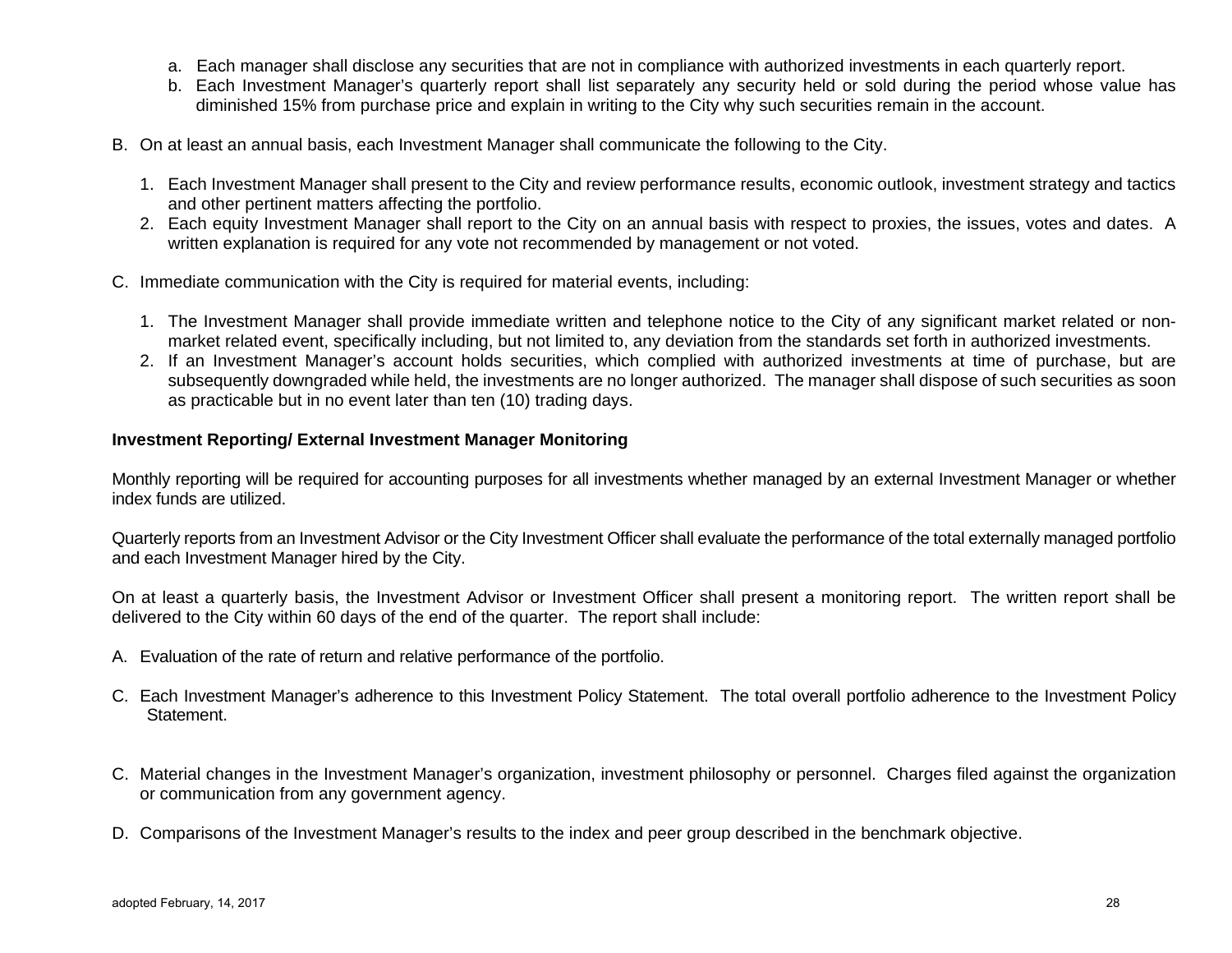E. The risk associated with each Investment Manager's portfolio shall be measured by the variability of quarterly returns (standard deviation). Such vulnerability shall not exceed that of the benchmark index and the peer group without a corresponding increase in performance above the benchmark index and peer group.

At least annually, the City shall review the Investment Officer or Investment Advisor reporting on the Investment Manager's performance relative to its peers of like investment style or strategy. Each Investment Manager shall be required to perform in accordance with the performance standards and the criteria for Investment Manager review.

#### **Criteria For External Investment Manager Review**

The following are standards by which judgments of the ongoing performance of an Investment Manager shall be made.

- A. Four consecutive quarters of the investment performance being below the  $40<sup>th</sup>$  percentile ranking.
- B. Three-year or five-year rolling total investment returns below that of the 40<sup>th</sup> percentile manager.
- C. A three-year or five-year period within the "southwest quadrant" of the risk/return scatter gram.
- D. Standard deviation for the account in excess of the manager's index.
- E. Any significant change in professional staff, a large loss or increase in business or changes in ownership or control.
- F. A change in fundamental investment philosophy by the manager.

If, at any time, any one of the foregoing conditions occurs, the Investment Manager shall be notified and advised of the City's concern. An Investment Manager may be replaced at any time and for any reason or for no reason at all.

## **XXI. ACCOUNTING AND REPORTING**

#### **Accounting method**

Investments will be carried at cost and marked to market value. Gains or losses from investments will be credited or charged to investment income at the time of sale. Premiums or discounts on securities may be amortized over the life of the securities. The City shall comply with Government Accounting Standards Board (GASB) standards.

## **Reporting requirements**

The Investment Officer shall generate reports for management purposes and in conformance with applicable statutory requirements. In addition, the Investment Officer shall submit quarterly to a review committee, an investment report that summarizes recent market conditions, economic developments and anticipated investment conditions. The report shall summarize the investment strategies employed in the most recent quarter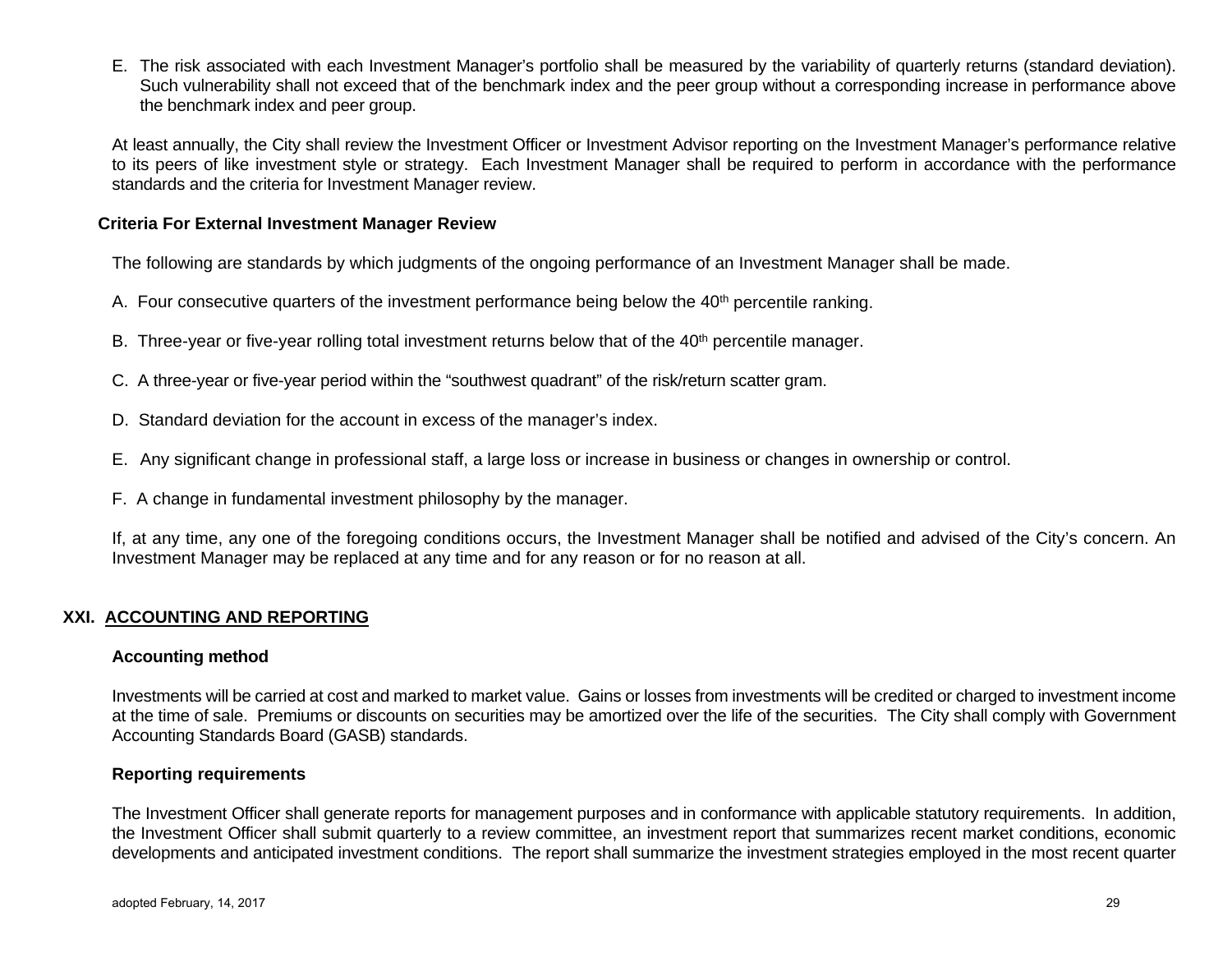and describe the portfolio in terms of investment securities, maturities, risk characteristics and other features. The report shall explain the quarter's total investment return and compare the return with appropriate benchmarks. The Investment Officer will report a summary of the portfolio to the City Council as the governing body on an annual basis in accordance with Florida State Statutes. The Investment Officer shall report any occurrences of non-compliance with this policy in writing to the Director of Financial Services as soon as reasonably possible once he or she is aware of the occurrence.

#### **Valuation of Illiquid Investments**

An illiquid investment is an investment for which a generally recognized market is not available or for which there is no consistent or generally accepted pricing mechanism. If illiquid investments are utilized, the expected benefits / risks and the methods for monitoring and measuring performance shall be determined. A detailed list of illiquid investments shall be maintained including security type, issuer, nature, extent, purpose, control acquired, voting rights, restrictions on material rights of ownership, and contract arrangements. The Investment Advisor shall provide expertise to properly evaluate and manage illiquid investments. For each annual report as of September 30, the City shall verify the determination of the fair market value of illiquid investments, ascertain that the determination complies with all applicable state and federal requirements and disclose each illiquid investment.

The investment officer shall provide other such reports and information as deemed reasonable, upon request, from other internal and external sources.

#### **Municipal Advisor Rule**

Brokers and Dealers who execute investment trades for the City of Boca Raton portfolio typically require a form to be signed stating that they are not acting in a Municipal Advisory Role. The Director of Financial Services shall be authorized to sign these forms for the City's authorized broker/dealers.

#### **Effective Date**

This policy shall become effective in accordance with Florida Statute, which is 31 days after it is filed with the City Clerk.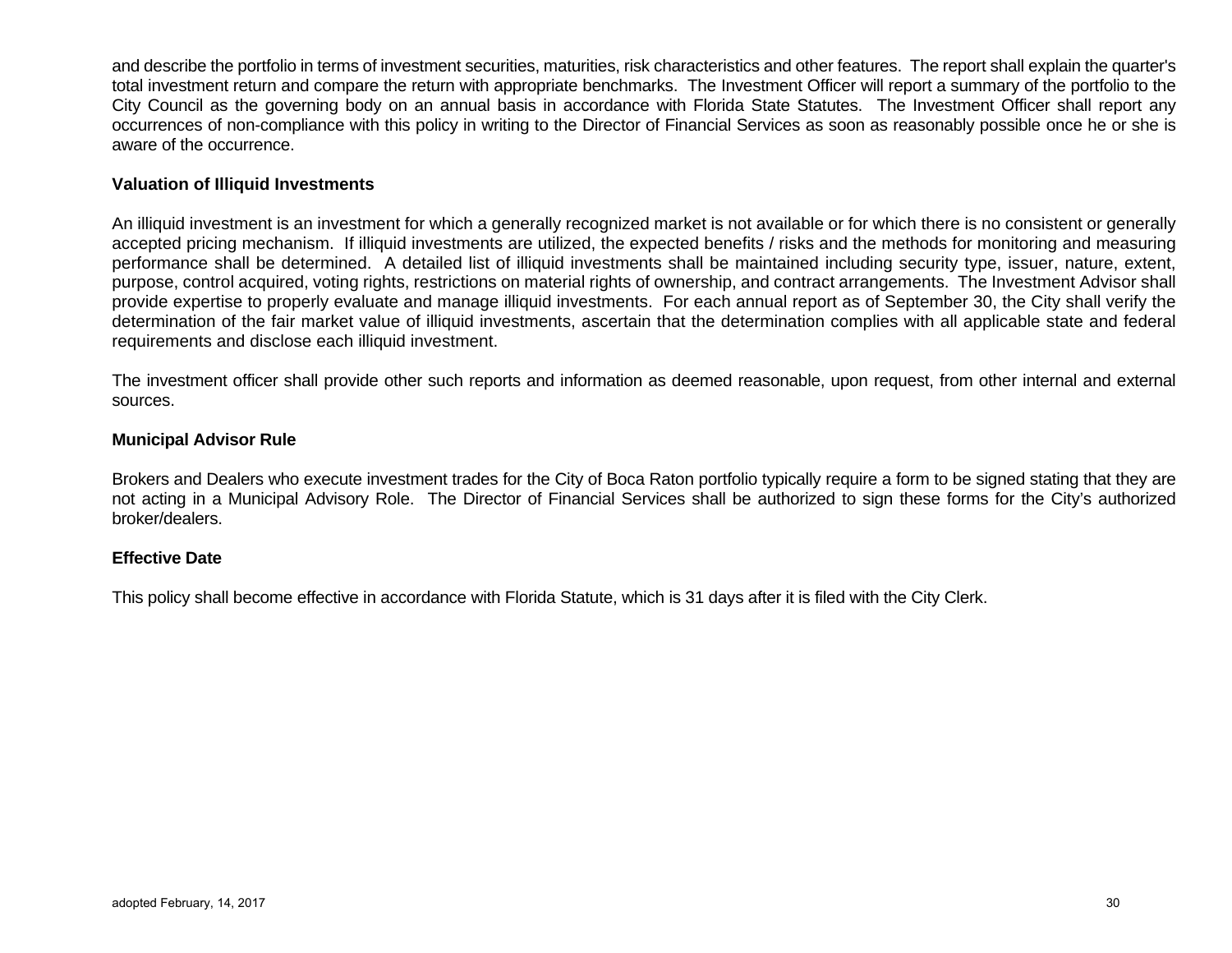#### Attachment "A"

## CITY OF BOCA RATON 201 W. PALMETTO PARK ROAD BOCA RATON, FLORIDA 33432-3795

#### Broker/Dealer Certification

The firm **Example 20** and the broker is a registered securities dealer as defined and authorized by the Financial Industry Regulatory Authority and the Securities Exchange Commission. The employees of the firm or financial institution offering securities or investments to the City of Boca Raton, Florida are trained in the precautions appropriate to public-sector investments and are required to familiarize themselves with all the City's investment objectives, policies and constraints. I have reviewed and fully understand the terms and conditions set forth in The City of Boca Raton's Investment Policy. I agree to undertake reasonable efforts to preclude imprudent transactions involving the City's funds. Furthermore, I agree to disclose any potential conflicts or risks to public funds that might arise out of business transactions between the firm and the City of Boca Raton.

| [Name of Party] | [Name of Party] |
|-----------------|-----------------|
| By              | By              |
|                 |                 |
| Title           | Title           |
| Date            | Date            |
|                 |                 |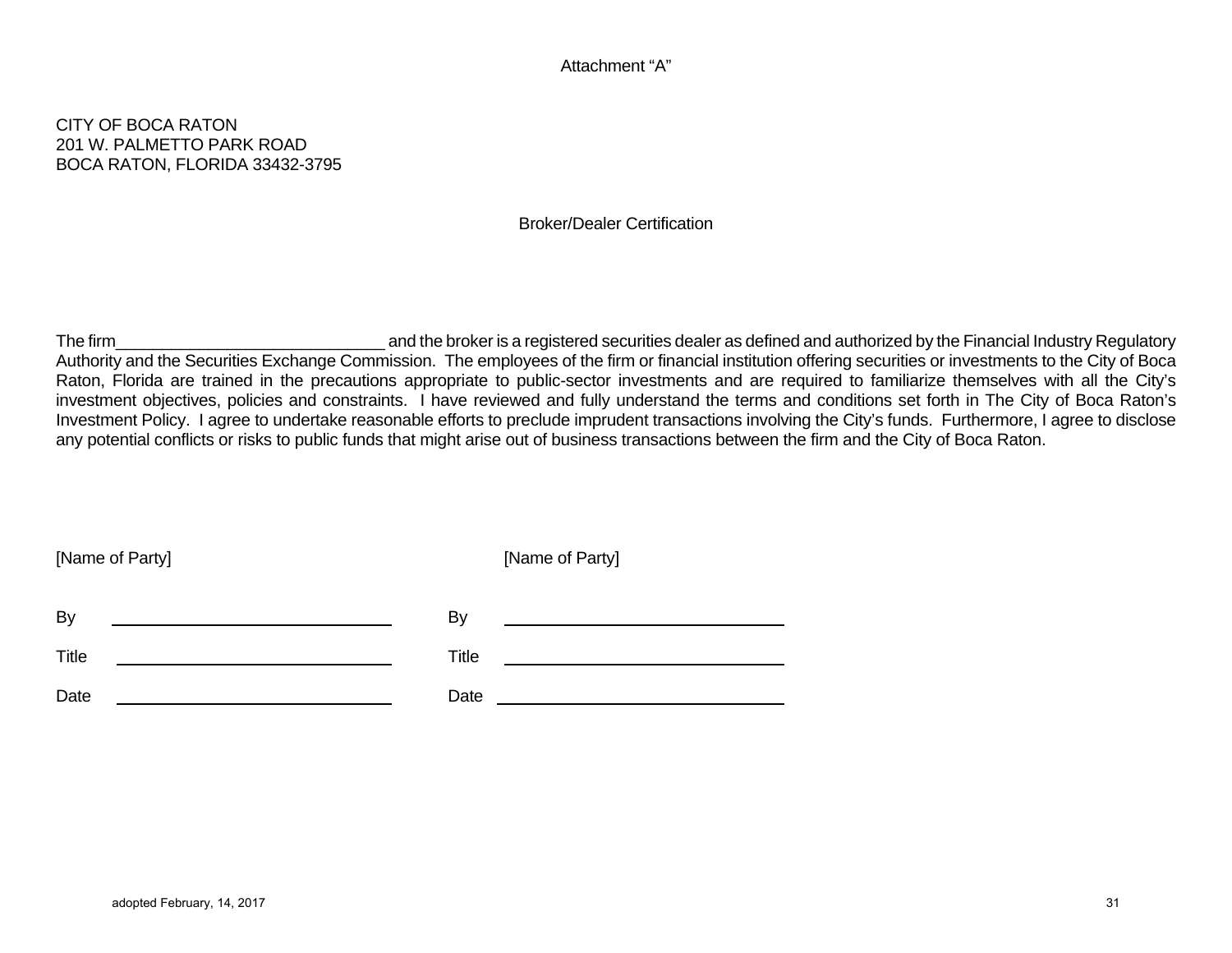## Attachment "B"

## **Due Diligence for Money Market Funds and Local Investment Pools**

A thorough investigation of the pool/fund is required prior to investing, and on a continual basis. There shall be a questionnaire developed which will answer the following general questions:

- A description of eligible investment securities, and a written statement of Investment Policy and objectives.
- A description of interest calculations and how it is distributed, and how gains and losses are treated.
- A description of how the securities are safeguarded (including the settlement processes), and how often the securities are priced and the program audited.
- A description of who may invest in the program, how often, what size deposit and withdrawal are allowed.
- A schedule for receiving statements and portfolio listings.
- Are reserves, retained earnings, etc. utilized by the pool/fund?
- A fee schedule, and when and how is it assessed.
- Is the pool/fund eligible for bond proceeds and/or will it accept such proceeds?
- Obtain the rating agency ratings for the investment if available.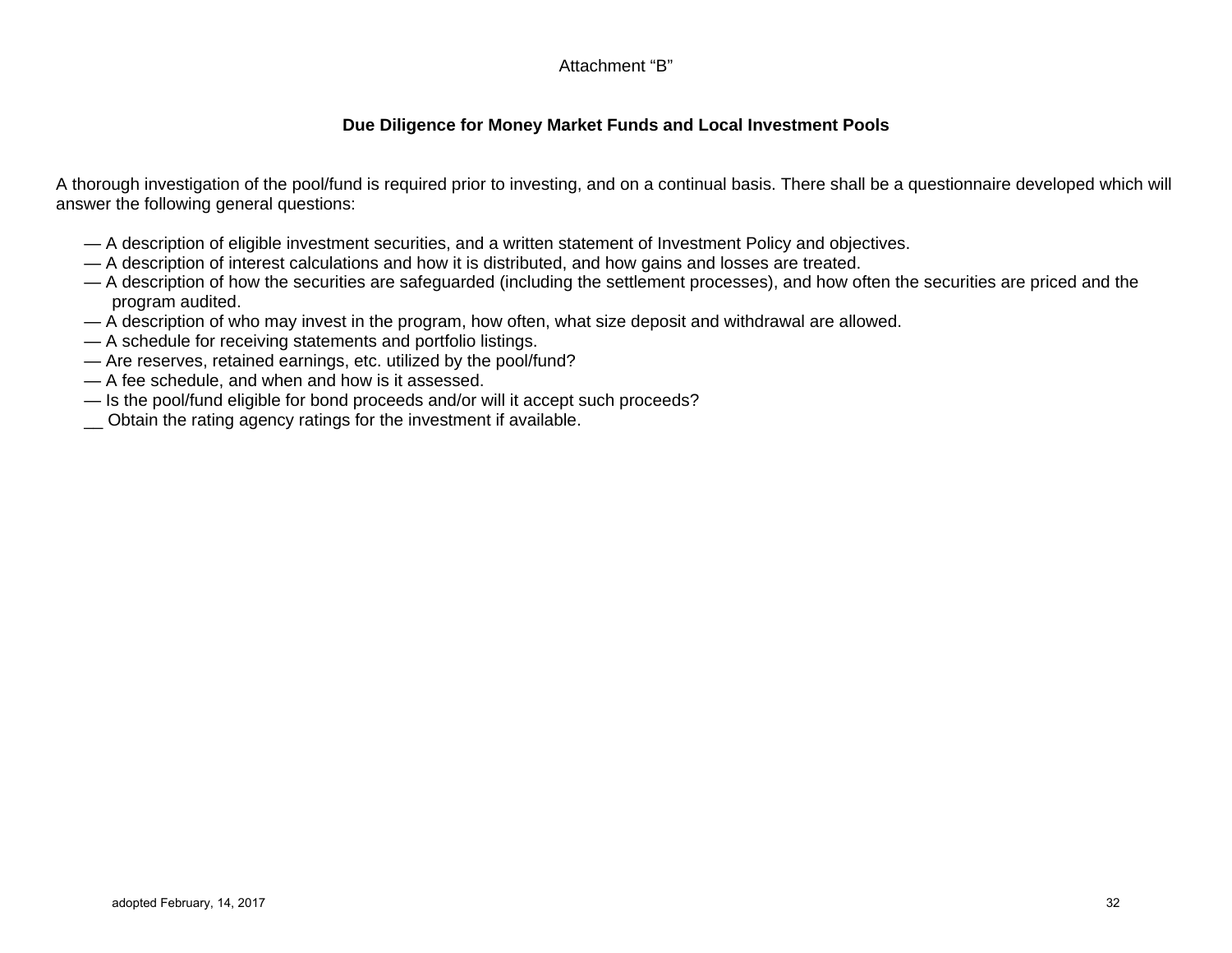Attachment "C"

## **CASH AND INVESTMENT MANAGEMENT TERMS**

**Accrued Interest.** Interest earned but which has not yet been paid or received.

**Agency.** See "Federal Agency Securities."

**Ask Price.** Price at which a broker/dealer offers to sell a security to an investor. Also known as "offered price."

**Bankers' Acceptance (BA's).** A draft or bill of exchange drawn upon and accepted by a bank. Frequently used to finance shipping of international goods. Used as a short-term credit instrument, bankers' acceptances are traded at a discount from face value as a money market instrument in the secondary market on the basis of the credit quality of the guaranteeing bank.

**Basis Point.** One hundredth of one percent, or 0.01%. Thus 1% equals 100 basis points.

**Benchmark Bills.** In November 1999, FNMA introduced its Benchmark Bills program, a short-term debt securities issuance program to supplement its existing discount note program. The program includes a schedule of larger, weekly issues in three- and six-month maturities and biweekly issues in one-year for Benchmark Bills. Each issue is brought to market via a Dutch (single price) auction. FNMA conducts a weekly auction for each Benchmark Bill maturity and accepts both competitive and non-competitive bids through a web based auction system. This program is in addition to the variety of other discount note maturities, with rates posted on a daily basis, which FNMA offers. FNMA's Benchmark Bills are unsecured general obligations that are issued in book-entry form through the Federal Reserve Banks. There are no periodic payments of interest on Benchmark Bills, which are sold at a discount from the principal amount and payable at par at maturity. Issues under the Benchmark program constitute the same credit standing as other FNMA discount notes; they simply add organization and liquidity to the short-term Agency discount note market.

**Benchmark Notes/Bonds.** Benchmark Notes and Bonds are a series of FNMA "bullet" maturities (non-callable) issued according to a preannounced calendar. Under its Benchmark Notes/Bonds program, 2, 3, 5, 10 and 30-year maturities are issued each quarter. Each Benchmark Notes new issue has a minimum size of \$4 billion, 30-year new issues having a minimum size of \$1 billion, with re-openings based on investor demand to further enhance liquidity. The amount of non-callable issuance has allowed FNMA to build a yield curve in Benchmark Notes and Bonds in maturities ranging from 2 to 30 years. The liquidity emanating from these large size issues has facilitated favorable financing opportunities through the development of a liquid overnight and term repo market. Issues under the Benchmark program constitute the same credit standing as other FNMA issues; they simply add organization and liquidity to the intermediate- and long-term Agency market.

**Benchmark.** A market index used as a comparative basis for measuring the performance of an investment portfolio. A performance benchmark should represent a close correlation to investment guidelines, risk tolerance and duration of the actual portfolio's investments.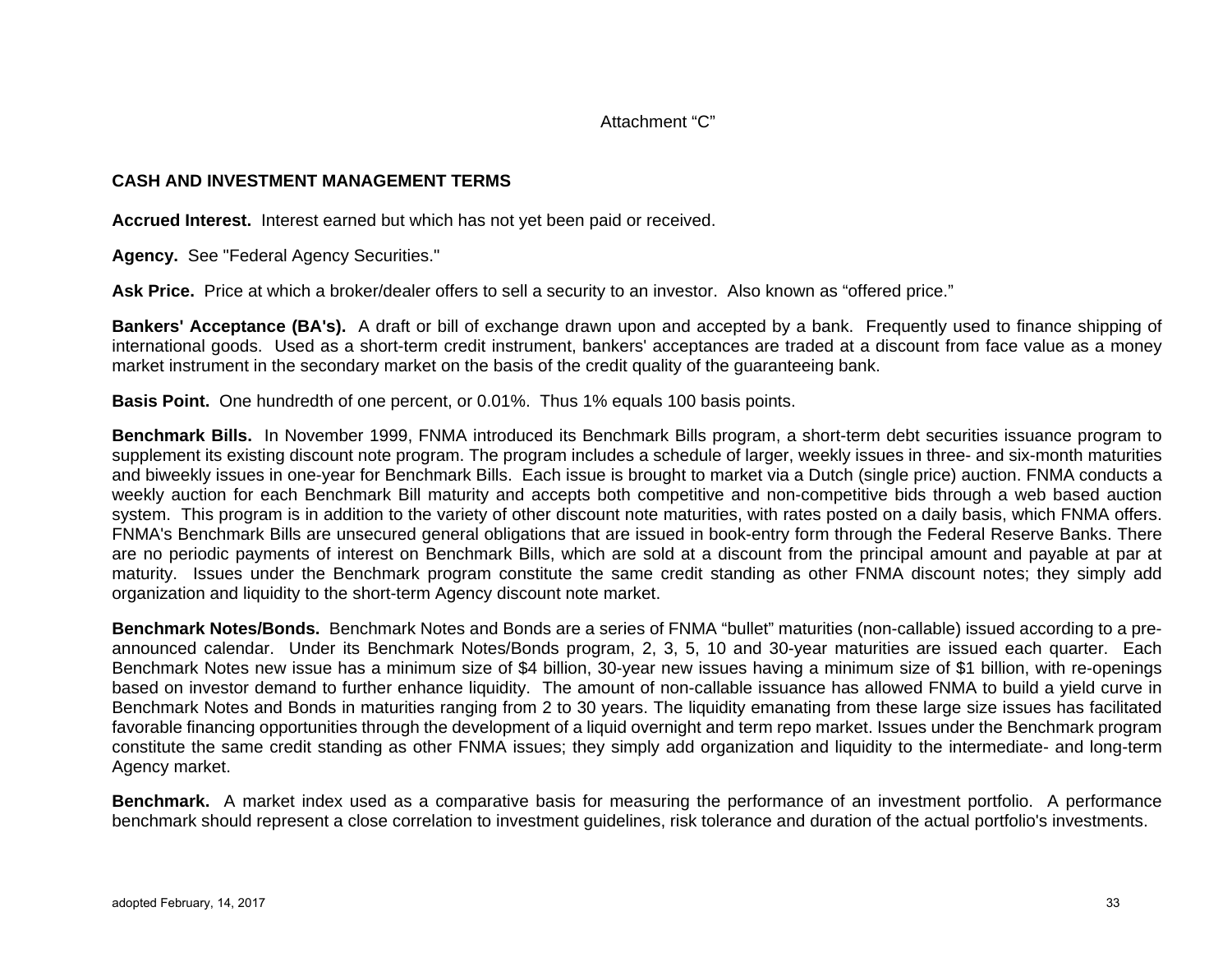**Best Execution.** The responsibility of investment services firm (such as a broker) to provide the most advantageous order execution for their customers. Best execution requires brokers to get the best price for a trade in the shortest time frame. Basically, it is a precautionary measure placed on brokers by the SEC to ensure that investors' best interest are always served.

**Bond Market Association (BMA).** The bond market trade association representing the largest securities markets in the world. In addition to publishing a Master Repurchase Agreement, widely accepted as the industry standard document for Repurchase Agreements, the BMA also recommends bond market closures and early closes due to holidays.

**Bond.** Financial obligation for which the issuer promises to pay the bondholder (the purchaser or owner of the bond) a specified stream of future cash flows, including periodic interest payments and a principal repayment.

**Book Value.** The value at which a debt security is reflected on the holder's records at any point in time. Book value is also called "amortized cost" as it represents the original cost of an investment adjusted for amortization of premium or accretion of discount. Also called "carrying value." Book value can vary over time as an investment approaches maturity and differs from "market value" in that it is not affected by changes in market interest rates.

**Broker/Dealer.** A person or firm transacting securities business with customers. A "broker" acts as an agent between buyers and sellers, and receives a commission for these services. A "dealer" buys and sells financial assets from its own portfolio. A dealer takes risk by owning inventory of securities, whereas a broker merely matches up buyers and sellers. See also "Primary Dealer."

**Bullet Notes/Bonds.** Notes or bonds that have a single maturity date and are non-callable.

**Call Date.** Date at which a call option may be or is exercised.

**Call Option.** The right, but not the obligation, of an issuer of a security to redeem a security at a specified value and at a specified date or dates prior to its stated maturity date. Most fixed-income calls are a par, but can be at any previously established price. Securities issued with a call provision typically carry a higher yield than similar securities issued without a call feature. There are three primary types of call options (1) European - one-time calls, (2) Bermudan - periodically on a predetermined schedule (quarterly, semi-annual, annual), and (3) American - continuously callable at any time on or after the call date. There is usually a notice period of at least 5 business days prior to a call date.

**Callable Bonds/Notes.** Securities, which contain an imbedded call option giving the issuer, the right to redeem the securities prior to maturity at a predetermined price and time.

**Certificate of Deposit (CD).** Bank obligation issued by a financial institution generally offering a fixed rate of return (coupon) for a specified period of time (maturity). Can be as long as 10 years to maturity, but most CDs purchased by public agencies are one year and under.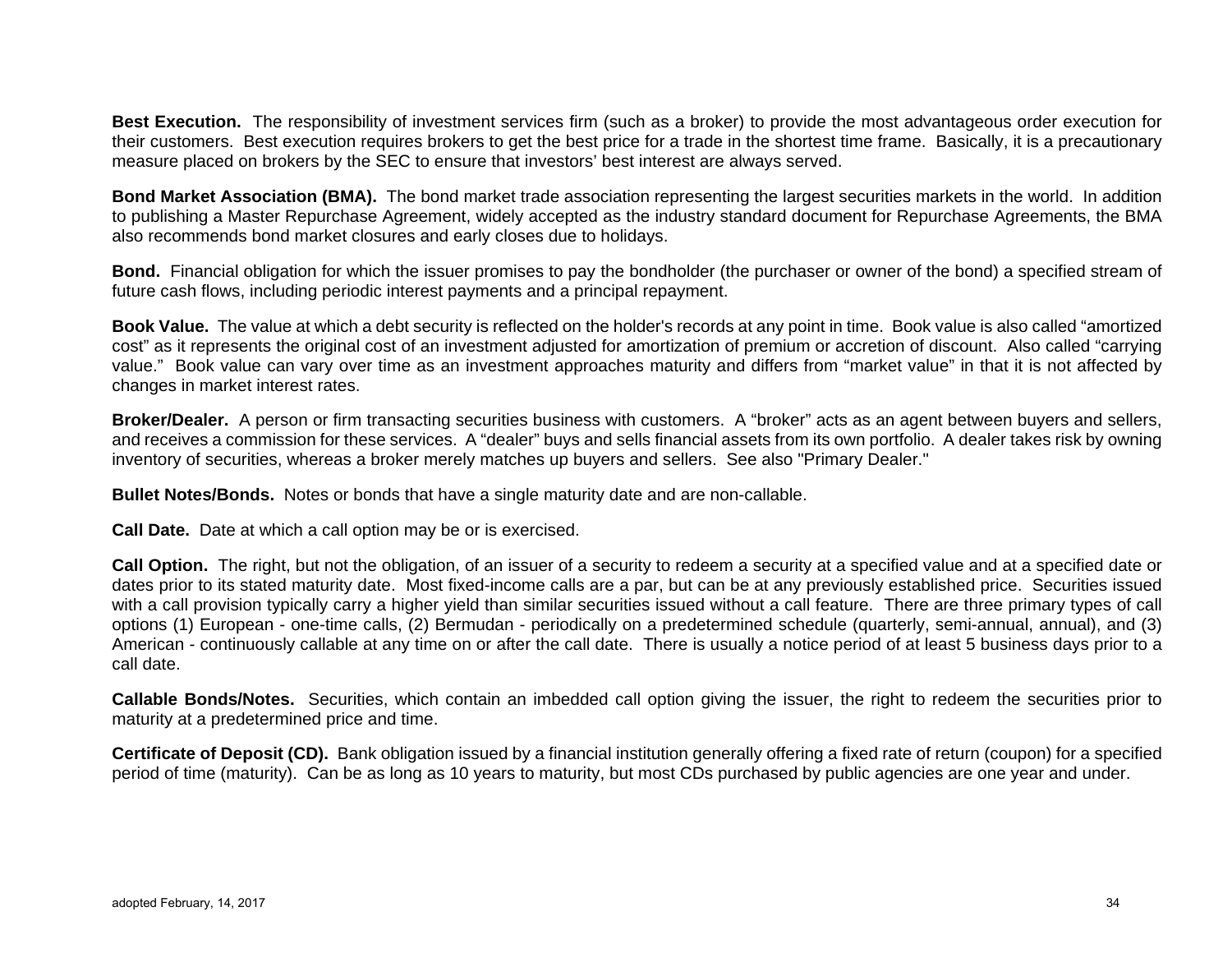**Collateral.** Investment securities or other property that a borrower pledges to secure repayment of a loan, secure deposits of public monies, or provide security for a repurchase agreement.

**Collateralization.** Process by which a borrower pledges securities, property, or other deposits for securing the repayment of a loan and/or security.

**Collateralized Mortgage Obligation (CMO).** A security that pools together mortgages and separates them into short, medium, and longterm positions (called tranches). Tranches are set up to pay different rates of interest depending upon their maturity. Interest payments are usually paid monthly. In "plain vanilla" CMOs, principal is not paid on a tranche until all shorter tranches have been paid off. This system provides interest and principal in a more predictable manner. A single pool of mortgages can be carved up into numerous tranches each with its own payment and risk characteristics.

**Commercial Paper.** Short term unsecured promissory note issued by a company or financial institution. Issued at a discount and matures for par or face value. Usually a maximum maturity of 270 days, and given a short-term debt rating by one or more NRSROs.

**Corporate Note.** A debt instrument issued by a corporation with a maturity of greater than one year and less than ten years.

**Counterparty.** The other party in a two party financial transaction. "Counterparty risk" refers to the risk that the other party, to a transaction, will fail in its related obligations. For example, the bank or broker/dealer in a repurchase agreement.

**Coupon Rate.** Annual rate of interest on a debt security, expressed as a percentage of the bond's face value.

**Current Yield.** Annual rate of return on a bond based on its price. Calculated as (coupon rate / price), but does not accurately reflect a bond's true yield level.

**Custody.** Safekeeping services offered by a bank, financial institution or trust company, referred to as the "custodian." Service normally includes the holding and reporting of the customer's securities, the collection and disbursement of income, securities settlement and market values.

**Dealer.** A dealer, as opposed to a broker, acts as a principal in all transactions, buying and selling for his own account.

**Delivery Versus Payment (DVP).** Settlement procedure in which securities are delivered versus payment of cash, but only after cash has been received. Most security transactions, including those through the Fed Securities Wire system and DTC, are done DVP as a protection for both the buyer and seller of securities.

**Depository Trust Company (DTC).** A firm through which members can use a computer to arrange for securities to be delivered to other members without physical delivery of certificates. A member of the Federal Reserve System and owned mostly by the New York Stock Exchange, the Depository Trust Company uses computerized debit and credit entries. Most corporate securities, commercial paper, CDs and BAs clear through DTC.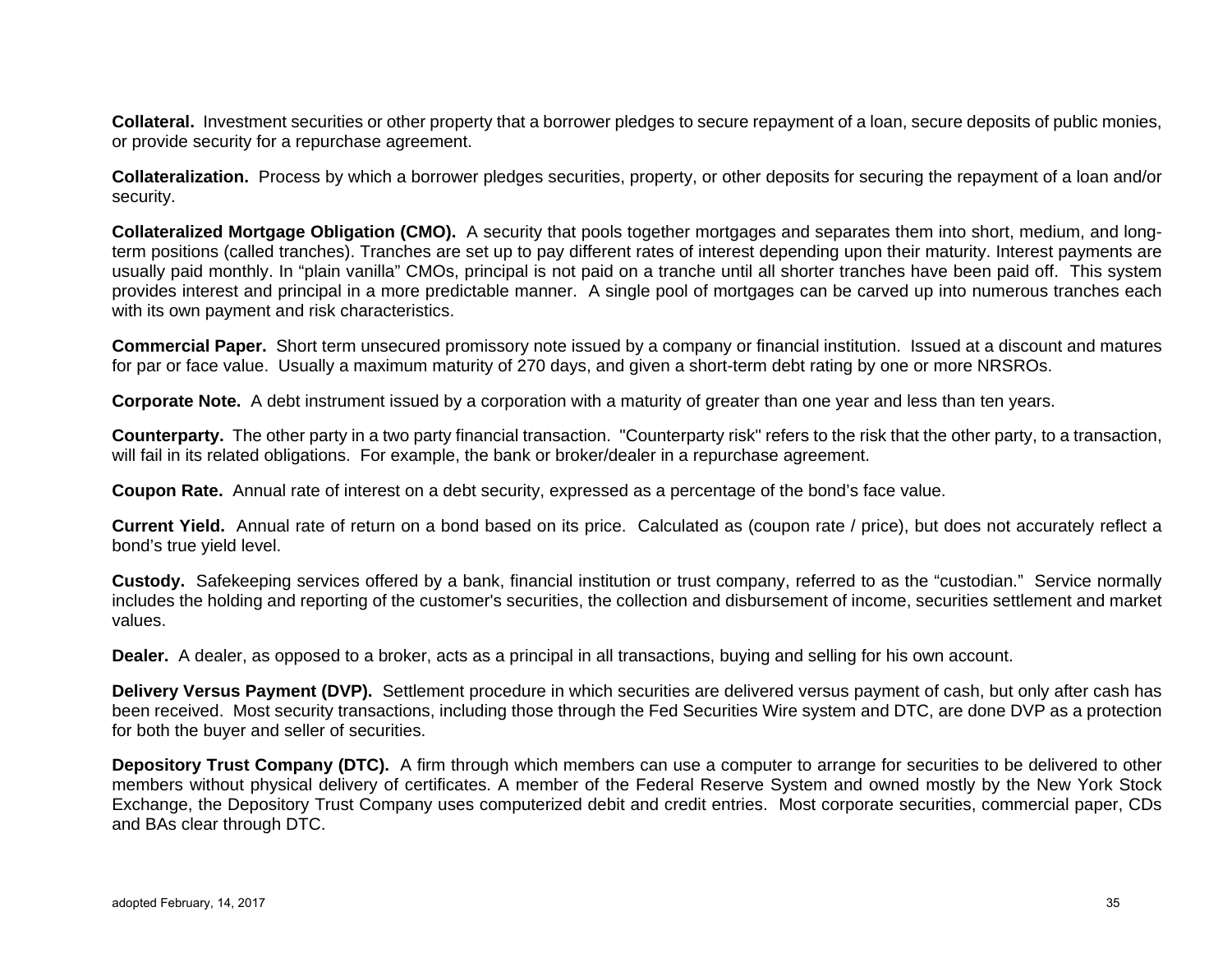**Derivatives.** For hedging purposes, common derivatives are options, futures, swaps and swaptions. All Collateralized Mortgage Obligations ("CMOs") are derivatives. (1) Financial instruments whose return profile is linked to, or derived from, the movement of one or more underlying index or security, and may include a leveraging factor, or (2) financial contracts based upon notional amounts whose value is derived from an underlying index or security (interest rates, foreign exchange rates, equities or commodities).

**Derivative Security.** Financial instrument created from, or whose value depends upon, one or more underlying assets or indexes of asset values.

**Discount Notes.** Unsecured general obligations issued by Federal Agencies at a discount. Discount notes mature at par and can range in maturity from overnight to one year. Very large primary (new issue) and secondary markets.

**Discount Rate.** Rate charged by the system of Federal Reserve Banks on overnight loans to member banks. Changes to this rate are administered by the Federal Reserve and closely mirror changes to the "fed funds rate."

**Discount Securities.** Non-interest bearing money market instruments that are issued at discount and redeemed at maturity for full face value. Examples include: U.S. Treasury Bills, Federal Agency Discount Notes, Bankers' Acceptances and Commercial Paper.

**Discount.** The amount by which a bond or other financial instrument sells below its face value. See also "Premium."

**Diversification.** Dividing investment funds among a variety of security types, maturities, industries and issuers offering potentially independent returns.

**Duration.** The weighted average maturity of a security's or portfolio's cash flows, where the present values of the cash flows serve as the weights. The greater the duration of a security/portfolio, the greater its percentage price volatility with respect to changes in interest rates. Used as a measure of risk and a key tool for managing a portfolio versus a benchmark and for hedging risk. There are also different kinds of duration used for different purposes (e.g. MacAuley Duration, Modified Duration).

**Fed Securities Wire.** A computerized communications system that facilitates book entry transfer of securities between banks, brokers and customer accounts, used primarily for settlement of U.S. Treasury and Federal Agency securities.

**Federal Agency Security.** A debt instrument issued by one of the Federal Agencies. Federal Agencies are considered second in credit quality and liquidity only to U.S. Treasuries.

**Federal Agency.** Government sponsored/owned entity created by the U.S. Congress, generally for the purpose of acting as a financial intermediary by borrowing in the marketplace and directing proceeds to specific areas of the economy considered to otherwise have restricted access to credit markets. The largest Federal Agencies are GNMA, FNMA, FHLMC, FHLB, FFCB, and TVA.

**Federal Deposit Insurance Corporation (FDIC).** Federal agency that insures deposits at commercial banks, currently to a limit of \$250,000 per depositor per bank.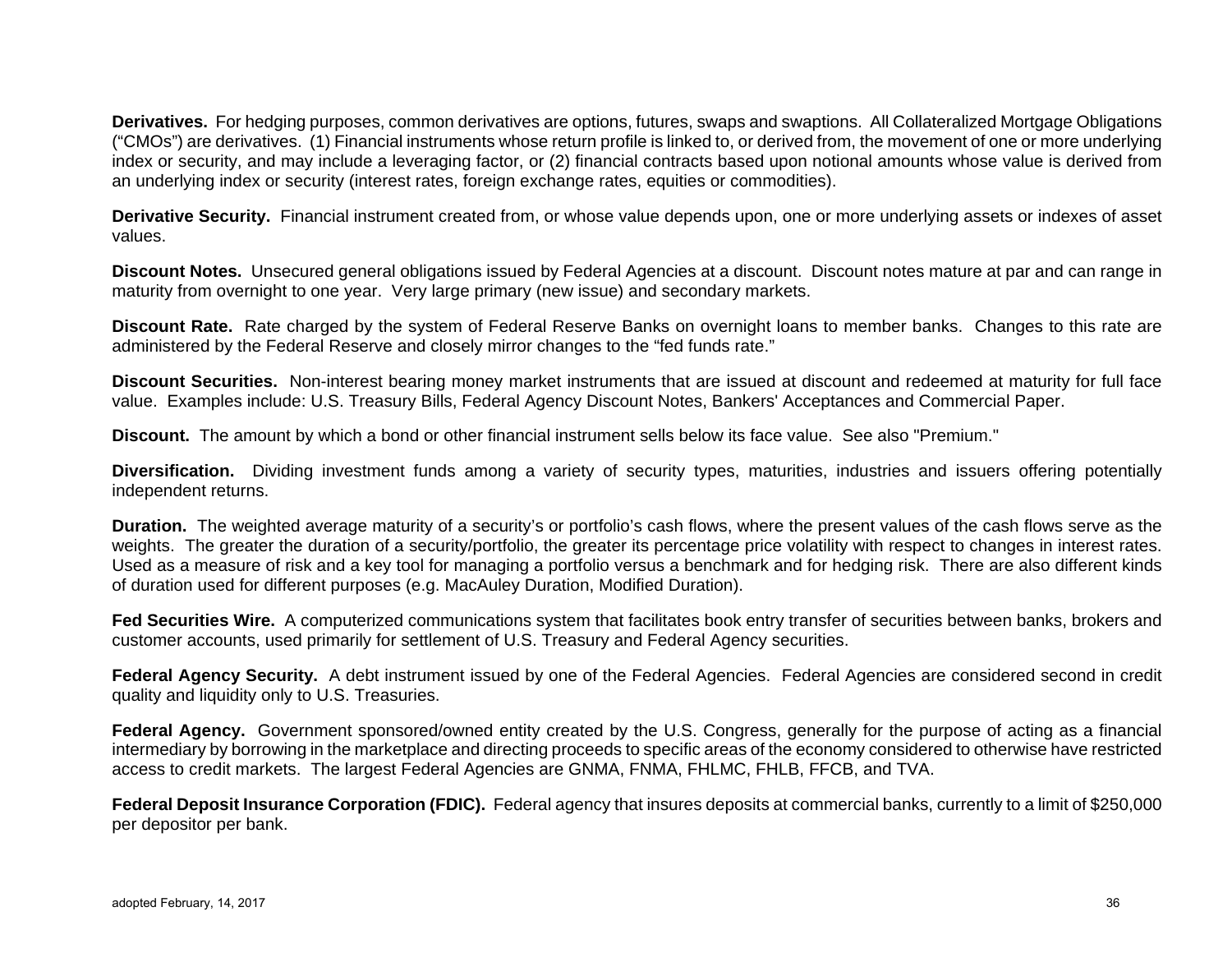**Federal Farm Credit Bank (FFCB).** One of the large Federal Agencies. A government sponsored enterprise (GSE) system that is a network of cooperatively-owned lending institutions that provides credit services to farmers, agricultural cooperatives and rural utilities. The FFCBs act as financial intermediaries that borrow money in the capital markets and use the proceeds to make loans and provide other assistance to farmers and farm-affiliated businesses. Consists of the consolidated operations of the Banks for Cooperatives, Federal Intermediate Credit Banks, and Federal Land Banks. Frequent issuer of discount notes, agency notes and callable agency securities. FFCB debt is not an obligation of, nor is it guaranteed by the U.S. government, although it is considered to have minimal credit risk due to its importance to the U.S. financial system and agricultural industry. Also issues notes under its "designated note" program.

**Federal Funds (Fed Funds).** Funds placed in Federal Reserve Banks by depository institutions in excess of current reserve requirements, and frequently loaned or borrowed on an overnight basis between depository institutions.

**Federal Funds Rate (Fed Funds Rate).** The interest rate charged by a depository institution lending Federal Funds to another depository institution. The Federal Reserve influences this rate by establishing a "target" Fed Funds rate associated with the Fed's management of monetary policy.

**Federal Home Loan Bank System (FHLB).** One of the large Federal Agencies. A government sponsored enterprise (GSE) system, consisting of wholesale banks (currently twelve district banks) owned by their member banks, which provides correspondent banking services and credit to various financial institutions, financed by the issuance of securities. The principal purpose of the FHLB is to add liquidity to the mortgage markets. Although FHLB does not directly fund mortgages, it provides a stable supply of credit to thrift institutions that make new mortgage loans. FHLB debt is not an obligation of, nor is it guaranteed by the U.S. government, although it is considered to have minimal credit risk due to its importance to the U.S. financial system and housing market. Frequent issuer of discount notes, agency notes and callable agency securities. Also issues notes under its "global note" and "TAP" programs.

**Federal Home Loan Mortgage Corporation (FHLMC or "Freddie Mac").** One of the large Federal Agencies. A government sponsored public corporation (GSE) that provides stability and assistance to the secondary market for home mortgages by purchasing first mortgages and participation interests financed by the sale of debt and guaranteed mortgage backed securities. FHLMC debt is not an obligation of, nor is it guaranteed by the U.S. government, although it is considered to have minimal credit risk due to its importance to the U.S. financial system and housing market. Frequent issuer of discount notes, agency notes, callable agency securities and MBS. Also issues notes under its "reference note" program.

**Federal National Mortgage Association (FNMA or "Fannie Mae").** One of the large Federal Agencies. A government sponsored public corporation (GSE) that provides liquidity to the residential mortgage market by purchasing mortgage loans from lenders, financed by the issuance of debt securities and MBS (pools of mortgages packaged together as a security). FNMA debt is not an obligation of, nor is it guaranteed by the U.S. government, although it is considered to have minimal credit risk due to its importance to the U.S. financial system and housing market. Frequent issuer of discount notes, agency notes, callable agency securities and MBS. Also issues notes under its "benchmark note" program.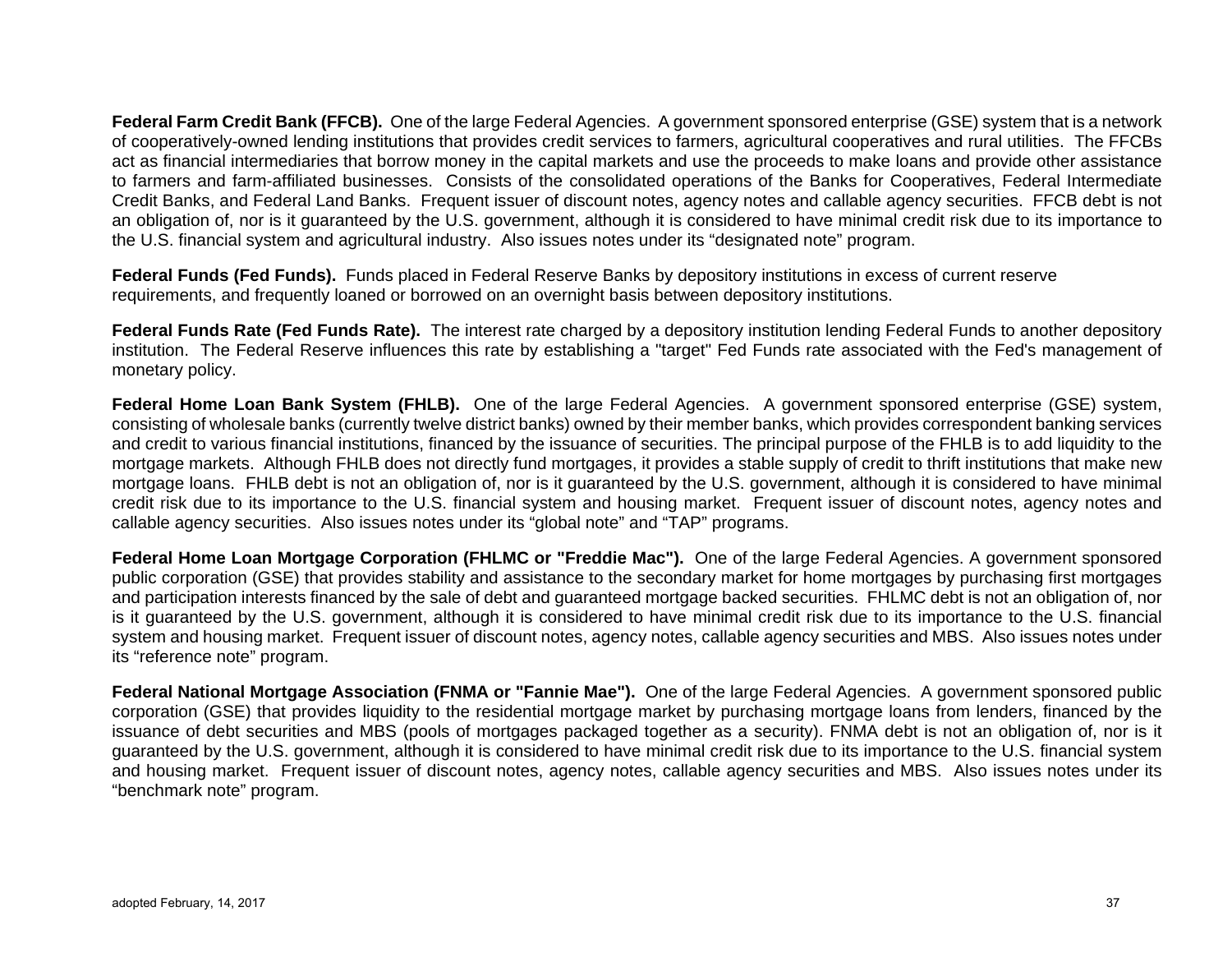**Federal Reserve Bank.** One of the 12 distinct banks of the Federal Reserve System.

**Federal Reserve System (the Fed).** The independent central bank system of the United States that establishes and conducts the nation's monetary policy. This is accomplished in three major ways: (1) raising or lowering bank reserve requirements, (2) raising or lowering the target Fed Funds Rate and Discount Rate, and (3) in open market operations by buying and selling government securities. The Federal Reserve System is made up of twelve Federal Reserve District Banks, their branches, and many national and state banks throughout the nation. It is headed by the seven member Board of Governors known as the "Federal Reserve Board" and headed by its Chairman.

**Fiscal Agent/Paying Agent.** A bank or trust company that acts, under a trust agreement with a corporation or municipality, in the capacity of general treasurer. The agent performs such duties as making coupon payments, paying rents, redeeming bonds, and handling taxes relating to the issuance of bonds.

**Fitch Investors Service, Inc. (Fitch).** One of several NRSROs that provide credit ratings on corporate and municipal debt issues.

**Floating Rate Note.** Notes whose interest rate is adjusted according to the interest rates of other financial instruments. These instruments provide protection against rising interest rates, but pay lower yield than fixed rate notes.

**Foreign Domiciled Corporation.** A corporation that operates or has headquarters in the United States but is registered or chartered outside the United States for legal and tax purposes.

**Government National Mortgage Association (GNMA or "Ginnie Mae").** One of the large Federal Agencies. Government-owned Federal Agency that acquires, packages, and resells mortgages and mortgage purchase commitments in the form of mortgage-backed securities. Largest issuer of mortgage pass-through securities. GNMA debt is guaranteed by the full faith and credit of the U.S. government (one of the few agencies that is actually full faith and credit of the U.S.).

**Government Securities.** An obligation of the U.S. government, backed by the full faith and credit of the government. These securities are regarded as the highest quality of investment securities available in the U.S. securities market. See "Treasury Bills, Notes, Bonds, and SLUGs."

**Government Sponsored Enterprise (GSE).** Privately owned entity subject to federal regulation and supervision, created by the U.S. Congress to reduce the cost of capital for certain borrowing sectors of the economy such as students, farmers, and homeowners. GSEs carry the implicit backing of the U.S. Government, but they are not direct obligations of the U.S. Government. For this reason, these securities will offer a yield premium over U.S. Treasuries. Some consider GSEs to be stealth recipients of corporate welfare. Examples of GSEs include: FHLB, FHLMC, FNMA and SLMA.

**Government Sponsored Enterprise Security.** A security issued by a Government Sponsored Enterprise. Considered Federal Agency Securities.

**Growth Stock.** A growth stock usually does not pay a dividend, as the company would prefer to reinvest retained earnings in capital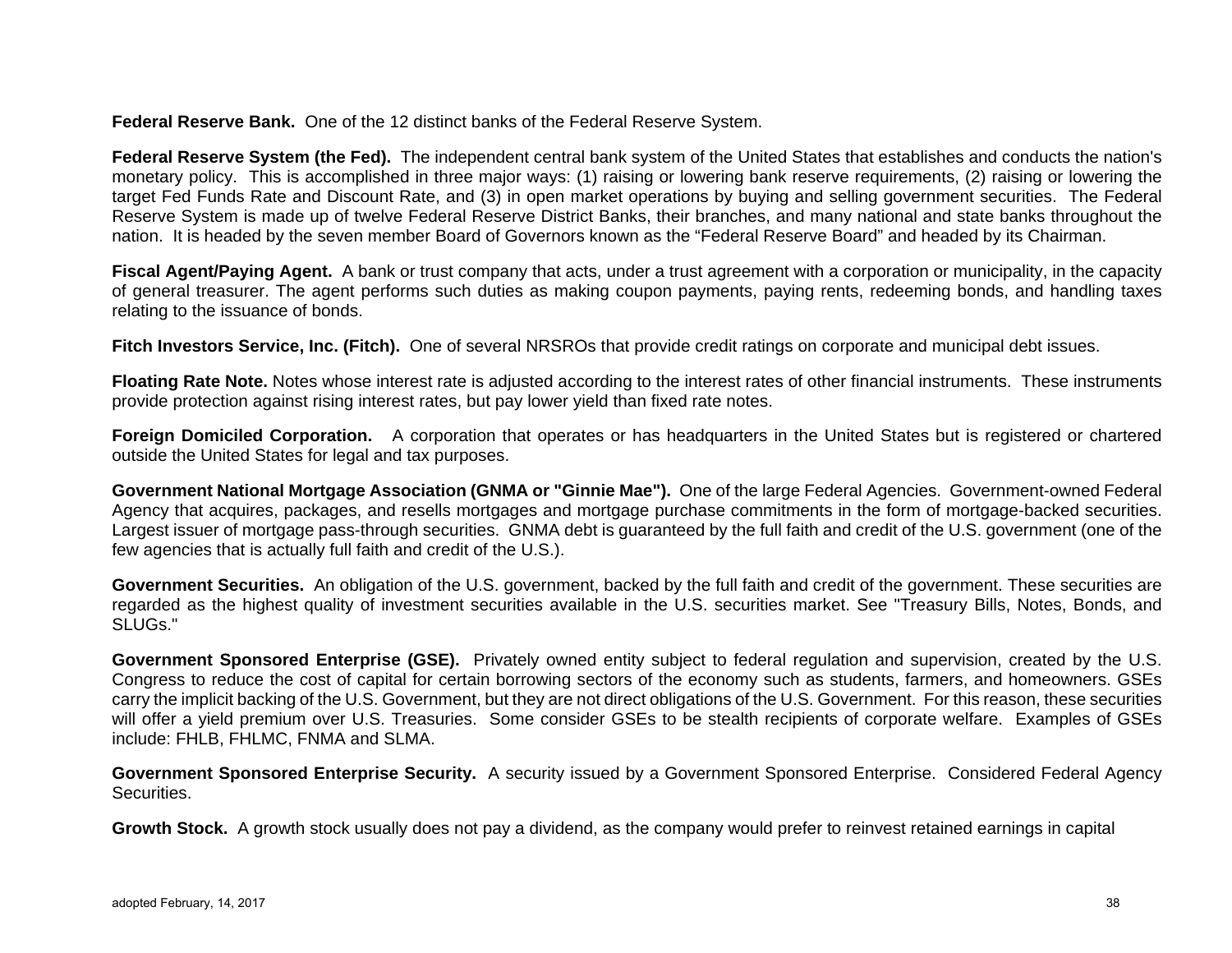projects. Most technology companies are examples of growth stocks.

**Guaranteed Investment Contract (GIC).** Insurance contracts that guarantee the owner principal repayment and a fixed or floating interest rate for a predetermined period of time.

**Index.** A compilation of statistical data that tracks changes in the economy or in financial markets.

**Internal Controls.** An internal control structure ensures that the assets of the entity are protected from loss, theft, or misuse. The internal control structure is designed to provide reasonable assurance that these objectives are met. The concept of reasonable assurance recognizes that 1) the cost of a control should not exceed the benefits likely to be derived and 2) the valuation of costs and benefits requires estimates and judgments by management. Internal controls should address the following points:

- 1. **Control of collusion** Collusion is a situation where two or more employees are working in conjunction to defraud their employer.
- 2. **Separation of transaction authority from accounting and record keeping** By separating the person who authorizes or performs the transaction from the people who record or otherwise account for the transaction, a separation of duties is achieved.
- 3. **Custodial safekeeping** Securities purchased from any bank or dealer including appropriate collateral (as defined by state law) shall be placed with an independent third-party for custodial safekeeping.
- 4. **Avoidance of physical delivery securities** Book-entry securities are much easier to transfer and account for since actual delivery of a document never takes place. Delivered securities must be properly safeguarded against loss or destruction. The potential for fraud and loss increases with physically delivered securities.
- 5. **Clear delegation of authority to subordinate staff members** Subordinate staff members must have a clear understanding of their authority and responsibilities to avoid improper actions. Clear delegation of authority also preserves the internal control structure that is contingent on the various staff positions and their respective responsibilities.
- 6. **Written confirmation of transactions for investments and wire transfers** Due to the potential for error and improprieties arising from telephone and electronic transactions, all transactions should be supported by written communications and approved by the appropriate person. Written communications may be via fax if on letterhead and if the safekeeping institution has a list of authorized signatures.
- 7. **Development of a wire transfer agreement with the lead bank and third-party custodian** The designated official should ensure that an agreement will be entered into and will address the following points: controls, security provisions, and responsibilities of each party making and receiving wire transfers.

**Investment Advisor.** A company that provides professional advice managing portfolios, investment recommendations and/or research in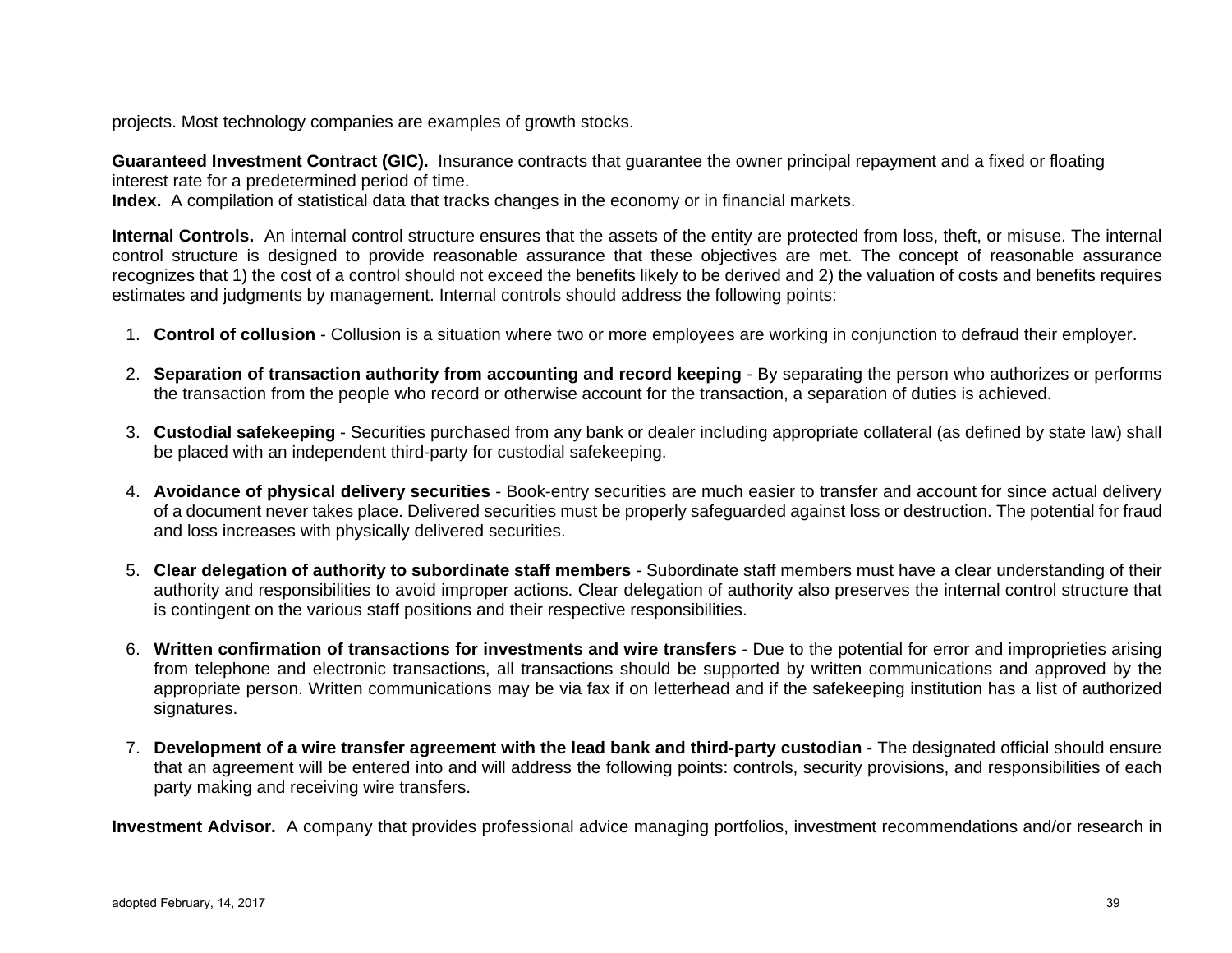exchange for a management fee.

**Investment Adviser Act of 1940.** Federal legislation that sets the standards by which investment companies, such as mutual funds, are regulated in the areas of advertising, promotion, performance reporting requirements, and securities valuations.

**Investment Grade.** Bonds considered suitable for preservation of invested capital; bonds rated a minimum of Baa3 by Moody's, BBB- by Standard & Poor's, or BBB- by Fitch. Although "BBB" rated bonds are considered investment grade, most public agencies cannot invest in securities rated below "A."

Large Cap Equity. A term used by the investment community to refer to companies with a market capitalization value of more than \$10 billion. Large cap is an abbreviation of the term "large market capitalization". Market capitalization is calculated by multiplying the number of a company's shares outstanding by its stock price per share. Equity refers to the company's shares of stock.

**Liquidity.** Relative ease of converting an asset into cash without significant loss of value. Also, a relative measure of cash and near-cash items in a portfolio of assets. Also, a term describing the marketability of money market security correlating to the narrowness of the spread between the bid and ask prices.

**Local Government Investment Pool (LGIP).** An investment by local governments in which their money is pooled as a method for managing local funds, (i.e., Florida State Board of Administration's Florida Prime Fund).

**Market Interest Rate**. The interest rate offered most commonly on deposits in banks, or other investment vehicles determined by supply and demand.

**Market Value.** The fair market value of a security or commodity. The price at which a willing buyer and seller would pay for a security.

**Mark-to-market.** Adjusting the value of an asset to its market value, reflecting in the process unrealized gains or losses.

**Master Repurchase Agreement.** A widely accepted standard agreement form published by the Bond Market Association (BMA) that is used to govern and document Repurchase Agreements and protect the interest of parties in a repo transaction.

**Maturity Date.** Date on which principal payment of a financial obligation is to be paid.

**Mid-cap equity**. A stock of a mid-sized companies. A company's size is determined by its market capitalization, with mid-sized firms generally ranging from \$2 billion to \$10 billion in market cap.

**Money Market.** The market in which short-term debt instruments (bills, commercial paper, bankers' acceptance, etc.) are issued and traded.

**Money Market Mutual Fund (MMF).** A type of mutual fund that invests solely in money market instruments, such as: U.S. Treasury bills,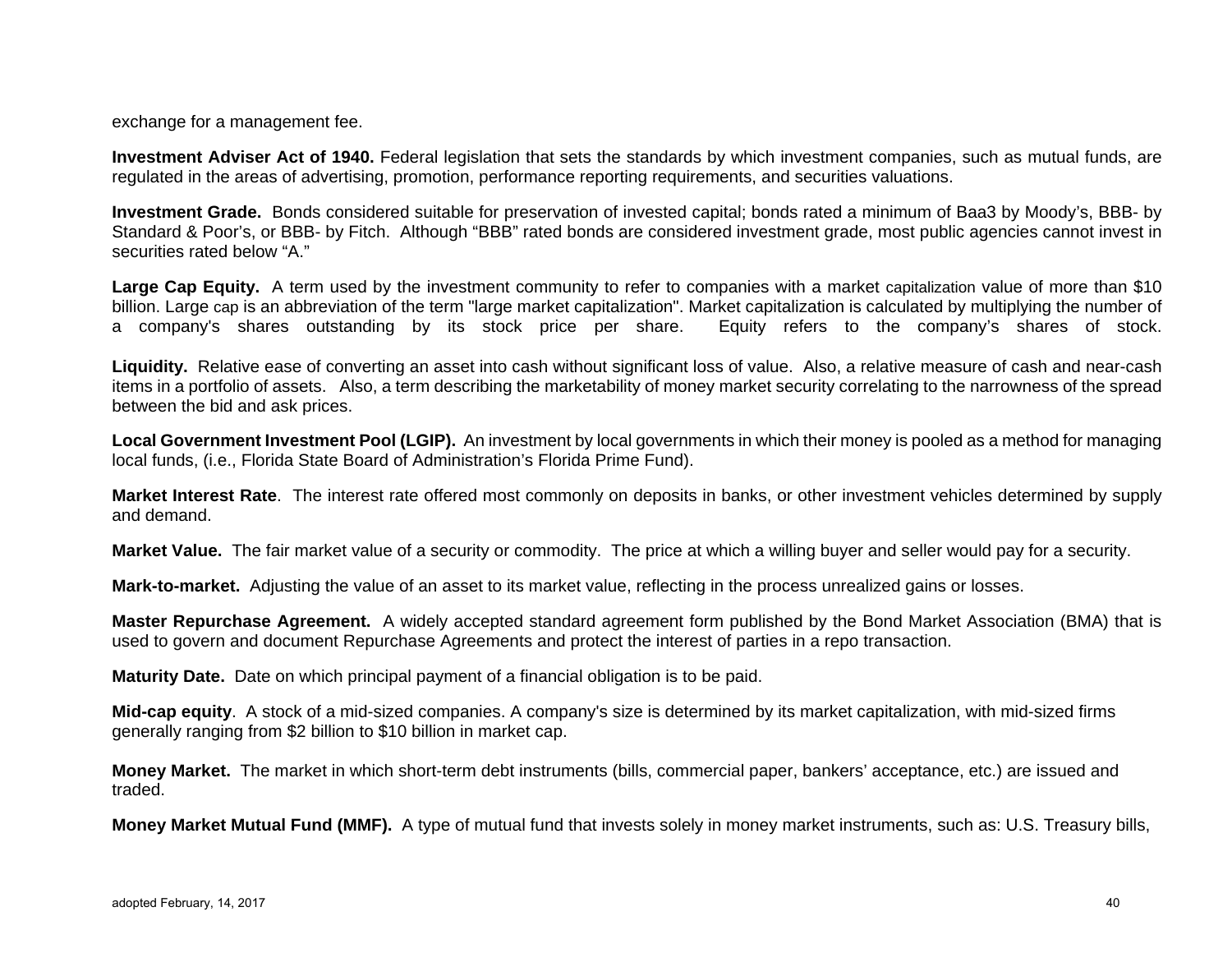commercial paper, bankers' acceptances, and repurchase agreements. Money market mutual funds are registered with the SEC under the Investment Company Act of 1940 and are subject "rule 2a-7" which significantly limits average maturity and credit quality of holdings. MMF's are managed to maintain a stable net asset value (NAV) of \$1.00. Many MMFs carry ratings by a NRSRO.

**Moody's Investors Service (Moody's).** One of several NRSROs that provide credit ratings on corporate and municipal debt issues.

**Mortgage Pass-Through Securities.** A pool of residential mortgage loans with the monthly interest and principal distributed to investors on a pro-rata basis. Largest issuer is GNMA.

**Municipal Note/Bond.** A debt instrument issued by a state or local government unit or public agency. The vast majority of municipals are exempt from state and federal income tax, although some non-qualified issues are taxable.

**Mutual Fund.** Portfolio of securities professionally managed by a registered investment company that issues shares to investors. Many different types of mutual funds exist (bond, equity, money fund); all except money market funds operate on a variable net asset value (NAV).

**National Association of Securities Dealers (NASD).** Organization of brokers and dealers who trade securities in the United States, supervised by the SEC, and which provides regulatory exams for industry participants.

**Negotiable Certificate of Deposit (Negotiable CD).** Large denomination CDs (\$100,000 and larger) that are issued in bearer form and can be traded in the secondary market.

**Net Asset Value.** The market value of one share of an investment company, such as a mutual fund. This figure is calculated by totaling a fund's assets which includes securities, cash, and any accrued earnings, subtracting this from the fund's liabilities and dividing this total by the number of shares outstanding. This is calculated once a day based on the closing price for each security in the fund's portfolio. (See below.)

[(Total assets) - (Liabilities)]/(Number of shares outstanding)

**NRSRO.** A "Nationally Recognized Statistical Rating Organization." A designated rating organization that the SEC has deemed a strong national presence in the U.S. NRSROs provide credit ratings on corporate and bank debt issues. Only ratings of a NRSRO may be used for the regulatory purposes of rating. Includes Moody's, S&P, Fitch.

**Offered Price.** See also "Ask Price."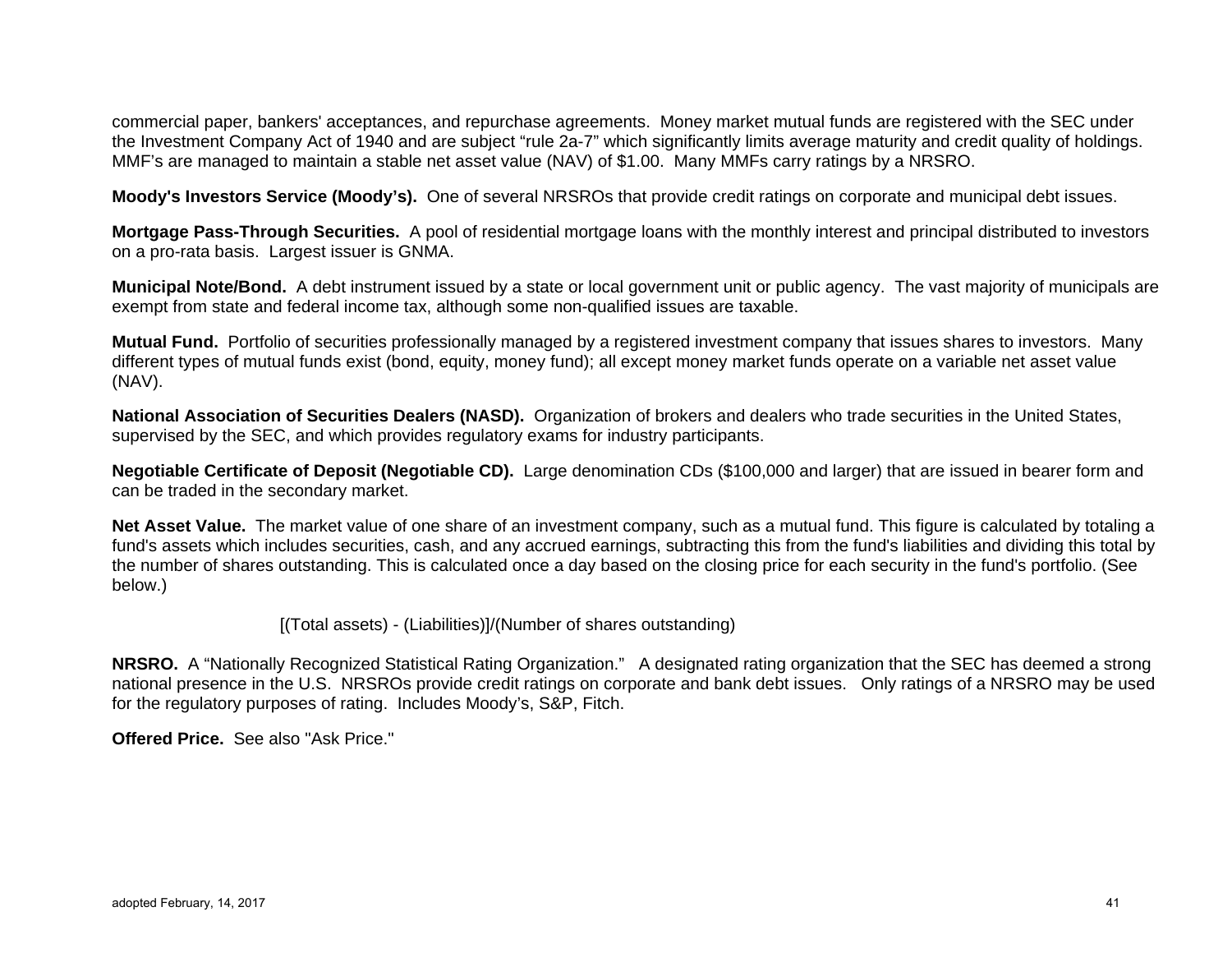**Open Architecture Investing.** The option offered by an investment firm to let its clients invest not just in that firm's financial products, but also in competing firms' financial products. Open architecture ensures that a client can satisfy all their financial needs and that the investment firm can act in each client's best interests by recommending the financial products best suited to that client, even if they aren't proprietary products. Open architecture helps investment firms avoid the conflict of interest that would exist if the firm only recommended its own products.

**Open Market Operations.** Federal Reserve monetary policy tactic entailing the purchase or sale of government securities in the open market by the Federal Reserve System from and to primary dealers in order to influence the money supply, credit conditions, and interest rates.

**Par Value.** Face value, stated value or maturity value of a security.

**Physical Delivery.** Delivery of readily available underlying assets at contract maturity.

**Portfolio.** Collection of securities and investments held by an investor.

**Preferred Stock.** A class of ownership in a corporation that has a higher claim on its assets and earnings than common stock. Preferred shares generally have a dividend that must be paid out before dividends to common shareholders, and the shares usually do not carry voting rights.

**Premium.** The amount by which a bond or other financial instrument sells above its face value. See also "Discount."

**Primary Dealer.** Any of a group of designated government securities dealers designated by to the Federal Reserve Bank of New York. Primary dealers can buy and sell government securities directly with the Fed. Primary dealers also submit daily reports of market activity and security positions held to the Fed and are subject to its informal oversight. Primary dealers are considered the largest players in the U.S. Treasury securities market.

**Principal.** Face value of a financial instrument on which interest accrues. May be less than par value if some principal has been repaid or retired. For a transaction, principal is par value times price and includes any premium or discount.

**Private Real Estate**. Private Equity Real Estate is an investable asset class that consists of debt and equity investments in the property markets allowing multiple investors to pool their funds.

**Prudent Expert Standard.** Standard that requires that when investing, reinvesting, purchasing, acquiring, exchanging, selling, or managing public funds, a trustee shall act with care, skill, prudence, and diligence under the circumstances then prevailing, including, but not limited to, the general economic conditions and the anticipated needs of the agency, that a prudent person acting in a like capacity and familiarity with those matters would use in the conduct of funds of a like character and with like aims, to safeguard the principal and maintain the liquidity needs of the agency. More stringent than the "prudent person" standard as it implies a level of knowledge commensurate with the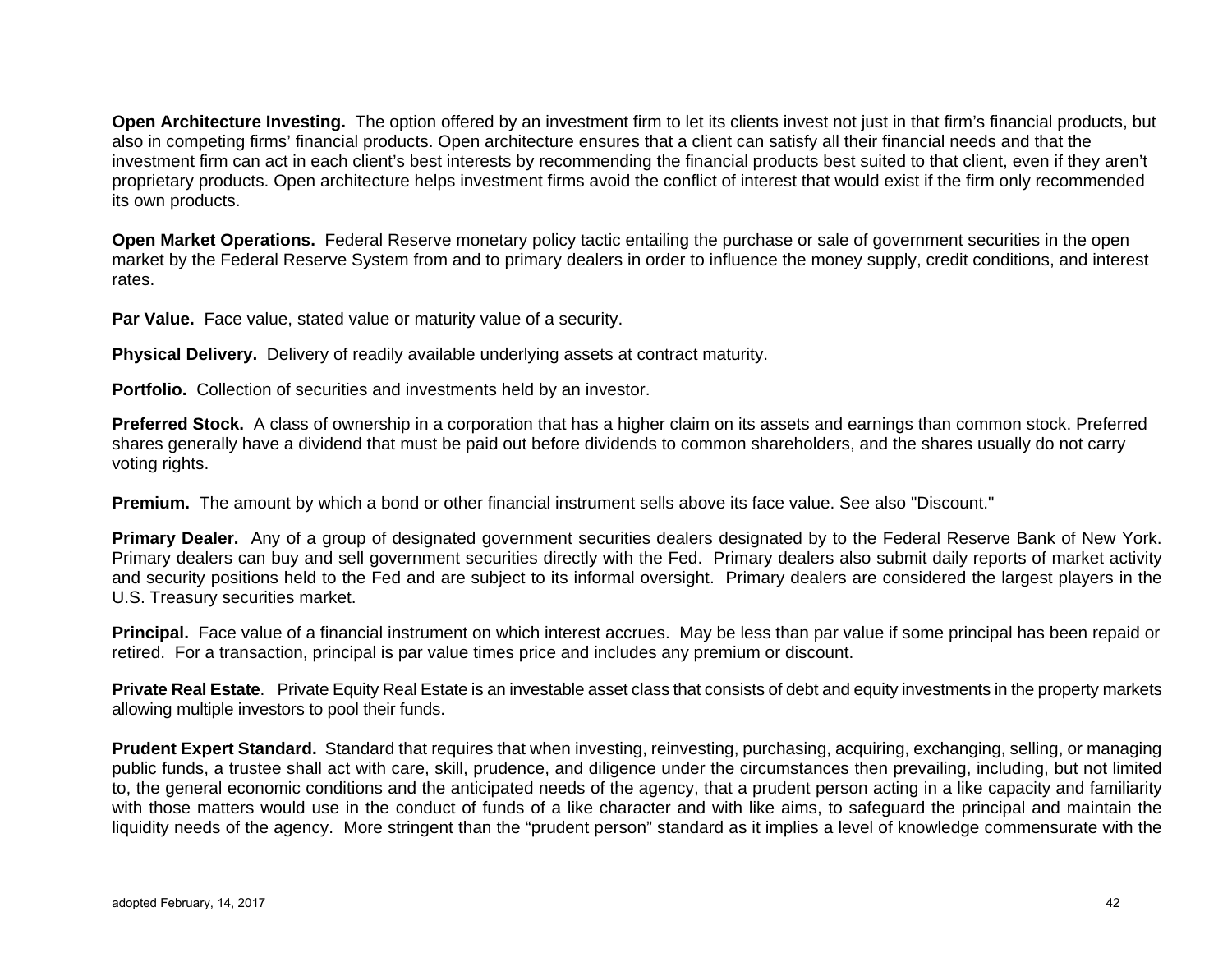responsibility at hand.

**Qualified Public Depository** – Pursuant to Florida Statute 280, means any bank, saving bank or savings association that:

- 1. Is organized and exists under the laws of the United States, the laws of this state or any other state or territory of the United States;
- 2. Has its principal place of business in this state or has a branch office in this state which is authorized under the laws of this state or of the United States to receive deposits in this state.
- 3. Has deposit insurance under the provision of the Federal Deposit Insurance Act, as amended, 12 U.S.C. ss.1811 seq.
- 4. Meets all requirements of Florida Statute 280, Security for Public Deposits
- 5. Has been designed by the Investment Officer as a qualified public depository.

**Rate of Return.** Amount of income received from an investment, expressed as a percentage of the amount invested.

**Real Estate Investment Trust (REIT).** A security that sells like a stock on the major exchanges and invests in real estate directly, either through properties or mortgages. REITs receive special tax considerations and typically offer investors high yields, as well as a highly liquid method of investing in real estate

**Realized Gains (Losses).** The difference between the sale price of an investment and its book value. Gains/losses are "realized" when the security is actually sold, as compared to "unrealized" gains/losses which are based on current market value. See "Unrealized Gains (Losses)."

**Repurchase Agreement (Repo).** A short-term investment vehicle where an investor agrees to buy securities from a counterparty and simultaneously agrees to resell the securities back to the counterparty at an agreed upon time and for an agreed upon price. The difference between the purchase price and the sale price represents interest earned on the agreement. In effect, it represents a collateralized loan to the investor, where the securities are the collateral. Can be a delivery-versus-payment (DVP), where securities are delivered to the investor's custodial bank, or "tri-party" where the securities are delivered to a third party intermediary. Any type of security can be used as "collateral," but only some types provide the investor with special bankruptcy protection under the law. Repos should be undertaken only when an appropriate Bond Market Association (BMA) approved master repurchase agreement is in place.

**Reverse Repurchase Agreement (Reverse Repo).** A repo from the point of view of the original seller of securities. Used by dealers to finance their inventory of securities by essentially borrowing at short-term rates. Can also be used to leverage a portfolio and in this sense, can be considered risky if used improperly.

**Safekeeping.** Service offered for a fee, usually by financial institutions, for the holding of securities and other valuables. Safekeeping is a component of custody services.

**Secondary Market.** Markets for the purchase and sale of any previously issued financial instrument.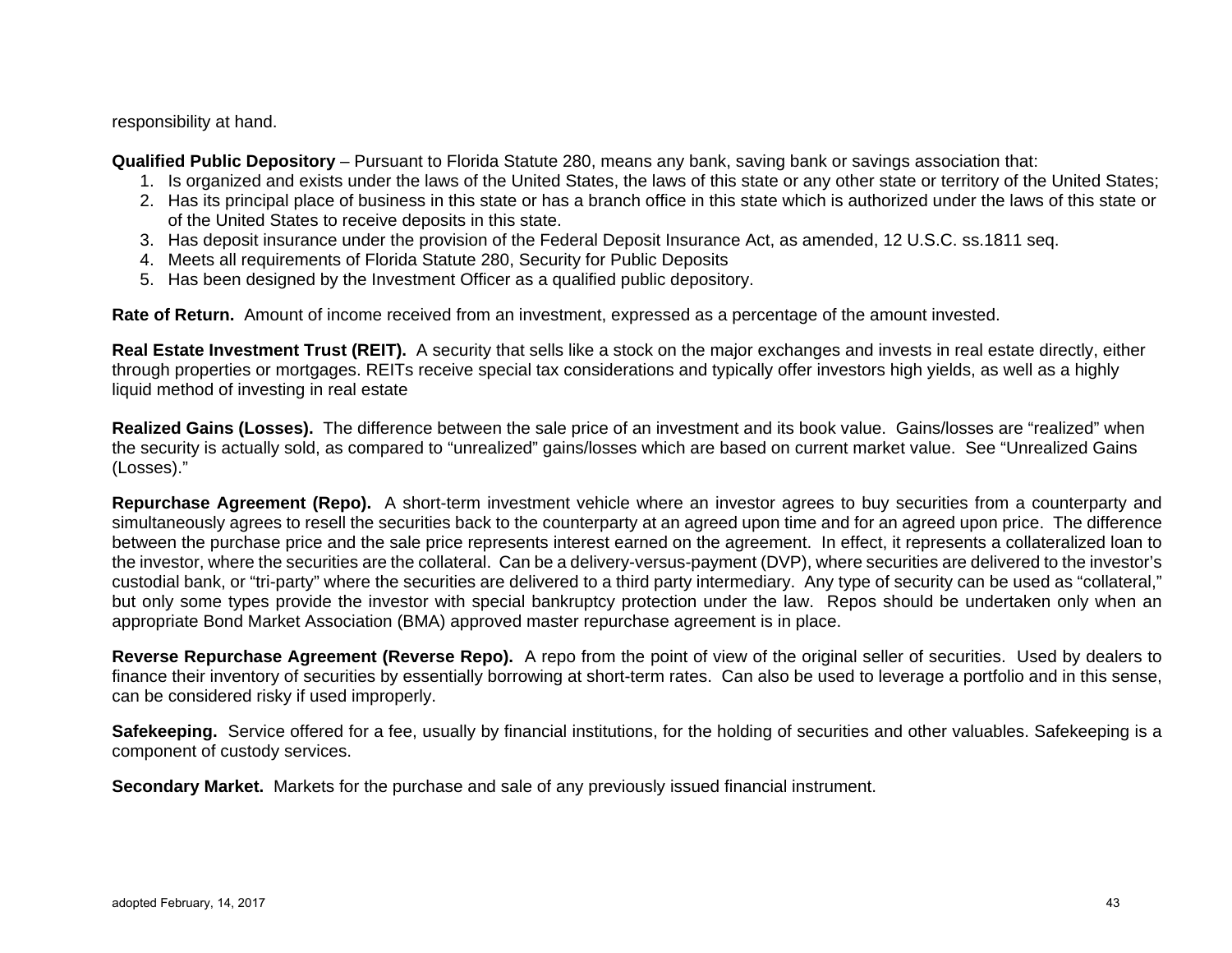**Securities Lending.** An arrangement between an investor and a custody bank that allows the custody bank to "loan" the investors investment holdings, reinvest the proceeds in permitted investments, and shares any profits with the investor. Should be governed by a securities lending agreement. Can increase the risk of a portfolio in that the investor takes on the default risk on the reinvestment at the discretion of the custodian.

**Securities Lending Agreement.** Requires that the borrower provides the lender with collateral, in the form of cash or non-cash securities, of value equal to or greater than the loaned securities plus agree upon margin.

**State and Local Government Series (SLUGs).** Special nonmarketable certificates, notes and bonds offered to state and local governments as a means to invest proceeds from their own tax-exempt financing. Interest rates and maturities comply with IRS arbitrage provisions. Slugs are offered in both time deposit and demand deposit forms. Time deposit certificates have maturities of up to one year. Notes mature in one to ten years and bonds mature in more than ten years. Demand deposit securities are one-day certificates rolled over with a rate adjustment daily.

**Spread.** The difference between the price of a security and similar maturity U.S. Treasury investments, expressed in percentage terms or basis points. A spread can also be the absolute difference in yield between two securities. The securities can be in different markets or within the same securities market between different credits, sectors, or other relevant factors.

**Standard & Poor's (S&P).** One of several NRSROs that provide credit ratings on corporate and municipal debt issues.

**Swap.** Trading one asset for another.

**Synthetic Convertibles.** A bond and a warrant or right that are issued separately, but are combined together to create the same effect as a convertible bond.

**TAP Notes.** Federal Agency notes issued under the FHLB TAP program. Launched in 6/99 as a refinement to the FHLB bullet bond auction process. In a break from the FHLB's traditional practice of bringing numerous small issues to market with similar maturities, the TAP Issue Program uses the four most common maturities and reopens them up regularly through a competitive auction. These maturities (2, 3, 5 and 10 year) will remain open for the calendar quarter, after which they will be closed and a new series of TAP issues will be opened to replace them. This reduces the number of separate bullet bonds issued, but generates enhanced awareness and liquidity in the marketplace through increased issue size and secondary market volume.

**Third-Party Custodian.** An individual or entity that is involved in a transaction but is not one of the principals. The third party often has a lesser interest in the transaction than the principals.

**Tennessee Valley Authority (TVA).** One of the largest Federal Agencies. A wholly owned corporation of the United States government that was established in 1933 to develop the resources of the Tennessee Valley region in order to strengthen the regional and national economy and the national defense. Power operations are separated from non-power operations. TVA securities represent obligations of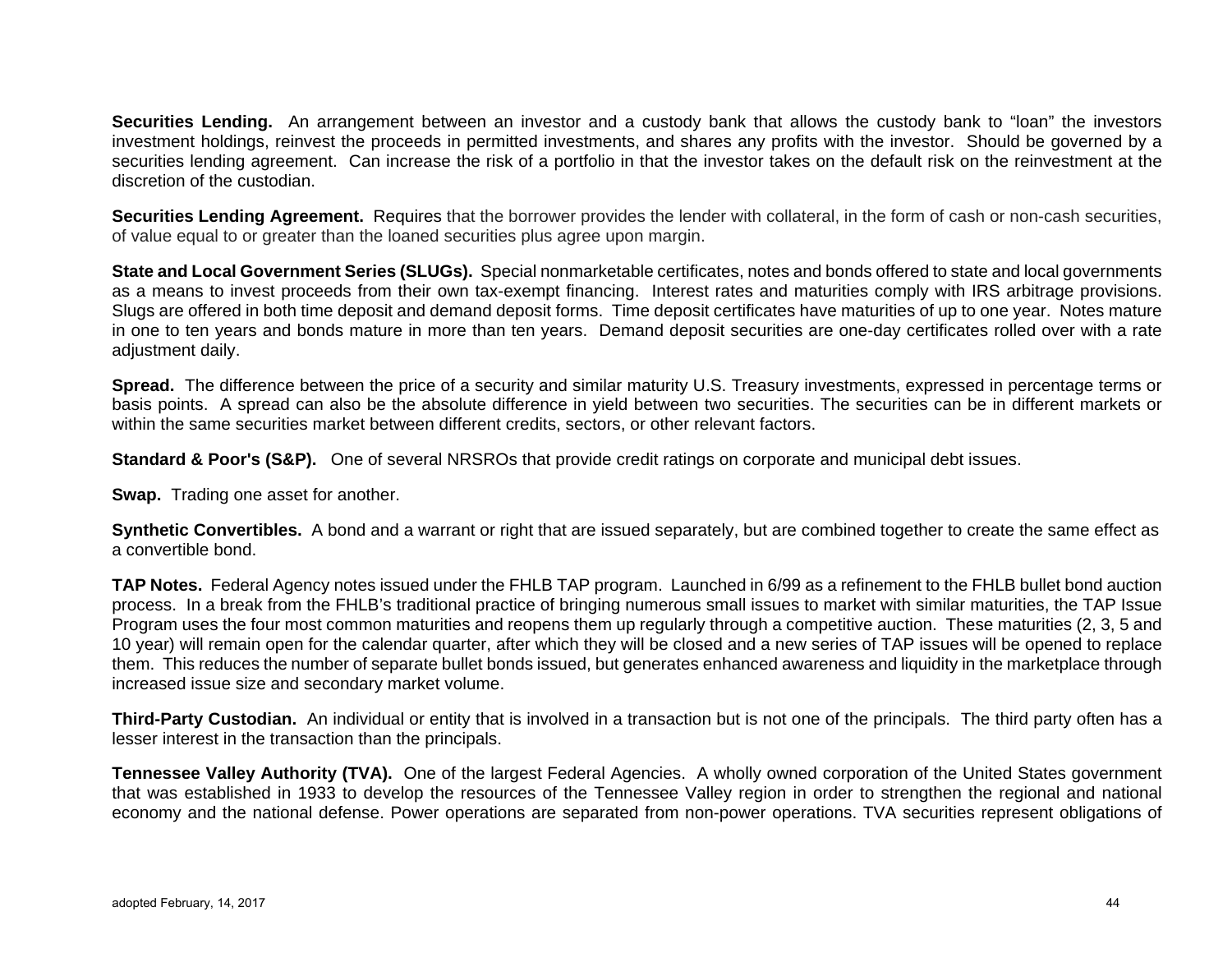TVA, payable solely from TVA's net power proceeds, and are neither obligations of nor guaranteed by the United States. TVA is currently authorized to issue debt up to \$30 billion. Under this authorization, TVA may also obtain advances from the U.S. Treasury of up to \$150 million. Frequent issuer of discount notes, agency notes and callable agency securities.

**Total Investment Return.** Investment performance measured over a period of time that includes coupon interest, interest on interest, and both realized and unrealized gains or losses. Total return includes, therefore, any market value appreciation/depreciation on investments held at period end.

**Treasuries.** Collective term used to describe debt instruments backed by the U.S. Government and issued through the U.S. Department of the Treasury. Includes Treasury bills, Treasury notes, and Treasury bonds. Also a benchmark term used as a basis by which the yields of non-Treasury securities are compared (e.g., "trading at 50 basis points over Treasuries").

**Treasury Bills (T-Bills).** Short-term direct obligations of the United States Government issued with an original term of one year or less. Treasury bills are sold at a discount from face value and do not pay interest before maturity. The difference between the purchase price of the bill and the maturity value is the interest earned on the bill. Currently, the U.S. Treasury issues 4-week, 13-week and 26-week T-Bills

**Treasury Bonds.** Long-term interest-bearing debt securities backed by the U.S. Government and issued with maturities of ten years and longer by the U.S. Department of the Treasury. The Treasury stopped issuing Treasury Bonds in August 2001.

**Treasury Notes.** Intermediate interest-bearing debt securities backed by the U.S. Government and issued with maturities ranging from one to ten years by the U.S. Department of the Treasury. The Treasury currently issues 2-year, 5-year and 10-year Treasury Notes.

**Treasury Strip (Separate Trading of Registered Interest and Principal of Securities).** Acronym applied to U.S. Treasury securities that have had their coupons and principal repayments separated into individual zero-coupon Treasury securities. The same technique and "strips" description can be applied to non-Treasury securities (e.g. FNMA strips).

**Trustee.** A bank designated by an issuer of securities as the custodian of funds and official representative of bondholders. Trustees are appointed to insure compliance with the bond documents and to represent bondholders in enforcing their contract with the issuer.

**Uniform Net Capital Rule.** The SEC net capital rule 15c3-1 outlines the minimum net capital ratio (ratio of indebtedness to net liquid capital) of member firms and non-member broker/dealers.

**Unrealized Gains (Losses).** The difference between the market value of an investment and its book value. Gains/losses are "realized" when the security is actually sold, as compared to "unrealized" gains/losses which are based on current market value. See also "Realized Gains (Losses)."

**Variable-Rate Security.** A bond that bears interest at a rate that varies over time based on a specified schedule of adjustment (e.g., daily, weekly, monthly, semi-annually or annually). See also "Floating Rate Note."